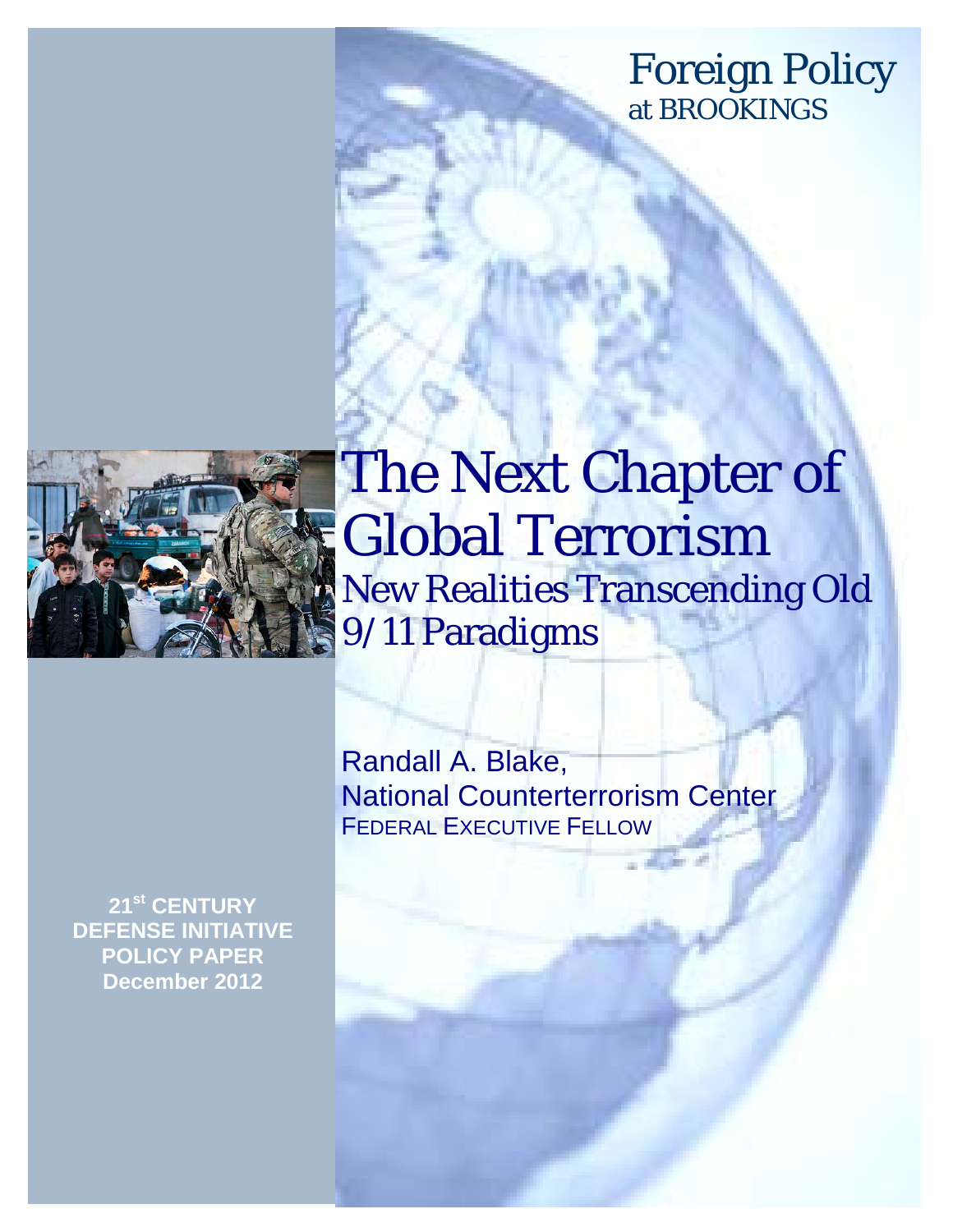#### Foreign Policy at BROOKINGS

*The views expressed in this monograph are those of the author and do not reflect the official policy or position of the National Counterterrorism Center, Office of the Director of National Intelligence, or the U.S. Government.*

COVER PHOTO COURTESY OF THE U.S. ARMY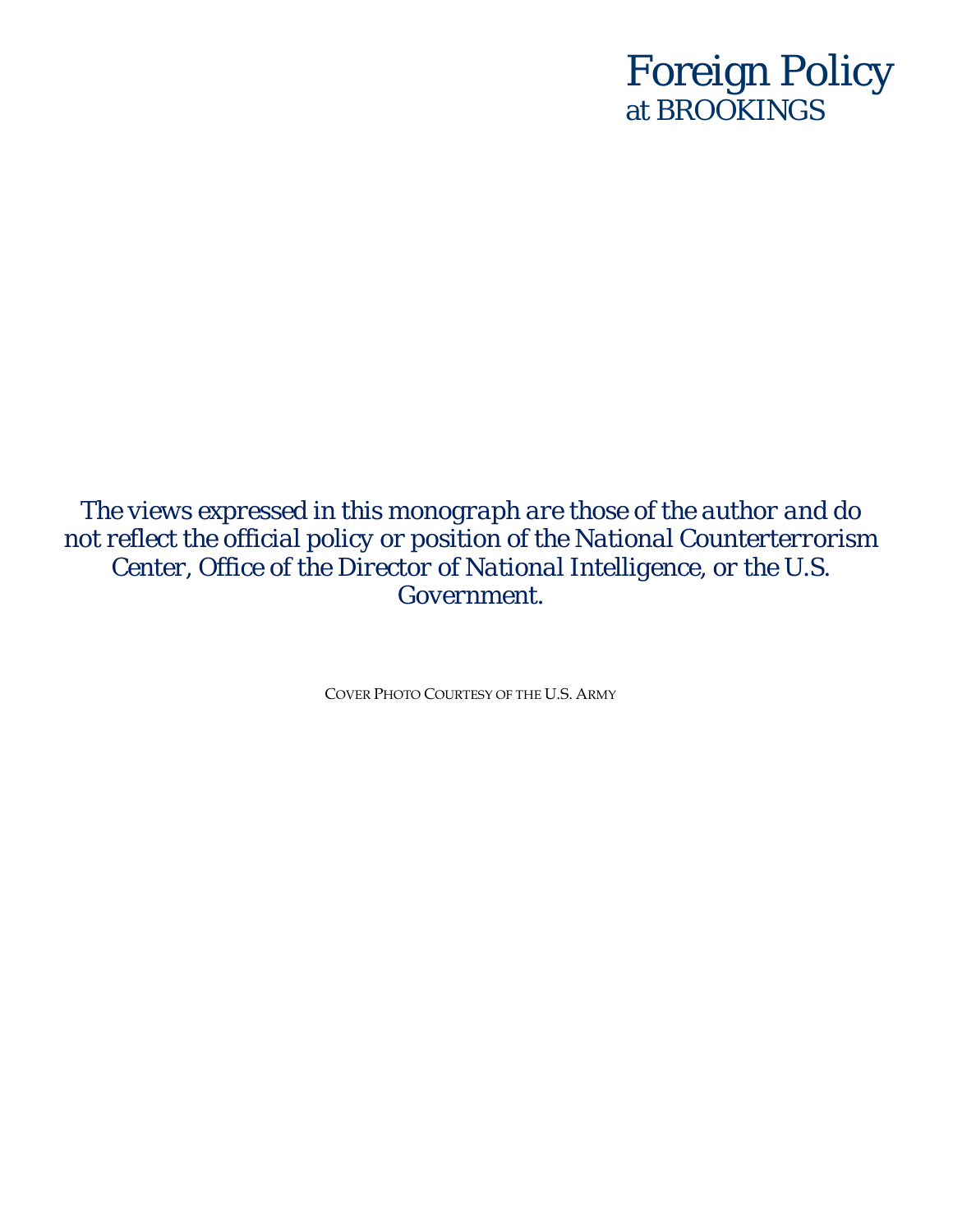# **CONTENTS**

| Page                                                        |
|-------------------------------------------------------------|
|                                                             |
| CHAPTER 1: SETTING THE STAGE: THE LASTING IMPACT OF 9/11 1  |
| CHAPTER 2: CLOSING THE BIN LADEN CHAPTER OF GLOBAL JIHAD5   |
| CHAPTER 3: FAR ENEMY STRATEGY UNDER REVIEW: THINK GLOBALLY, |
| CHAPTER 4: MOST DANGEROUS NEIGHBORHOOD ON THE PLANET,       |
| CHAPTER 5: THIRTY YEARS WAR: UPHEAVALS IN SLOW MOTION 16    |
| CHAPTER 6: DIY TERROR: FIGHTING OVERSEAS WARS AT HOME19     |
|                                                             |
| <b>CHAPTER 8: INCREASED DEMOCRATIZATION OF SCIENCE AND</b>  |
| CHAPTER 9: IDENTITY PATTERN SHIFTS AND PULL VERSUS PUSH     |
| POSTSCRIPT: BLACK SWANS: A CAUTIONARY TALE OF EXPECTING THE |
|                                                             |
|                                                             |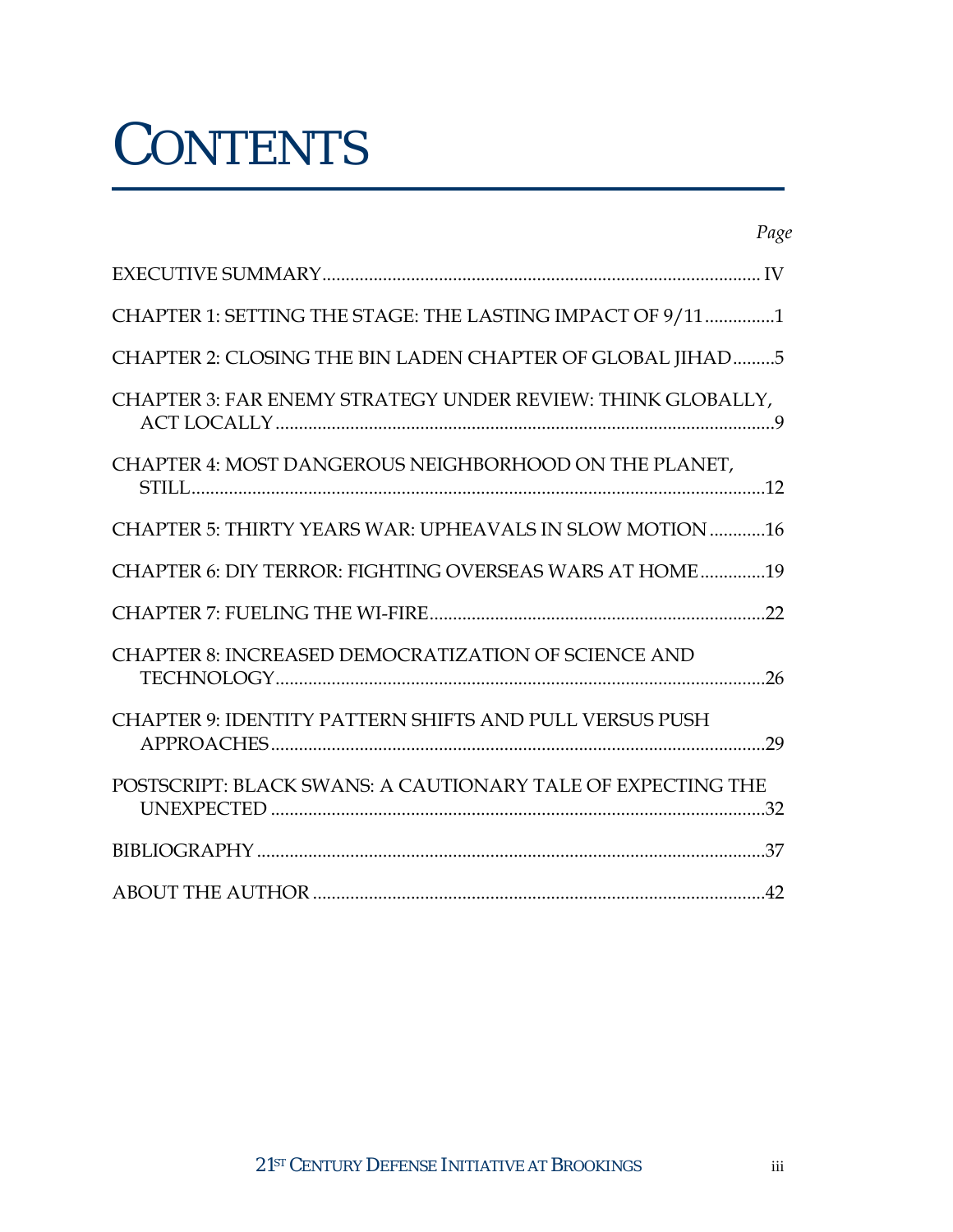# EXECUTIVE SUMMARY

*"There was a world before 9/11, and another one, drastically different, post 9/11. Shaykh Osama might be dead but his deeds are not. 9/11 has left a permanent scar on the American psyche and will live long after in the hearts of every American." -- Deceased AQAP editor Samir Khan in Inspire magazine's 10th anniversary of 9/11 edition. Khan was 15 years old on 9/11.*

The 9/11 attacks elevated Osama bin Laden and his group to mythical status in the American psyche. The two wars that followed during the next decade and his 4,300 day stay on the FBI's Most Wanted List only added to bin Laden's mystique, establishing him as the central figure in the post-9/11 chapter of violent global jihad. However, by the time of his death in May of 2011, paradigms associated with bin Laden and the group he left behind to Ayman al Zawahiri and other global jihadists were already shifting significantly. Collectively, these new realities transcend previous 9/11 paradigms and have led to a new chapter of global jihad.

The only constant is change, and the changes underway are part of a more than thirty year evolutionary process in which transnational and local terrorist leaders have set the agenda and priority for action on their own terms. That was true for the thousands of predominantly Arab mujahidin who traveled to Afghanistan in the 1980s, with broad-based home support, to aid their Afghan brothers and spend a decade fighting to repel the Soviet invasion. By the time the last Soviet troops left Afghanistan in February 1989, al Qaeda had formed and was ready to enter other battlefields for a new decade of defensive jihad. Global jihad was a reality. By the mid-1990s, while most jihadist groups remained focused on the "near enemy," al Qaeda leader Osama bin Laden crystallized his thinking about the "far enemy" strategy, introducing it into the mix and convincing others to follow him on the path to 9/11. His most important convert was Ayman al Zawahiri; then a 30 year Egyptian jihadist terror veteran focused on the "near enemy" in Cairo.

This paper acknowledges the lasting impact of 9/11 and Osama bin Laden but looks beyond the 9/11 paradigms to examine the state of the next chapter of global jihad, which began to come into focus between 2009 and 2011, and is driving the threat calculations for 2013 and beyond. It examines the efficacy of the far enemy strategy absent its chief advocate, the shifting role of affiliates and allies, South Asia's pivotal role, the Arab Awakening, and the threat of Do-It-Yourself (DIY) terrorism in the U.S. homeland and the West in general. No examination of the evolving threat would be complete without a discussion of the broad technological and societal trends underway that provide unique opportunities and challenges for global jihadists. The Postscript concludes with a cautionary tale of expecting the unexpected in this next chapter.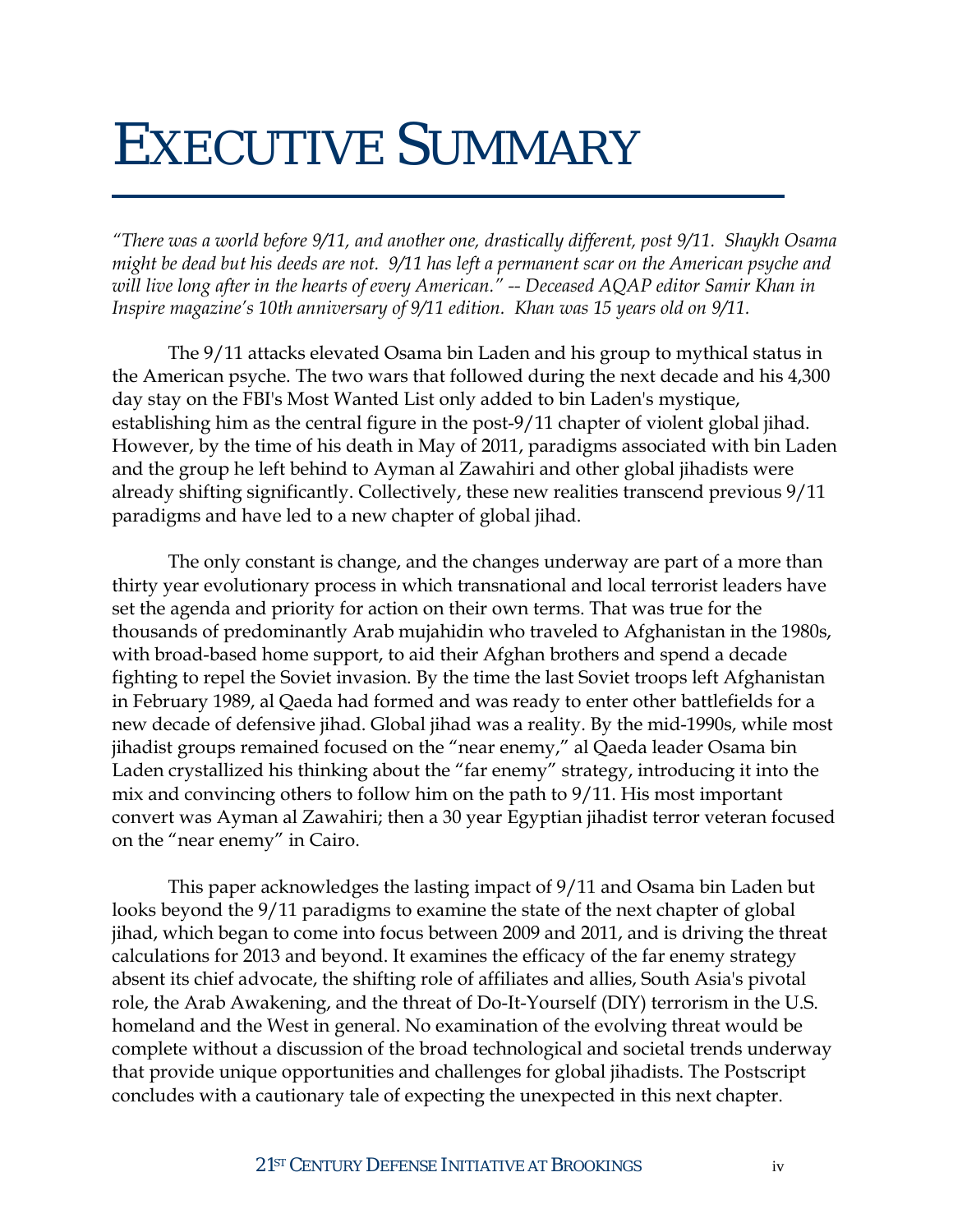### CHAPTER ONE *Setting the Stage: The Lasting Impact of 9/11*

*"If our messages can reach you by words, then they wouldn't have traveled by planes." -- Osama bin Laden*

They were four routine flights from the East Coast to California on a crystal clear Tuesday morning, comfortably less crowded as it was the week after the Labor Day holiday and the end of the summer tourist season. The 256 passengers and members of the flight crews averaged far less than 50 percent load capacity for the four commercial aircraft, which were equipped for cross country hauls. Nonetheless, they were filled for the long flights. The 11,400 gallons of jet fuel would cause massive explosions and burn more than 200 degrees Celsius above steel's melting point, ultimately bringing down the Twin Towers and burning in the Pentagon for days.<sup>[1](#page-7-0)</sup>

When the first plane took off from Boston's Logan International Airport at 7:59 AM, the pre-dawn destination cities of Los Angeles and San Francisco were still dark. It was early afternoon in Hamburg, Germany, where 29-year-old Yemeni-born operational courier Ramzi bin al-Shibh had departed days earlier after learning through a cryptic phone call the date of the upcoming attack from his former Hamburg roommate, 33-year-old operational leader and Egyptian urban architecture student Muhammad Atta. The afternoon breeze off the Persian Gulf combined comfortably with the warm sun in the United Arab Emirates (UAE), where 33-year-old Saudi-born al Qaeda facilitator, Mustafa al Hawsawi, had departed just days after receiving \$26,000 in excess funds from the more fiscally savvy hijackers. The afternoon rush hour was underway in the teeming urban seaport of Karachi, Pakistan as 37-year-old operational commander Khalid Shaykh Muhammad, of Pakistani descent but raised in Kuwait, was joined by new arrivals bin al Shibh and Hawsawi. They would gather to watch their handiwork unfold not far from where Muhammad had trained some of the hijackers. It was nearing dinner time in Afghanistan, where 44-year-old Saudi-born Osama bin Laden would settle in, tuning into the radio to hear the results of the "Planes Operation" that would come to define him forever.2

Four and a half hours later all the passengers and crewmembers on the four flights were dead. Two massive skyscrapers in the heart of the world's most important financial district had collapsed into an enormous pile of rubble while a worldwide audience watched live in disbelief. The headquarters of the most formidable military in human history was on fire, filled with smoke and missing one of its oddly shaped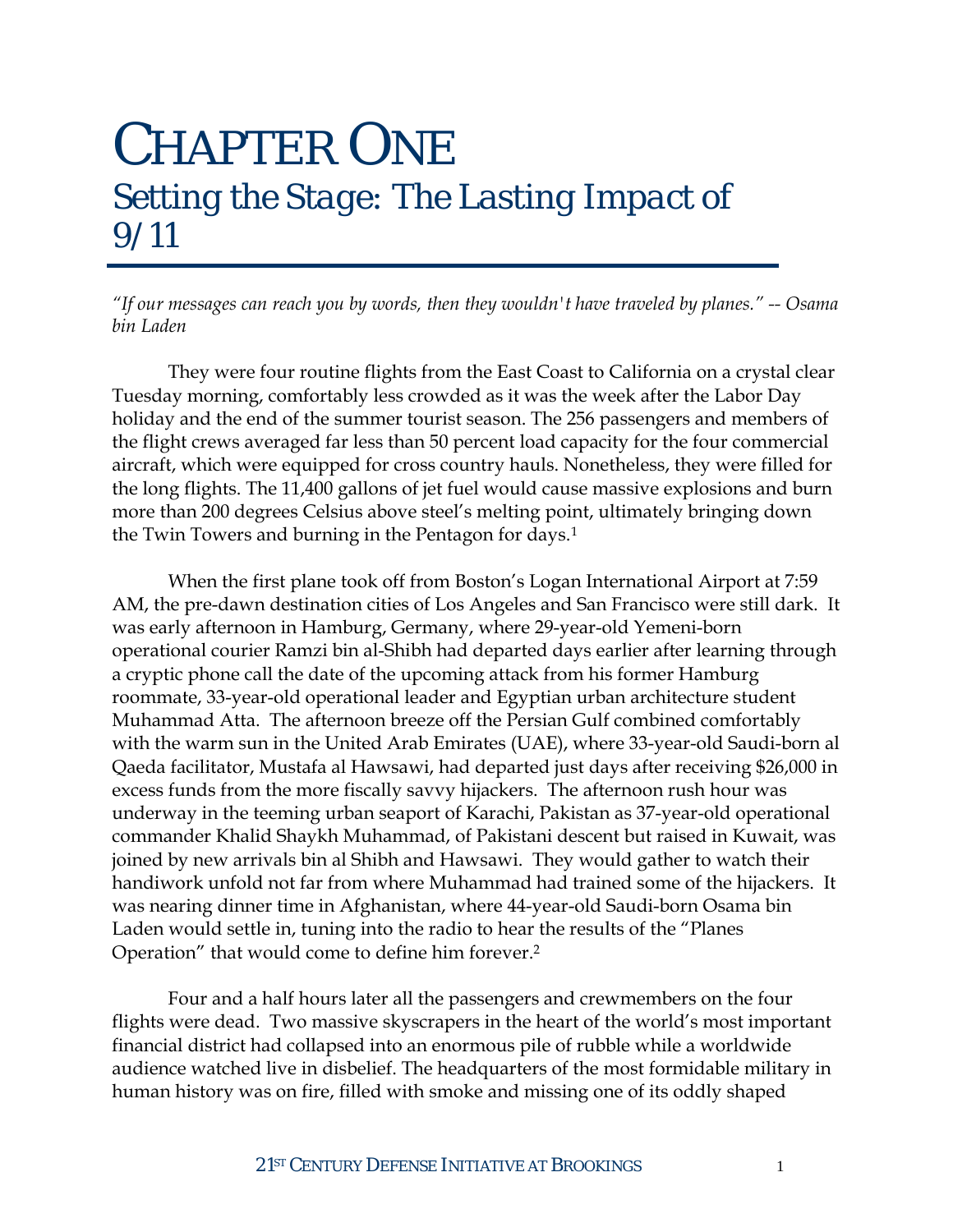facades. A smoldering field in southwestern Pennsylvania was the resting place for the heroes of a mid-air struggle that spared the U.S. Capitol building from attack. Nearly three thousand had died, and millions would continue to deal with physical and mental scars for months and years to come.

Having spent the last four years in the Pentagon, there was nothing remarkable about reporting to work that Tuesday morning as the Defense Intelligence Agency's (DIA) Current Intelligence Terrorism Chief. But chaos later ensued upon reports that the plane that had crashed into the World Trade Center's North Tower had been hijacked. I was immediately summoned to a meeting with the Chairman of the Joint Chiefs' Director of Intelligence (J2), who issued a set of rapid-fire instructions on how we would deal with the unfolding situation. We had already swung into crisis management when the second plane crashed into the South Tower 19 minutes later. My office chief called from the DIA Headquarters at Bolling Air Force Base to discuss the situation and immediately dispatched five or six people to what would unknowingly become the next attack site only 34 minutes later.

At 9:37 AM Hani Hanjour, the 28 year old Saudi-born hijacker/pilot—who unlike the three other pilots was not a part of the Hamburg cell—advanced the throttles to maximum speed on American Airlines Flight 77, diving towards the world's largest office building, a five sided maze with 23,000 unsuspecting inhabitants. The flight would include two hijackers who featured prominently in subsequent investigations as the only two of 19 terrorists known to be in the U.S. prior to the attack. For me, Saudiborn Khalid al Mihdhar and Nawaf al Hazmi were the al Qaeda constant, spanning the time I spent as the chief of the terrorism analysis shop at the U.S. European Command's Joint Analysis Center (JAC) in Molesworth, England in the mid-1990s and my Pentagon time prior to 9/11. Both men had spent time in Bosnia in 1995 as mujahidin fighting the Serbs at the same time I was supporting the NATO-led forces against the Serbian Army. I returned to Washington, D.C. two months before Osama bin Laden would issue his August 23, 1996 fatwa calling for the death of Americans. I witnessed the results of that call two years later in East Africa. Both men were influenced by the suicide attack carried out by their friend Azzam on the U.S. embassy in Nairobi in August 1998 in which over 200 people were killed and more than 4,000 wounded. Both men traveled to Kuala Lumpur, Malaysia in December 1999 while en route to the U.S. There, separate meetings were taking place that would advance the plot for the October 12, 2000 attack on the USS *COLE* during a Brief Stop for Fuel (BSF) in Aden, Yemen.3

Ultimately, when American Airlines Flight 77 crashed into the Pentagon, our offices on the opposite side of the building shook. Following the explosion, the building quickly filled with smoke, and jet fuel-aided fires flared up in several parts of the building. In the days that followed this tragic loss of life, the Pentagon took on a triumphal survivor's sense of resolve. The building teemed with patriotic drawings from school children and tributes to the victims, flags flew everywhere around the site,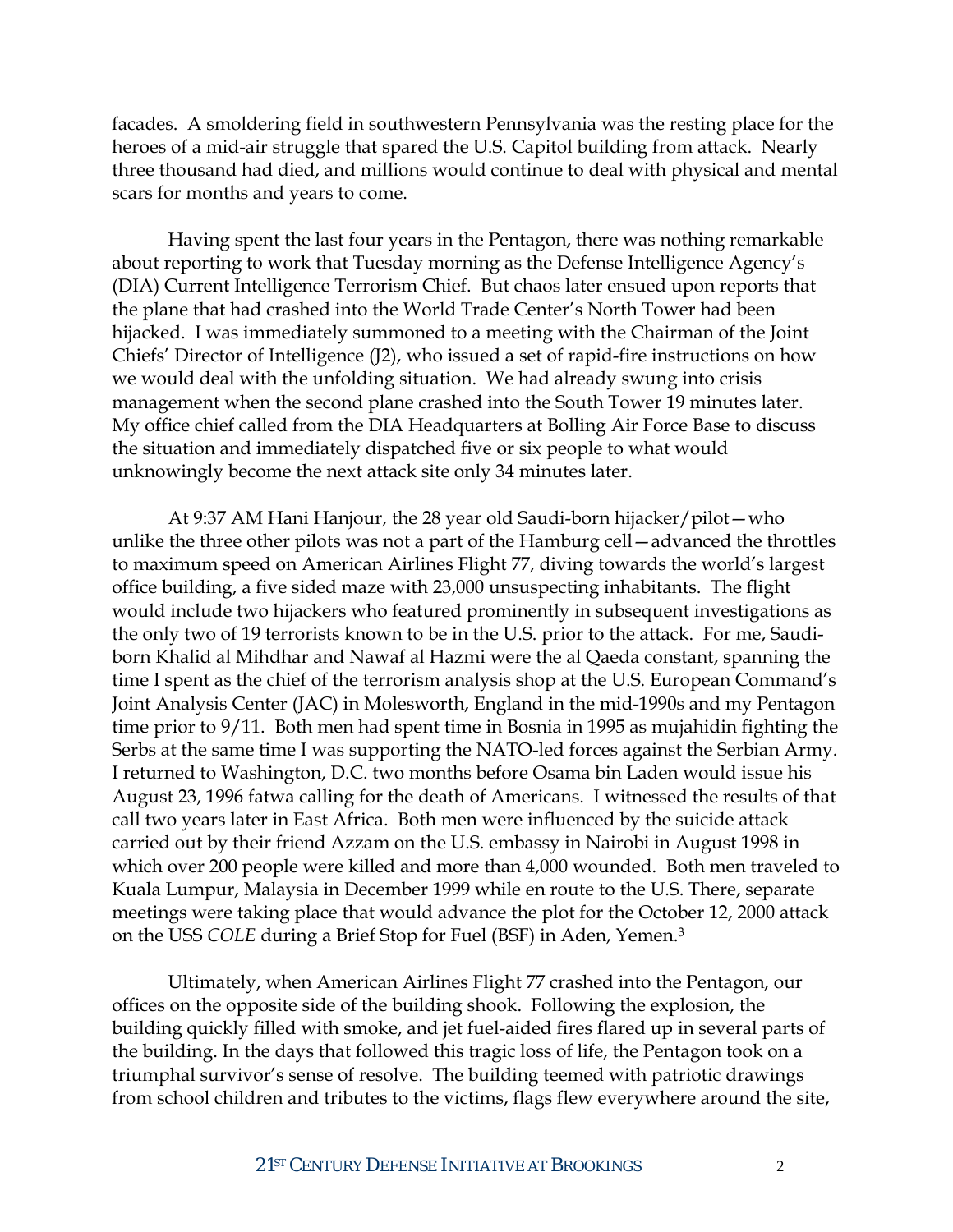and an improvised, free outdoor food court sprang up in the South Parking Lot to feed the recovery workers 24 hours a day. But the damage was done. Six days later, a contractor from southern California brought us some new software, arriving that weekend on a flight from Los Angeles that served only nine wary passengers.

Just as Pearl Harbor had propelled the United States into a war that had to be won to ensure the safety of its borders and its place in the world in the midst of Nazism, Fascism, and Japanese Imperialism, there was a nearly all-consuming imperative to stop the next attack, which seemed inevitable on September 12. This imperative was fueled further by the first batch of anthrax letters sent to American media outlets one week after 9/11, the failed attempt on December 22 by al Qaeda shoe bomber Richard Reid to bring down American Airlines Flight 93 from Paris to Miami, and revelations of Khalid Sheik Muhammad's plan for a second wave of airliner attacks on targets on the West Coast. Collectively, these plots eviscerated forever one of the great American isolationist myths: our two vast oceans served as an insurmountable barrier against overseas threats.

Again, as with Pearl Harbor nearly 60 years earlier, military conflict ensued on multiple fronts. But unlike World War II, there would be no declaration of surrender by a defined nation-state enemy. While Pearl Harbor was the catalyst, the shared sacrifice of a nation at war and casualties of soldiers that impacted every community in the U.S. would soon overshadow Pearl Harbor—a place most Americans had never previously heard of or visited—in the American psyche. That would not be the case with  $9/11$ . New York and Washington defined American power, were visited by millions from around the world each year, and were well-known to all.

A decade later, one commentator would astutely capture the lasting psychological impact.

More than ten years later September 11, 2001 remains the seminal date in the life of most Americans, probably more so for those on the East Coast, just as Pearl Harbor had been for previous American generations. Everyone over the age of 16 can tell you their personal story of that day. We did not just watch 9/11 on TV in a live broadcast that seemingly never ended, we lived it. The very personal nature of watching the second plane go into the south tower of the World Trade Center and then seeing both towers collapse on TV was life altering for millions. It went on for weeks with people standing outside near ground zero with pictures of their missing loved ones. We were a country in mourning at the same time we were mobilizing for war. $4$ 

While 9/11 would remain the basis and justification for an unprecedented decade of counterterrorism and counterinsurgency, over time the brutal, grinding wars in Afghanistan and Iraq, fought by an all-volunteer force comprising just one half of one percent of the U.S. population, became increasingly disconnected from the lives of most Americans. A 2011 Pew Research Center study timed for the tenth anniversary of 9/11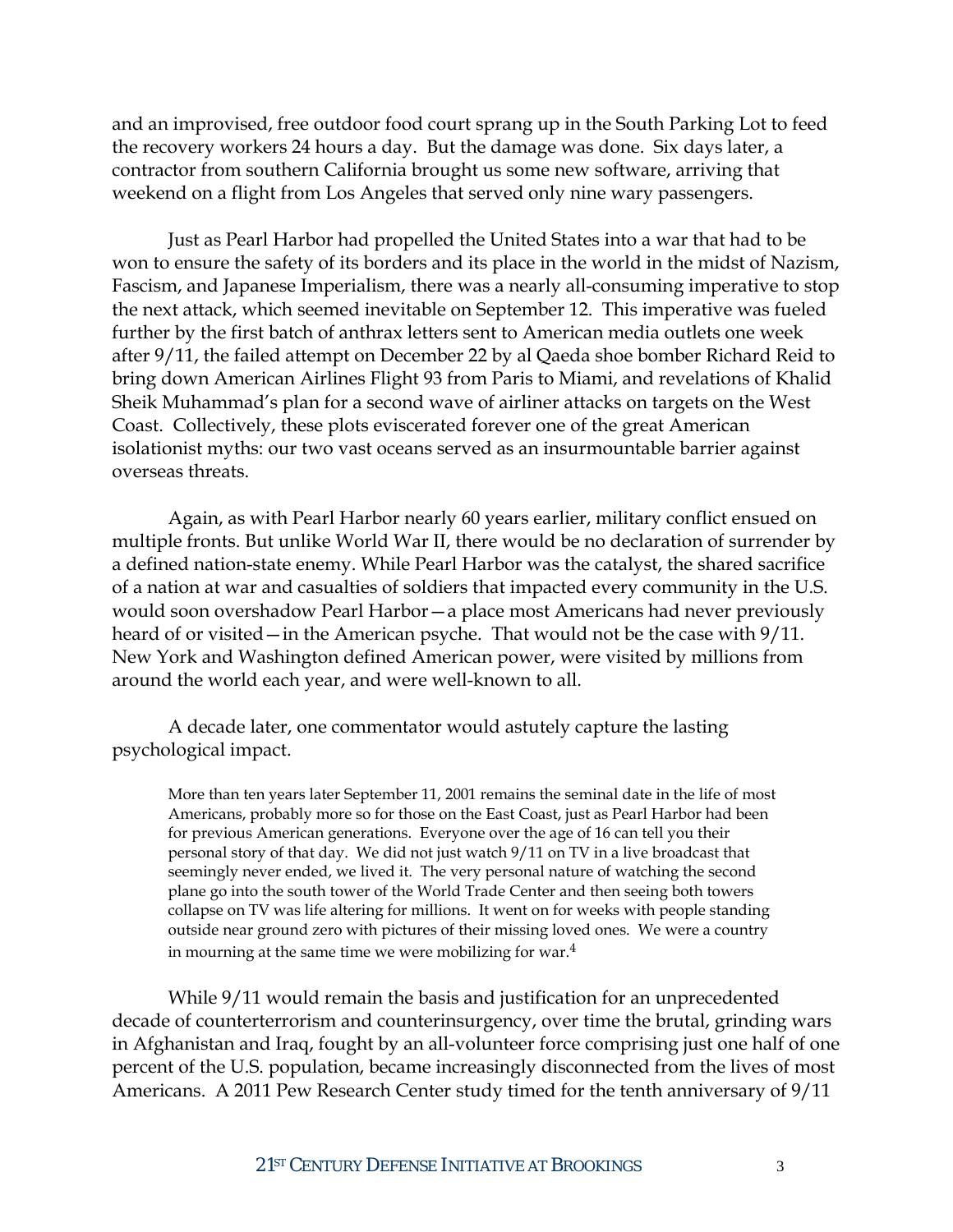found that while nine out of ten Americans felt proud of the troops who had fought in Afghanistan and Iraq, only half of those polled said the two wars had made a difference in their lives, just 36 percent said Iraq or Afghanistan came up in conversation with family or friends, and only about a quarter said they paid close attention to either war.<sup>5</sup> The next chapter of global jihad is rooted in pre- and post-9/11 factors but is being driven by its own set of new geographical, technological and societal realities.

#### **Notes**

<span id="page-7-0"></span><sup>1</sup> Ben Sheppard, *The Psychology of Strategic Terrorism: Public and Government Responses to Attack* (New York: Routledge, 2009).

<sup>2</sup> National Commission on Terrorist Attacks upon the United States, *The 9/11 Commission Report (*Washington: DC, U.S. Government Printing Office, 2004).

<sup>3</sup> Ibid. 9, 155.

<sup>4</sup> James Zogby, "Looking Back: The Post-9/11 Backlash" (panel remarks, The Department of Justice Post-9/11 Civil Rights Summit Hosted by George Washington University Law School, October 19, 2011). Accessed December 12, 2012. http://www.justice.gov/crt/pressroom/videos.php?group=0&video=1.<br><sup>5</sup> "The Military-Civilian Gap: War and Sacrifice in the Post-9/11 Era," Pew Research Center, October

5, 2011: 64. Accessed December 12, 2012[. http://www.pewsocialtrends.org/2011/10/05/war-and](http://www.pewsocialtrends.org/2011/10/05/war-and-sacrifice-in-the-post-911-era/6/#fn-9249-20)[sacrifice-in-the-post-911-era/6/#fn-9249-20.](http://www.pewsocialtrends.org/2011/10/05/war-and-sacrifice-in-the-post-911-era/6/#fn-9249-20)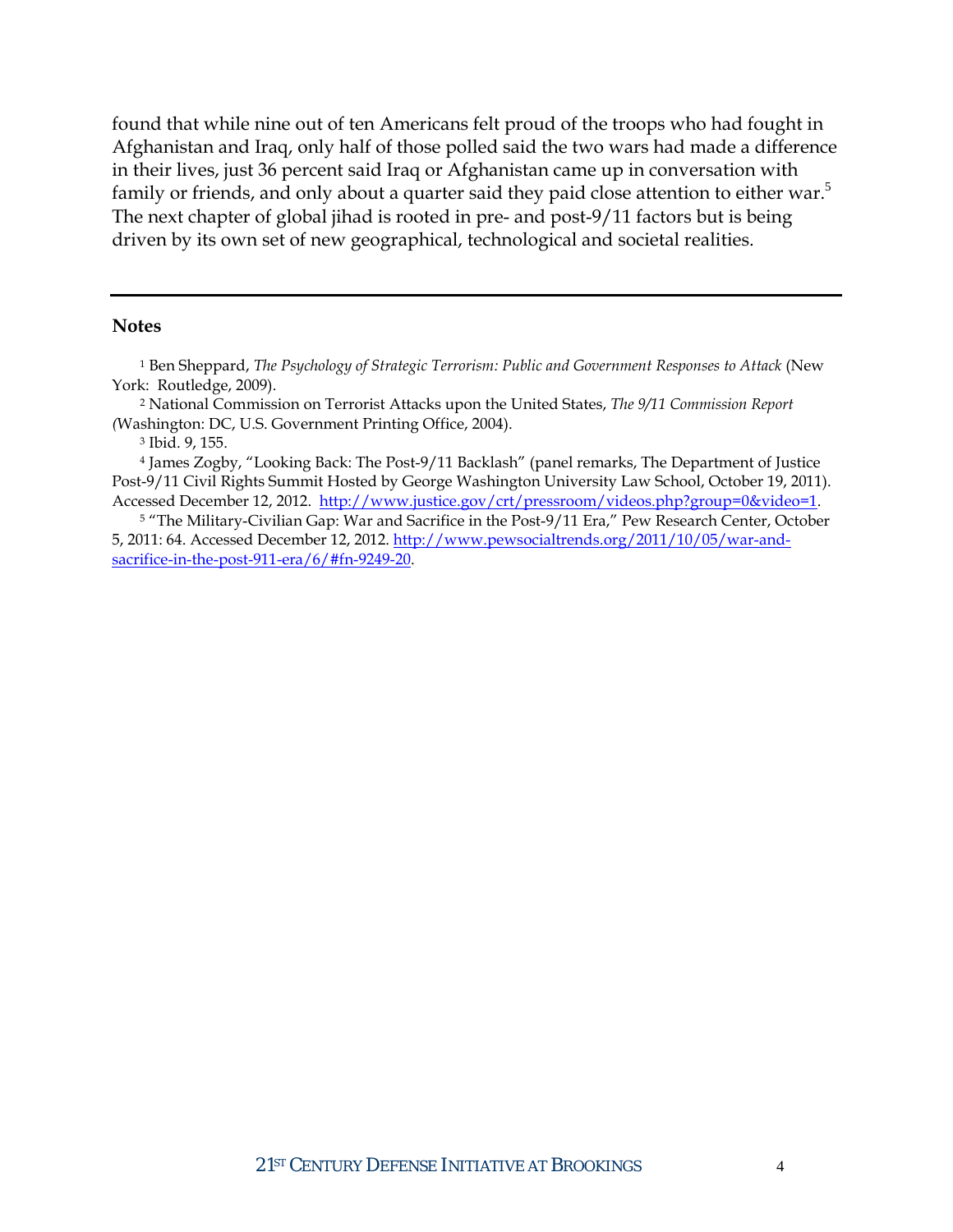### CHAPTER TWO *Closing the bin Laden Chapter of Global Jihad*

*"Today's headlines and history's judgments are rarely the same." -- Former U.S. Secretary of State Condoleezza Rice*

I have a confession: I am the same age as Osama Bin Laden. That odd fact has been useful through the years in two ways. First, I have been in countless briefings and meetings when someone has asked his age and I impressed the questioner by instantaneously beating everyone else to the correct answer. Second, and more importantly, it has allowed me to think about how different events have shaped him and his thinking through the prism of human development models. Seeing his father's work in Jerusalem end up in Israeli custodianship in 1967, at the impressionable age of ten, and the weighty world events that swirled around him in 1979 – while a striving 22-year-old college student – affected him in profound ways.

For better or worse, he is an historic figure. He was not a religious authority but his narrative was grounded in credible, albeit radical, religious themes. He was a man of strong convictions and the dogged determination that characterizes true believers in any endeavor, which would be both positive and negative for his life. He learned at an early age the importance of diversity of Muslim communities, hierarchical organizations, and the doors opened up by money and influential contacts. He strived for but largely failed at unifying those he came in contact with. He understood that religion and politics could be intermingled and be separated effectively depending on the topic and situation.

Despite being nearly obsessed with the idea, he was never able to repeat a 9/11 style attack in the U.S. Homeland and never really embraced the conduct of a successful "thousand cuts" small-scale operational strategy in America. Oddly enough, five weeks after his death, the remaining leaders of the al Qaeda core stumbled all over each other to endorse such a strategy in a June 3 video on individual jihad.

He left behind a trail of millions of internally displaced and refugees, innocent victims, broken lives, and grieving relatives. His two signature accomplishments were first, to draw the United States and the West into the longest and costliest wars in U.S. history, and counterterrorism offensive and defensive measures that would challenge the relationship between civil liberty (vis-a-vis the government), civil rights (vis-a-vis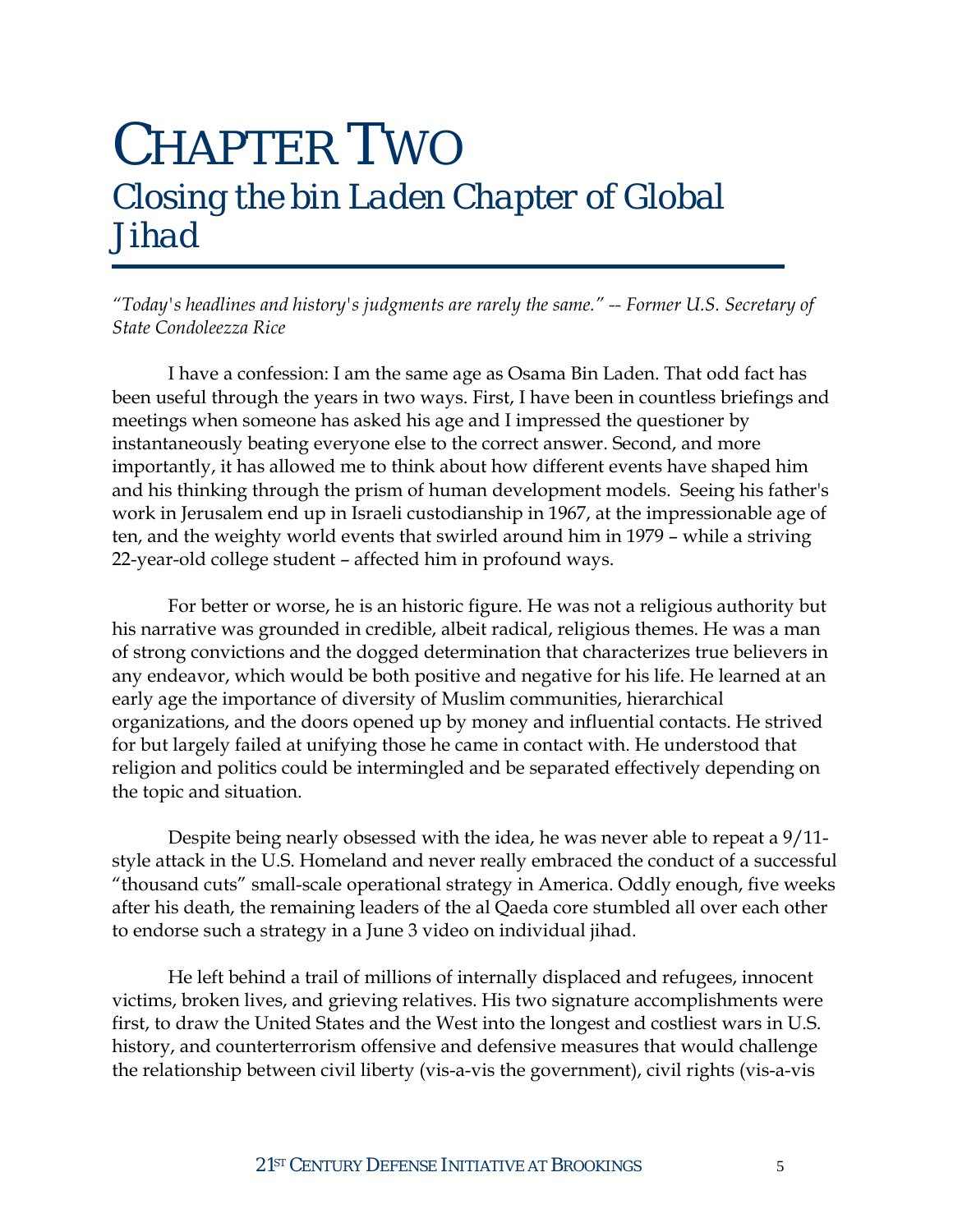the public) and national security in a way not seen since World War II. These conflicts changed the way Americans live, work, travel, and think.

Secondly, he left behind a narrative that other theorists can claim, rally behind, and adapt to their local circumstances just as he did during his own journey from young student at the King Adul Aziz University in Jeddah, Saudi Arabia, where he was enthralled with Muslim Brotherhood principles; to an Arab Afghan mujahidin. His final transformation, into a global jihadist who embraced the "far enemy" strategy, put him squarely at odds with the Muslim Brotherhood that he once embraced.

In Ayman al Zawahiri's eulogy of bin Laden published five weeks after his death, predictably titled "And the Noble Knight Dismounts," al Zawahiri takes a more than glass half full approach while describing bin Laden's accomplishments: awakening a sleeping Ummah from a deep slumber; orchestrating a jihadist revival; and creating four devastating disasters- the U.S. and the West (9/11), the Iraq War, the war in Afghanistan, and the Arab Awakening. This is the same Arab Awakening that bin Laden failed to comment on publicly in the four and a half months between its beginnings in Tunisia to his death in Abbottabad.

Osama bin Laden and the Far Enemy strategy are synonymous. It is an outgrowth of his collective narcissism (the belief that one's cause and organization is superior to others) that he developed in the 1980s while supporting the Afghan mujahidin and forming al Qaeda. Inspired by his reading of history and divine support, bin Laden developed, orchestrated, and declared via a rambling fatwa a "David versus Goliath" strategy that was never universally accepted between August 1996 and his death in May 2011. It never represented a consensus view among jihadists, scholars, al Qaeda members or others who questioned the ideological justification for directly taking on the U.S. and/or feared the result of such a strategy. That was most evident, less than two years later, when the carefully orchestrated but poorly coordinated February 1998 announcement of the World Islamic Front for Jihad against the Jews and Crusaders quickly became a bureaucratic fiasco that even he would later admit was a mistake. Most jihadist groups never joined, and other group leaders who were surprised to see their organization's name on the list, disavowed a "Front" that was effectively stillborn upon birth.

In the mid-1990s bin Laden believed the U.S. could only absorb a few attacks before it would collapse. The 1998 East Africa Embassy bombings, the 2000 attack on the USS *COLE*, and 9/11 were his beliefs in action. But his biggest miscalculation, the consequences of drawing the U.S. "paper tiger" into Afghanistan, was a lifetime in the making.

In 1975, when he was just 17, he watched the final chapter of the U.S. withdrawal from Vietnam. Only four years later he watched the Iranian Revolution unfold and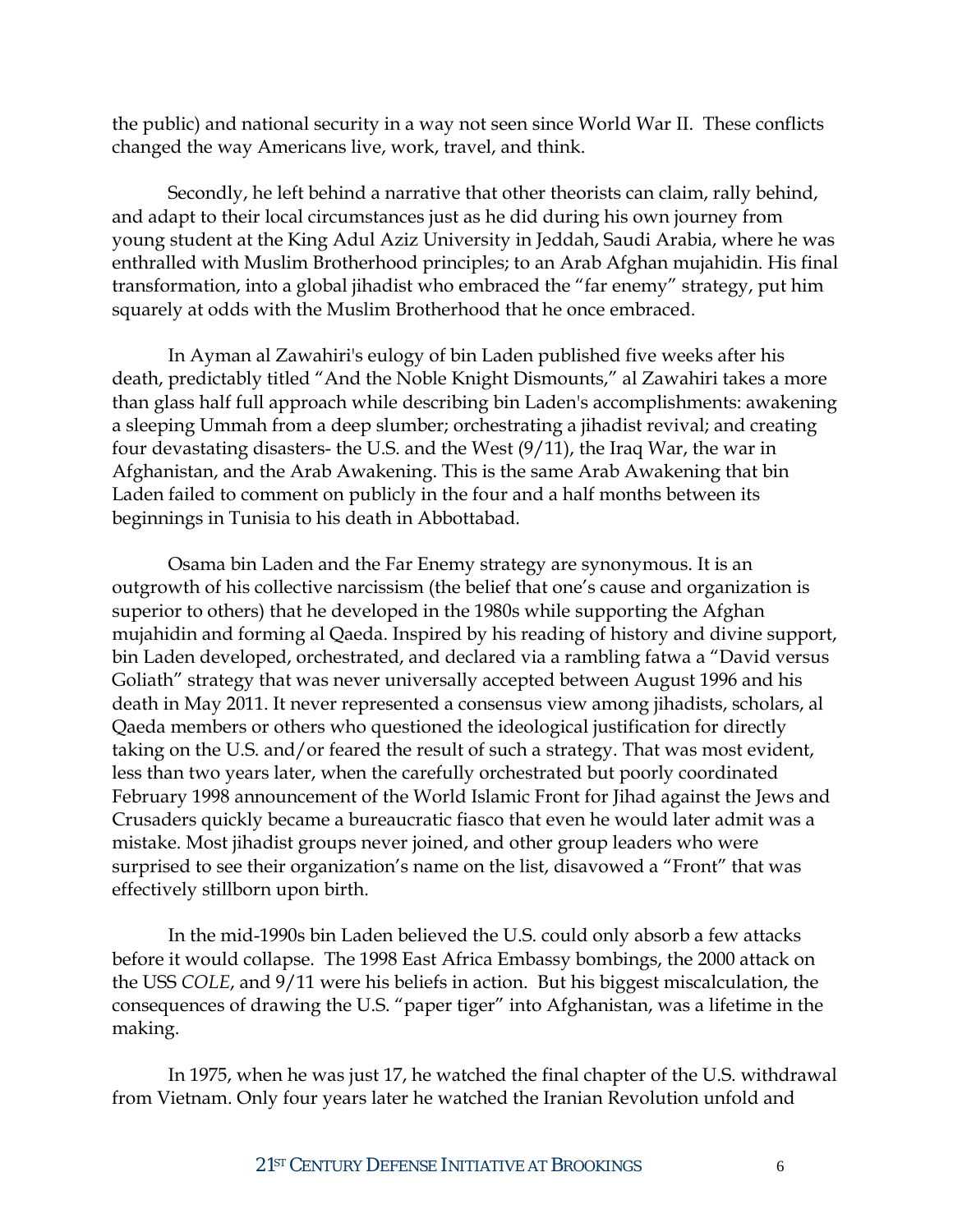learned that religiously-based revolutionaries could overthrow a U.S.-backed government in the region. Later that same year he watched the Soviet Union send its atheist, communist army into Afghanistan to support a Cold War proxy regime. At age 27 he watched the U.S.-Multi-National Force (MNF) leave Lebanon in 1984. History seemed to repeat itself ten years later when the U.S.-led United Nations Operation in Somalia II (UNOSOM II) left Somalia after suffering humiliating losses of life. By age 31, his personal experience had taught him and hundreds of other foreign mujahidin that they could help defeat a superpower militarily, a defeat that would help lead to political collapse and the breakup of a union of republics (USSR) and an alliance of nations (Warsaw Pact). He was particularly seized with his hand in supporting the October 1993 downing of two U.S. Special Forces Blackhawk helicopters in Mogadishu and the death of 19 U.S. soldiers in what was described at the time as the bloodiest battle since Vietnam. Throughout his mid-30s and early-40s, he viewed the Clinton and Bush administrations' measured reactions to attacks on the World Trade Center, two U.S. embassies in East Africa, and a U. S. ship in Yemen as signs of weakness. All of these lessons proved to be of little or no value on September 12th, 2011.

By the end of the post-9/11 decade, his view of the U.S. "paper tiger" had evolved such that he cautioned AQAP leader Nashir al Wahisi against moving too quickly in Yemen to declare an Islamic state, for fear it would bring the wrath of the U.S. In part, his letter read:

Today, America, the guardian of the West, is by far the most influential country in the region. America is the lifeblood of that region. America is also the biggest supporter of that region's status quo. America is strong enough to have toppled the Iraqi regime and the Islamic government in Afghanistan. Since then, America may have been weakened, perhaps, tremendously, but it is still powerful enough to topple any state and anywhere, particularly any newly founded Muslim state. Our work, hence, must go on until we exhaust and weaken America to the point where it could not threaten or defeat any state which we create. $1$ 

The challenge with being the author, architect, and chief advocate for a strategy synonymous with oneself is that its currency is tied too closely to your fate, affecting your ability to get others to follow suit. With the 9/11 attacks, Osama bin Laden stubbornly rejected the short term objectives of many global jihadists, the Afghan Taliban, Pakistani militants, and other extremists by disregarding those who voiced strong opposition to his generally known plan to strike big in the U.S., or by not consulting with others who were directly impacted by his decision. The details and extent of the most important and far reaching operation in modern global jihad were restricted at the leadership level of al Qaeda core to three men: bin Laden, his longtime de facto deputy and military commander Abu Hafs al Masri (Muhammad Atef), and Khalid Shaykh Muhammad. This self-assured march through history was a trademark of bin Laden's bureaucratic, mirco-manager decision-making pattern that preceded 9/11, but would be much more difficult to employ effectively thereafter. On the whole,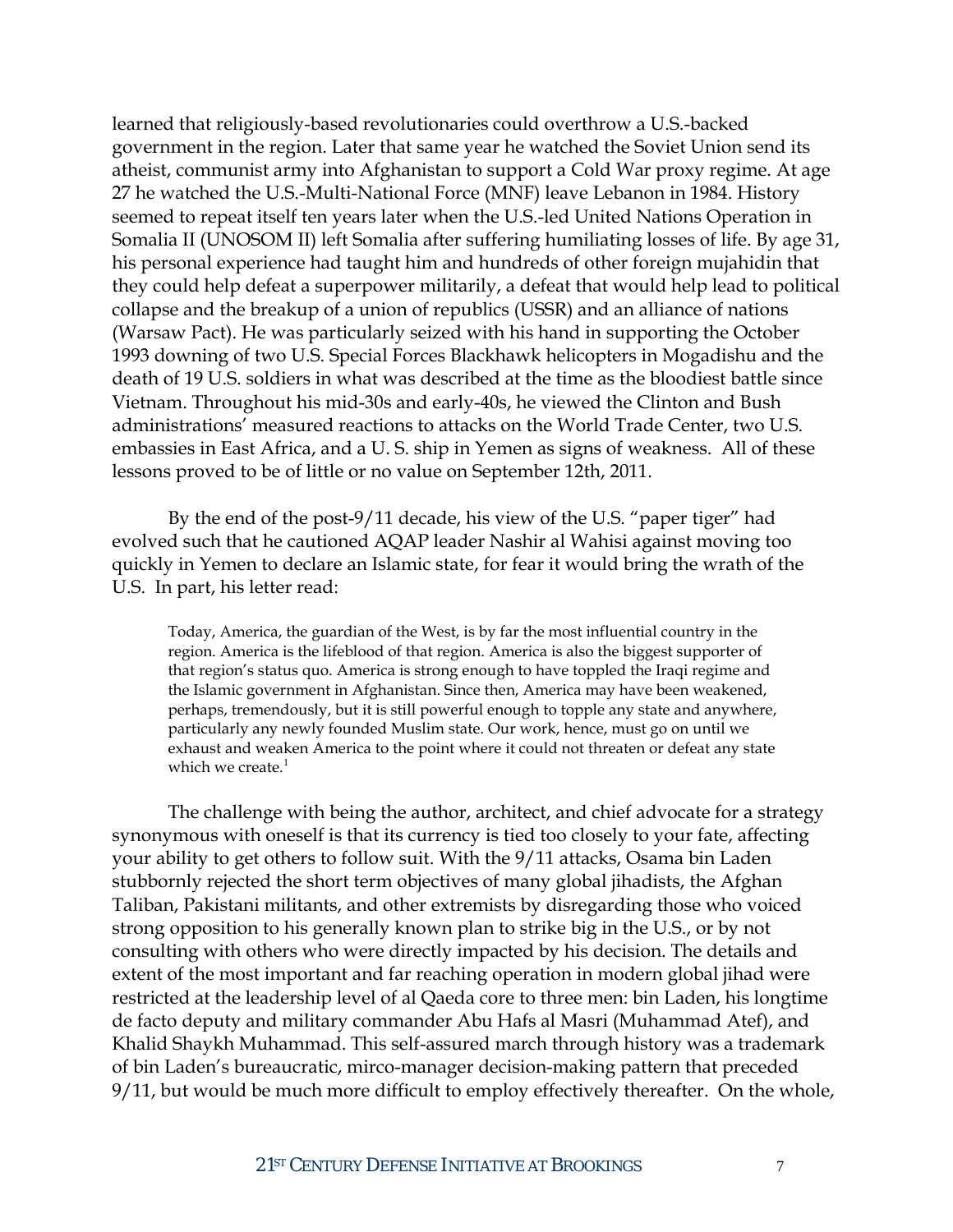this would be one of his greatest strengths and weaknesses as the leader of the vanguard of global jihad.

A similar pattern unfolded in 1988-89 when he broke with his long time mentor and partner Abdullah Azzam over the direction that jihad should take following the Soviet Army's retreat from Afghanistan on February 15, 1989. While Azzam wanted to focus next on Palestine, Bin Laden had already formed the base (al Qaeda) in 1988 with the intent to send now battle-hardened foreign mujahidin to multiple global jihad locations. Bin Laden also rejected al Zawahiri's call to focus on ousting the Egyptian regime that had signed a peace treaty with Israel in favor of a far enemy-first strategy that put the U.S. in the crosshairs of his new organization. His decision to override local terrorist leaders and conduct attacks in Saudi Arabia in 2003 would turn public opinion in his homeland solidly against him, a trend that would continue in other countries that suffered post-9/11 attacks at al Qaeda's hands.

Trying to micro-manage a far flung global jihadist movement proved frustrating from his Abbottabad compound where he had no Internet connectivity. That isn't to say he wasn't entertained: three wives, multiple children, a small garden, a cow, a rabbit, lots of chickens—he always loved farming—videos of himself, and an ample supply of pornography. But his repeated calls written calls to other al Qaeda core leaders, affiliates, and allies arguing for a laser-like focus on the far enemy strategy, while not totally ignored, no longer carried the same weight.

#### **Notes**

<sup>1</sup> "The 17 Osama bin Laden documents and What's in Them," *National Journal*, May 3, 2012. Accessed December 12, 2012. [http://assets.nationaljournal.com/pdf/OBL15.pdf.](http://assets.nationaljournal.com/pdf/OBL15.pdf)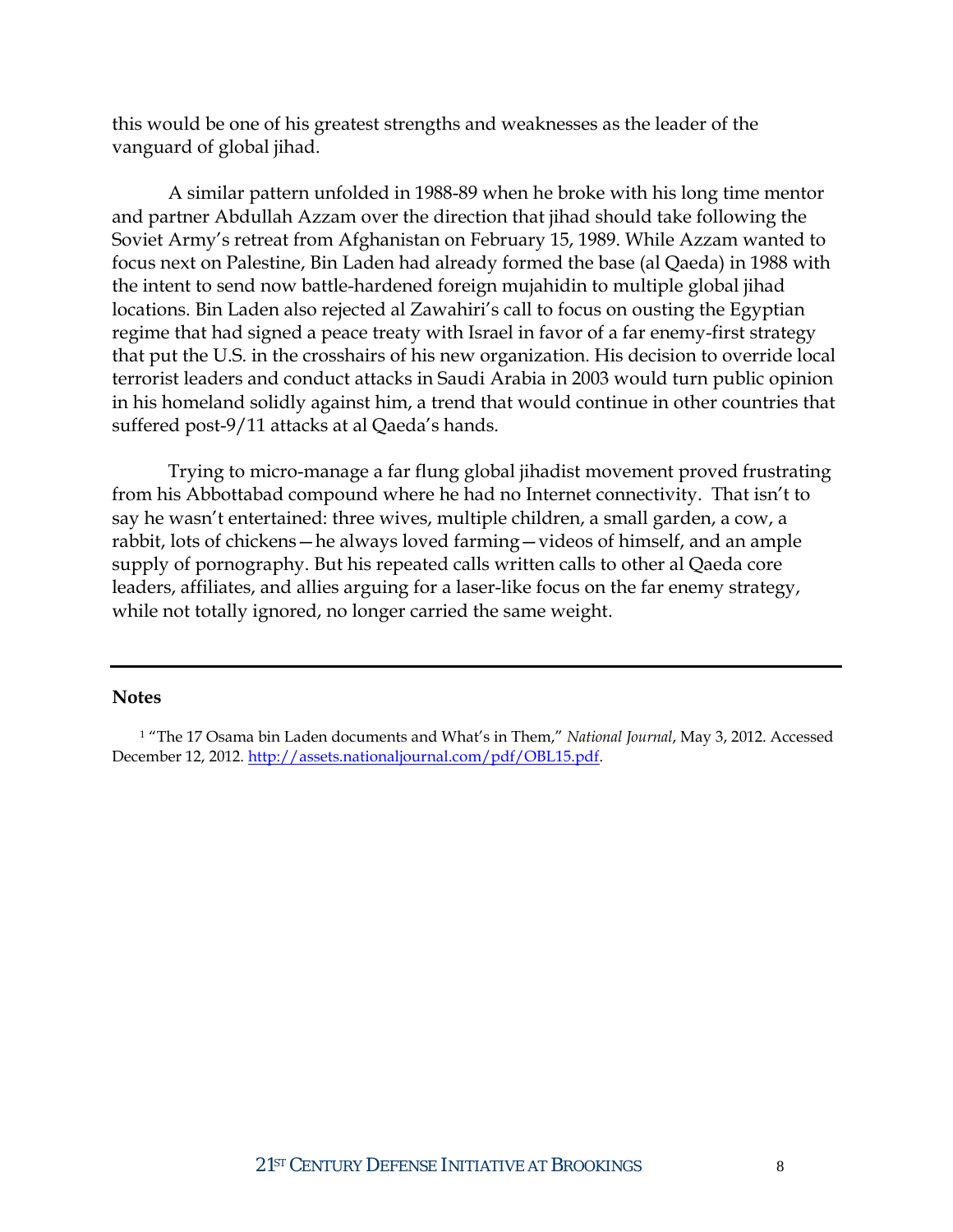# CHAPTER THREE

#### *Far Enemy Strategy under Review: Think Globally, Act Locally*

*"Osama bin Laden frequently assured that our mission is to encourage the Ummah [Verse]. Today, praise to Allah, America is not facing an individual or a group or a sect, but it is facing a rising Ummah that woke up from its deep sleep, via a Jihadist revival that challenges her [America] wherever it may be."1 -- Dr. Ayman al Zawahiri eulogizing Osama bin Laden in a June 8, 2011 message titled "and the Noble Knight Dismounts"*

Bin Laden's signature strategy is already being replaced by a de facto "Near Enemy Plus" strategy necessitated by new realities. His successor, Ayman al-Zawahiri, made no appreciable gains during the first 30 years of his terrorist career focused on the "near enemy" and his belief that "the road to Jerusalem goes through Cairo."<sup>2</sup> He now finds himself on the outside looking in, as his Egyptian homeland is being reshaped by Muslim Brothers, Salafists, and other Islamists who never accepted bin Laden's far enemy strategy. Left with a losing hand, Zawahiri has issued a series of lengthy, forgettable Arab Awakening themed statements since President Mubarak's overthrow, and has continued to mouth the "America first, head of the snake" strategy crafted by his predecessor.

Here is where an important comparison is illuminating. Bin Laden—the soft spoken gatherer of fellow travelers with his checkbook and financier list in hand employed a stubborn autocratic management style in which subordinate views, including those of his own appointed decision-making central shura council, could be discarded at will. His prison-hardened, fiery replacement al Zawahiri has a similar track record, minus bin Laden's mystique and more soft spoken approach. Al Zawahiri adopted and agreed to the far enemy strategy for the Egyptian Islamic Jihad (EIJ) without consultation; fracturing the group and paving the way for a beleaguered formal merger with al Qaeda in 2001.

Al-Qaeda's regional affiliates and allies—like al Zawahiri—continue to lease the brand name and propaganda script of a dead man who spent a decade aiming, and failing, to repeat 9/11, while pursuing their own de facto "Near Enemy Plus" strategy. This was a source of great frustration to bin Laden whether it was with his own al Qaeda core leadership, affiliates or allies. His Abbottabad letters are replete with consternation over attacks conducted by multiple groups against non-U.S. targets. He viewed them as a waste of limited terrorist resources that did little to advance long term goals. Sometime after May 2010 he told then al Qaeda core's number three Atiyah al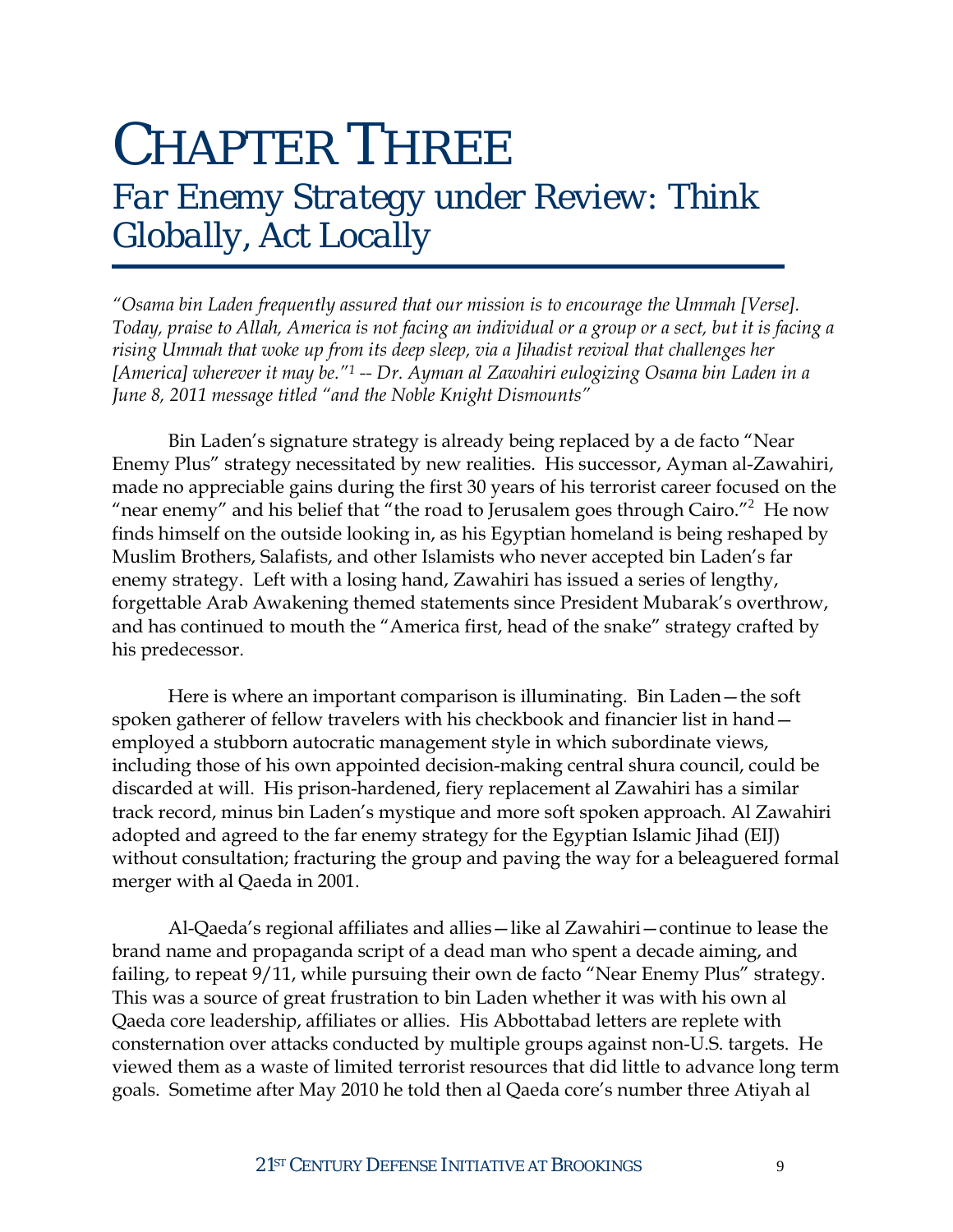Rahman al Libi, "Given that the difference of the impact of attacks against the foes inside or outside of America is substantial, we need to confirm to the brothers that every effort that could be spent on attacks in America would not be spent outside of it."3

The "Near Enemy Plus" strategy recognizes the importance of striking the U.S., but in the context of a broader prioritized agenda that acknowledges diminished jihadist resources and capabilities. Unlike al Qaeda core in Pakistan, which is engaged almost entirely in terrorism and survival, the affiliates and allies are involved in terrorism, insurgency, criminal enterprises, humanitarian efforts, and governance responsibilities at the local and regional level. Their intent to strike U.S. interests and the U.S. homeland has not changed, but its place on their priority list is calibrated by goals and objectives closer to home.

The announcement of allegiance to al Qaeda core in February 2012 by the increasingly weakened al Shabaab leader Muhktar Abu Zubayr, also known as Godane, had as much to do with internally divided loyalties among clans, nationalists, and long time global jihadists as any meaningful strategy shift. Coupled with battlefield and territorial losses, the newest self-described al Qaeda affiliate is at its weakest point since its inception in 2007. It is also an important indicator of al Zawahiri's long held stubborn autocratic style. More than a year earlier he had asked bin Laden to reconsider his decision not to publicly endorse a merger with al Shabaab, by arguing that, "I see it to be very essential for Al-Qaeda to confirm and declare its linkage with its branches, in order to become a reported fact; there is no use in denying it. Therefore, please reconsider your opinion not to declare the accession of the brothers of Somalia." Less than a year after his promotion he reversed bin Laden's position and collaborated with Godane in the As Sahab media statement announcing the "merger."<sup>4</sup>

The far enemy strategy and global jihad are not one in the same. One is focused on a specific target priority list; the other focuses on the duty to defend Muslims under attack regardless of the venue. In this context, global jihadists have found themselves dealing with a common foe – the U.S. – in conflicts in Bosnia and Kosovo in the 1990s, and more recently in Libya and Syria.

This next chapter will test the viability of a diffuse multi-generational model that operates in a "local front" approach akin to what al Qaeda strategist Abu Musab al Suri envisioned in 2004, where leadership is separated from open fronts and independent actors. This classic field versus headquarters model is playing out today across the Middle East and Africa, in which affiliates and allies listen attentively, respond politely, and then pursue their own agendas. It is a reflection of the decrease in currency of the vanguard status of the surviving al Qaeda core leadership in South Asia. The increased democratization of science and technology amid a technological revolution are providing multiple avenues for connectivity in this developing form of horizontal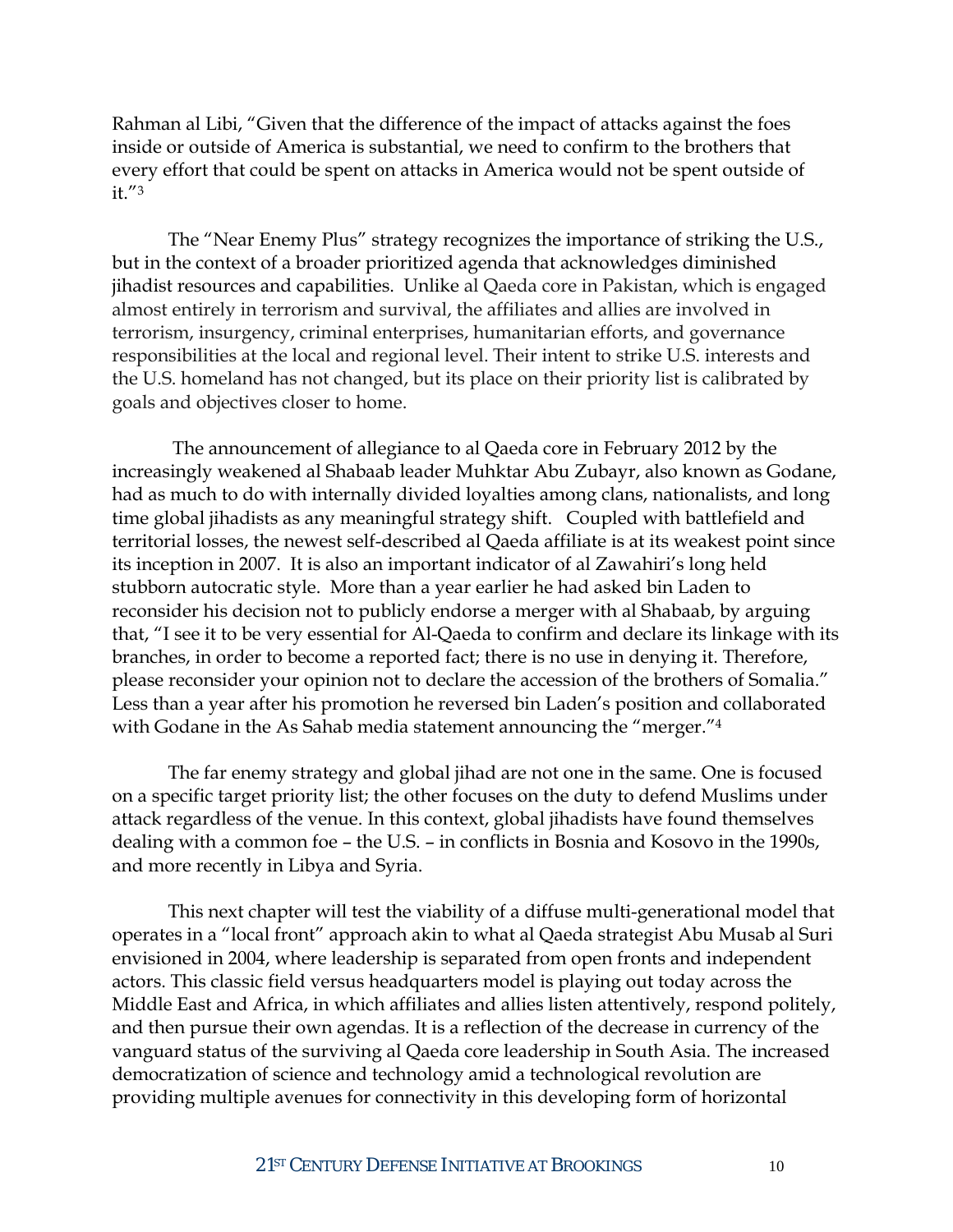global jihad that is replacing the vanguard-centric, vertically oriented global jihad bin Laden envisioned but never achieved.

The oft stated myth that "only the strongest survive" was never less true than today. One pundit noted that if it were true, the dinosaurs would still rule. Instead, al Qaeda is dealing with the Darwinian reality that it is those who adapt to their changing environment who survive. Al Qaeda core's leadership's ineffective adaptation skills since 2008 have cost many of them their lives and all of them their ability to drive transnational terrorism decision-making outside of South Asia. While the dinosaur comparison may be too stark, the decline in fortunes in a part of the world that will play a pivotal role in the next chapter of global jihad is not.

#### **Notes**

<sup>1</sup> Ayman al-Zawahiri, "And the Noble Knight Dismounts," As-Sahab Media, June 11, 2011. [http://worldanalysis.net/modules/news/article.php?storyid=1857.](http://worldanalysis.net/modules/news/article.php?storyid=1857) 2 Fawaz Gerges, *The Rise and Fall of al Qaeda* (New York: Oxford University Press, 2011): 35.

<sup>3</sup> "The 17 Osama bin Laden documents and What's in Them," *National Journal*, May 3, 2012. Accessed December 12, 2012. [http://nationaljournal.com/nationalsecurity/the-17-osama-bin-laden-documents](http://nationaljournal.com/nationalsecurity/the-17-osama-bin-laden-documents-and-what-s-in-them-20120503)[and-what-s-in-them-20120503.](http://nationaljournal.com/nationalsecurity/the-17-osama-bin-laden-documents-and-what-s-in-them-20120503) 4 Ibid.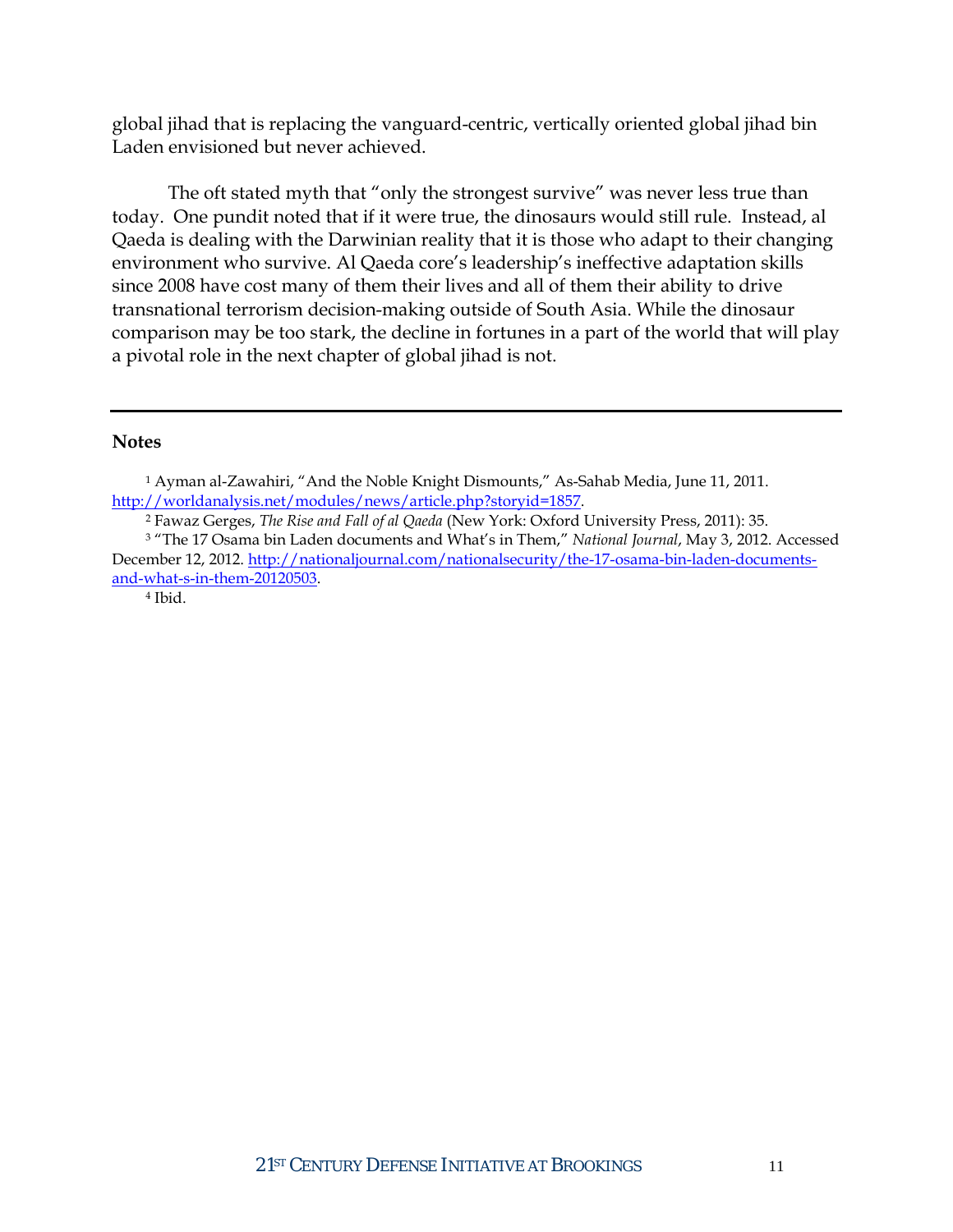### CHAPTER FOUR *Most Dangerous Neighborhood on the Planet, Still*

*"We also must be careful when we talk about Al Qaeda in Afghanistan. Al Qaeda is not the Taliban. Its relationship with the Pashtun Taliban has always been an alliance of convenience, and their agendas do not really match. I don't want to give Al Qaeda more advice, but if they have one objective in Afghanistan it should be to keep the Taliban away from the negotiating table... Al Qaeda has no realistic political agenda, it is entirely rejectionist. Theirs is a confrontation of beliefs and values. So it is the right thing to do, despite the risks, to go out on the front foot and meet their threat militantly."1 -- Richard Dearlove*, *head of the British Secret Intelligence Service (MI6) from 1999 to 2004*

Ironically, key elements of this broadened next chapter of global jihad will still pivot on what happens in the same neighborhood where the last one picked up steam in the 1980s, peaked on 9/11, and is moving toward a significant reset by the end of 2014. South Asia is the only place on the planet where nuclear-armed neighbors – Pakistan and India – share a militarized border and are engaged in a "cold war" utilizing proxies to incite violence while avoiding nuclear brinkmanship. A second, equally long but even less secure border between Pakistan and Afghanistan enables insurgents and proxies to engage in a "hot war" against coalition forces led by the United States- the second superpower in the last 30 years to deploy its military to the region. The 40 million Pashtuns who straddle the border remain one of the largest nations in the world without a state. Most are in Pakistan and many look to the Pakistan Taliban and the Afghan Taliban as their advocates. A third border shared by Pakistan, Afghanistan, and Iran links the Shia and Sunni worlds that have competed and occasionally cooperated against common foes in their own sectarian "cold war." That competition is taking on added immediacy and heat in the face of Iranian nuclear calculations, the Arab Awakening, and the countdown to the spring 2014 Afghan national elections and the December 31, 2014 withdrawal of most foreign forces in Afghanistan.

Attrition of the U.S.-led coalition's role and influence in Afghanistan is inevitable as local, regional and international players and their proxies push their own selfinterested agendas. That reality increases the challenges of building on gains during the post-9/11 decade against the remaining al Qaeda core, which largely rendered the group incapable of conducting large-scale complex operations in the West. Ayman al Zawahiri and his diminishing ranks are playing for time in the hopes of making it through 2015, when they can reassess conditions on the ground.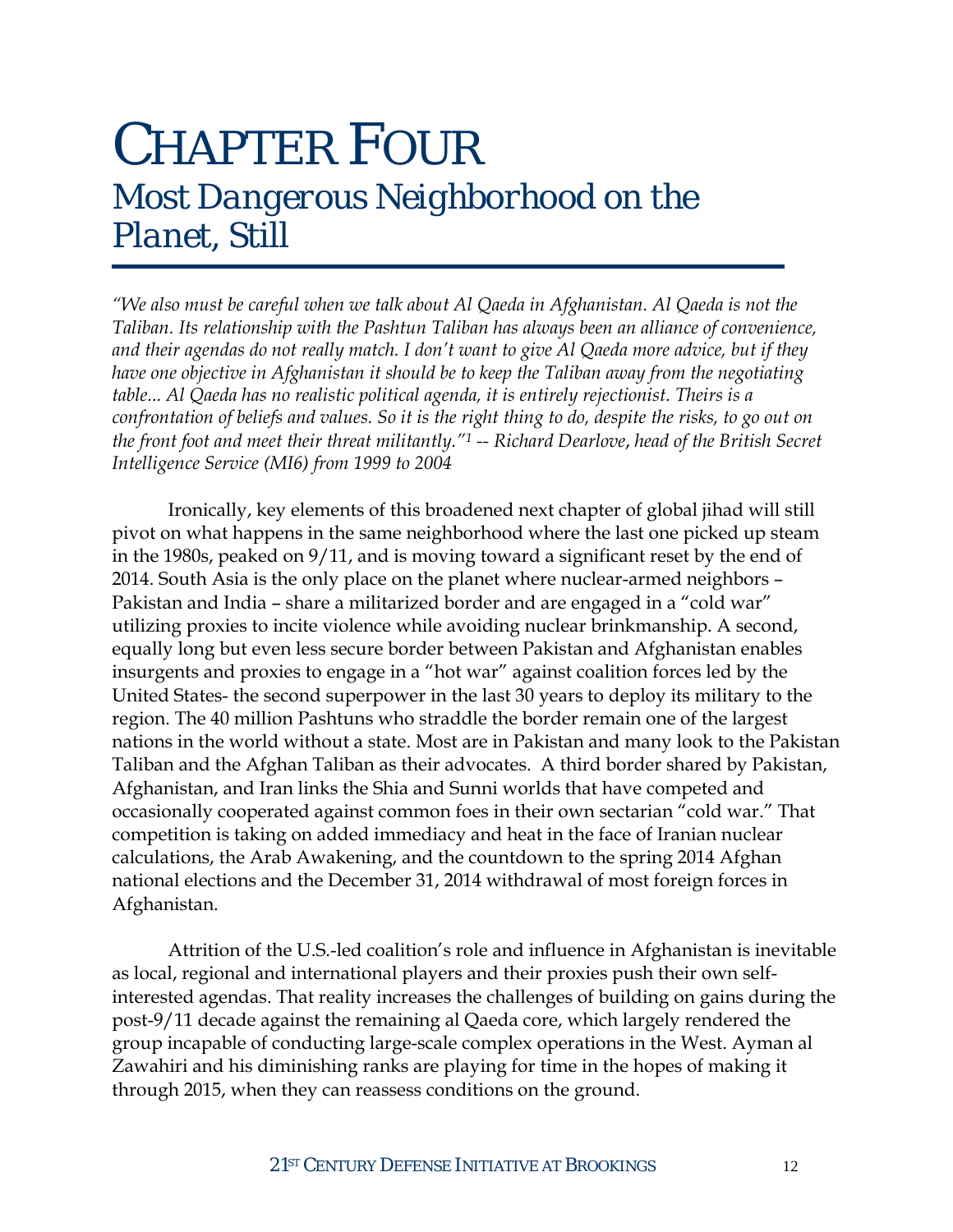Much of the velocity and trajectory of the next chapter of global jihad hinges on al Zawahiri's "playing for time" strategy. It is a risky calculation for all sides. The Pasthunwali tribal code of the honored guest has been the saving grace for al Qaeda core since 1996- first in Afghanistan and later in Pakistan. But it has limits. The Afghan Taliban internal debate about what to do about bin Laden after the 1998 East Africa bombings, 2000 USS *COLE* attack, and 9/11 was only settled by the majority-of-one vote, cast by Afghan Taliban leader Mullah Mohammad Omar. The Taliban is not a monolith, and Afghan and Pakistani militants operate from a geographically diverse location with multiple motivations: corruption, the drug trade, other criminal enterprises, and territorial hegemony. Local, ethnic and tribal loyalties—not national interests or global jihad—come first.

Even if the insurgents regain some level of dominance in the Pashtun areas in the Afghan south and east and threaten Kabul following the U.S.-led military drawdown in 2014, it is not a given that they will let al Qaeda core operate with the same level of pre-9/11 impunity, regardless of the outcome of nascent negotiations underway. That approach cost the Taliban their 1996 prize – ruling Afghanistan – and more than a decade of fighting. After more than 30 years of war it is unlikely that battle-hardened voices in the Taliban and the broader insurgency will allow Mullah Omar's one man, one vote, to prevail again. They will keep in mind that "past performance is [probably] not an indicator of future returns" in their post-2014 investment strategy.

 No one other than immediate benefactors and their clan and tribal allies liked living under the rule of the Taliban in Afghanistan. Yet, for a period of their rule, they provided what many people longed for in a way that only those who have experienced war torn strife and lawlessness can fully grasp. After more than 10,000 days of war, security is at the top of the priority list for ordinary citizens today. According to a 2011 Asia Foundation survey, insecurity (including attacks, violence and terrorism) was identified as the biggest problem in Afghanistan by over a third of respondents (38 percent). In 2006 the number was 27 percent. More than half of respondents (56 percent) said they feared for their personal safety in their local area. That is a sharp rise from 40 percent in 2006. The departure of foreign troops leaves a security and power vacuum that can provide openings to be filled by national, regional, sectarian, or factional players. How that plays out will directly impact the integrity and glue of a nation-state fraying at sectarian edges.

 In Pakistan, nearly all of the militant jihadi groups that successive Pakistani military and civilian leaders have nurtured from 1979 through 9/11 are now active against the state, with Lashkar-e-Tayyiba (LeT) the most prominent exception. The level of collaboration with al Qaeda that has developed over years of living together, intermarriages, shared training and logistics support, fighting against enemies on both sides of the FATA, and counterintelligence, will be difficult to untangle or deter.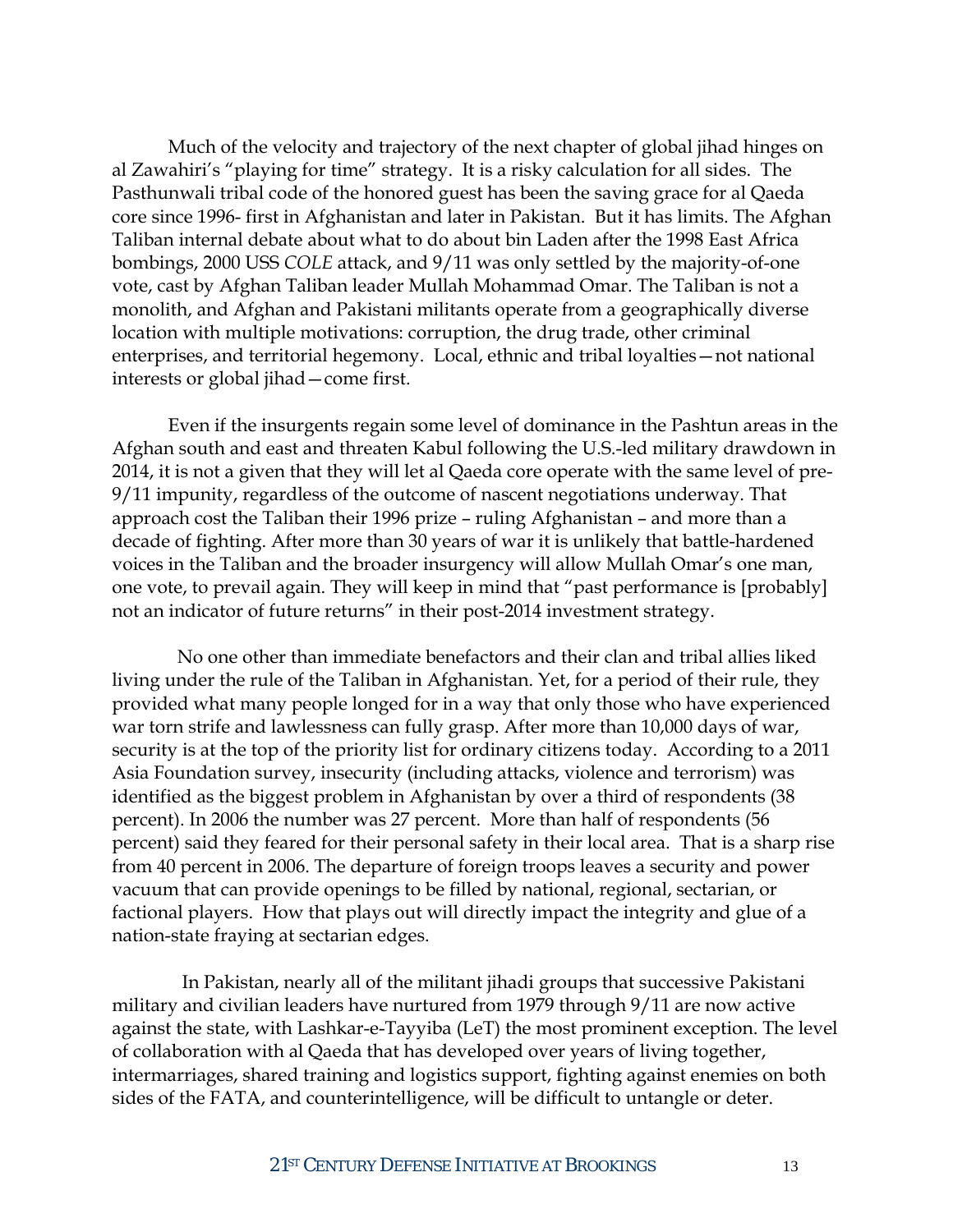A sharp upturn in attacks in Pakistani urban areas in 2009 represented the success of the al Qaeda core's alliance with FATA and northwestern Pakistani militant groups, the Tehrik-i-Taliban Pakistan (Student movement of Pakistan or TTP) formally announced in 2007 and banned by the government in 2008— to strike at the heart of the Pakistani state. The July 2007 nine day siege of the Lal Masjid (Red) mosque in Islamabad, the December 27, 2007 assassination of former Pakistani Prime Minister Benazir Bhutto in Rawalpindi, and the September 20, 2008 Marriot Hotel truck bombing that killed 62, including three Americans, were prominent examples of the alliance between Pakistani militant groups and the al Qaeda core. The Marriot bombing was orchestrated by Osama al Kini, just hours after Bhutto's widower husband and now Pakistani President, Asif Ali Zardari made his first speech to the nearby Pakistani Parliament.2

 One of the best examples of the level of collaboration in place by 2009 was the March 19th arrival in Pakistan of 30-year-old Jordanian physician and extremist blogger Human Khalil al Balawi. He had been detained in Jordan for his blogging and then seemingly turned by the Jordanian General Intelligence Directorate (GID), or the Mukhabarat. With the backing of the CIA he was sent to Pakistan to infiltrate al Qaeda core. Having initially fooled his GID handler, he would continue the ruse through a long-awaited meeting at a CIA base near Khost on the afternoon of December 30, 2009. After promising to provide information on Ayman al Zawahiri, he detonated his suicide vest killing five CIA officers, two Blackwater security officials, an Afghan driver, and his GID handler.

 During his nine months in Pakistan in 2009 al Balawi would gradually overcome suspicions by TTP and al Qaeda core while meeting directly with TTP leader Baitullah Meshud, Baitullah's cousin and eventual successor Hakimullah Meshud, al Qaeda core's number three Sheik Said (aka Mustafa Ahmed Abu al-Yazid), Said's deputy Atiyah al Rahman al Libi, and paramilitary operational commander Abdullah Said al Libi. By the time he made his way to Khost, al Balwai had been fitted with a suicide vest by the man referred to locally as al Qaeda's tailor, written two essays, and recorded three martyrdom videos and clips. His attack would quickly be followed by a congratulatory statement by Sheik Said and claims of responsibility. In addition, video releases by Hakimullah Mehsud intimated that attacks on American targets in the West were coming.3

 Hakimullah could make such claims because he knew what others did not. Human al Balawi was not the only operative being trained in late 2009 by the TTP for a high profile attack on America. The TTP would, like AQAP, soon step onto a global stage with the unexpected arrival—four months after al Balawi—in July 2009 of Faisal Shahzad, a 30-year-old ping pong champion with a wife, two small children, and an MBA from the University of Bridgeport in Connecticut. The son of the former head of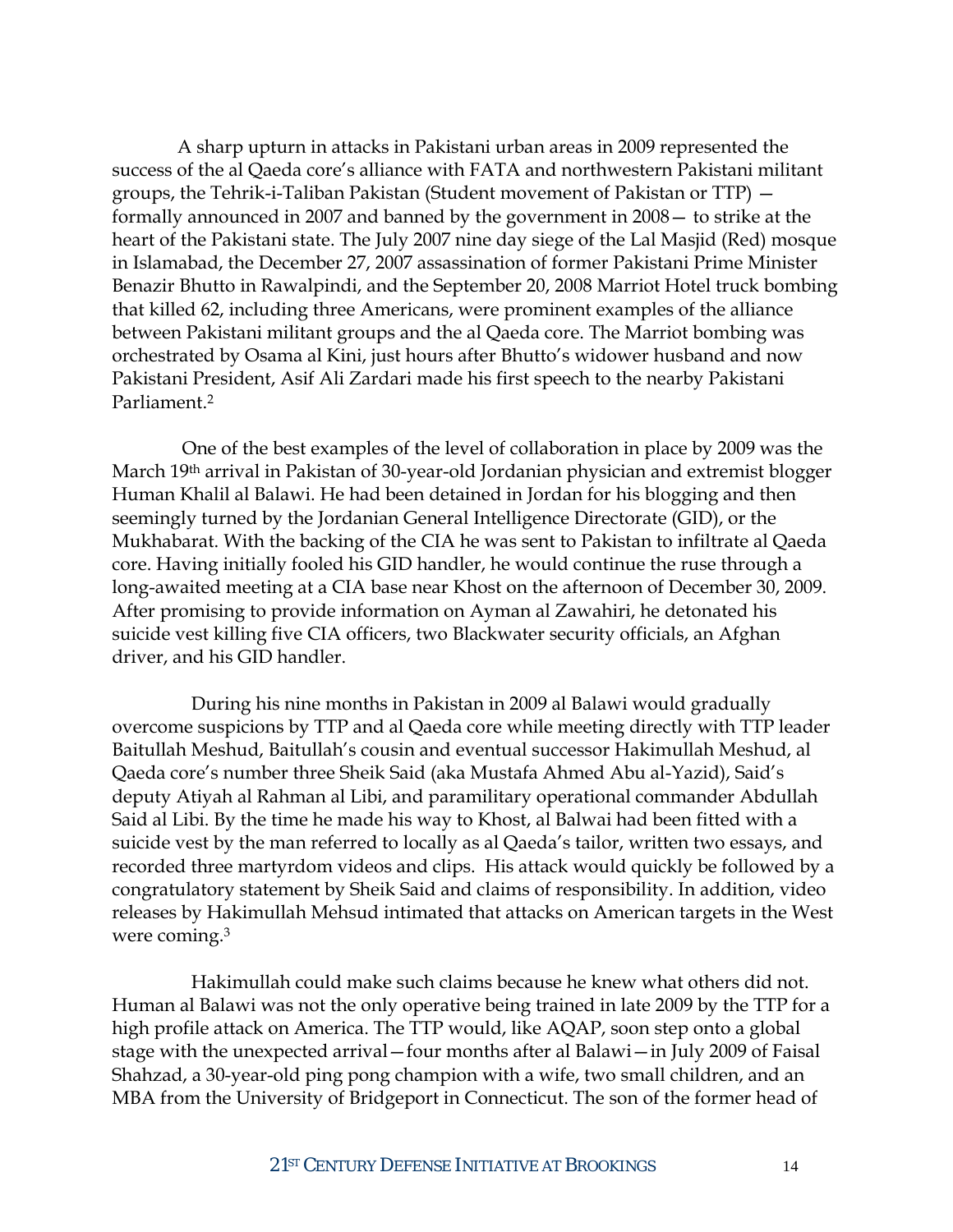Pakistan's Civil Aviation Authority claimed inspiration from Anwar al Aulaqi and a desire to avenge Muslim deaths at the hands of the U.S. military and CIA in Afghanistan and the FATA. During a five month stay in Pakistan, he spent just five days receiving explosives training and translating a bomb-making manual from Urdu to English, activities in which he did not excel. And only three months after sending the recently naturalized American back to his new homeland, the TTP collaborated with him in a failed car bombing in heart of Times Square on a crowded Saturday night.

 LeT's track record suggests that improved Pakistan-India relations increases the likelihood of an attack as the group pursues a violent agenda regardless of the political and economic benefits that would accompany a thaw in tensions. The potential for LeT to bring Pakistani-Indian relations to a boiling point, as it did with the November 2008 Mumbai attack, are additional inhibitors to avoiding the unthinkable. LeT, TTP, and other Pakistani militants pose the most credible terrorist threat to nuclear security anywhere on the planet. As The Brookings Institution's Bruce Riedel has pointed out, a failed nuclear-armed Pakistani state of 185 million would have much greater implications for the U.S. than a resurgent Taliban in a failed Afghan state of 30 million.

This year marks the two hundredth anniversary of the beginning of the War of 1812, which ended after three years. Excluding U.S. possessions in the Pacific during World War II, in the last 197 years there have been fewer than 1,500 days of war fought on American soil. Almost all of those days occurred during the Civil War, which ended 147 years ago. In Afghanistan, anyone born after 1979 has seen more than 10,000 days of war in their lifetime. A generation raised on a war footing in both countries is not likely to move directly from war to peace, but rather to sectarian and ethnic conflicts with political, economic, and terrorism dynamics that will have internal, regional, and global implications.

#### **Notes**

<sup>1</sup> Richard Dearlove, "Violent Islamism Has Failed," *New York Times*, November 4, 2011. Accessed December 12, 2012. [http://www.nytimes.com/2011/11/05/opinion/violent-islamism-has-failed.html.](http://www.nytimes.com/2011/11/05/opinion/violent-islamism-has-failed.html) 2 Shaan A. Khan, "7 indicted in connection with Bhutto assassination," *CNN*, November 5, 2011.

Accessed December 12, 2012[. http://articles.cnn.com/2011-11-05/asia/world\\_asia\\_pakistan-bhutto](http://articles.cnn.com/2011-11-05/asia/world_asia_pakistan-bhutto-indictments_1_bhutto-drone-strike-saud-aziz?_s=PM:ASIA)[indictments\\_1\\_bhutto-drone-strike-saud-aziz?\\_s=PM:ASIA.](http://articles.cnn.com/2011-11-05/asia/world_asia_pakistan-bhutto-indictments_1_bhutto-drone-strike-saud-aziz?_s=PM:ASIA)

<sup>3</sup> Joby Warrick, *The Triple Agent: The al-Qaeda Mole Who Infiltrated the CIA* (New York: Doubleday, 2011). 75, 116, 150, 154, 168.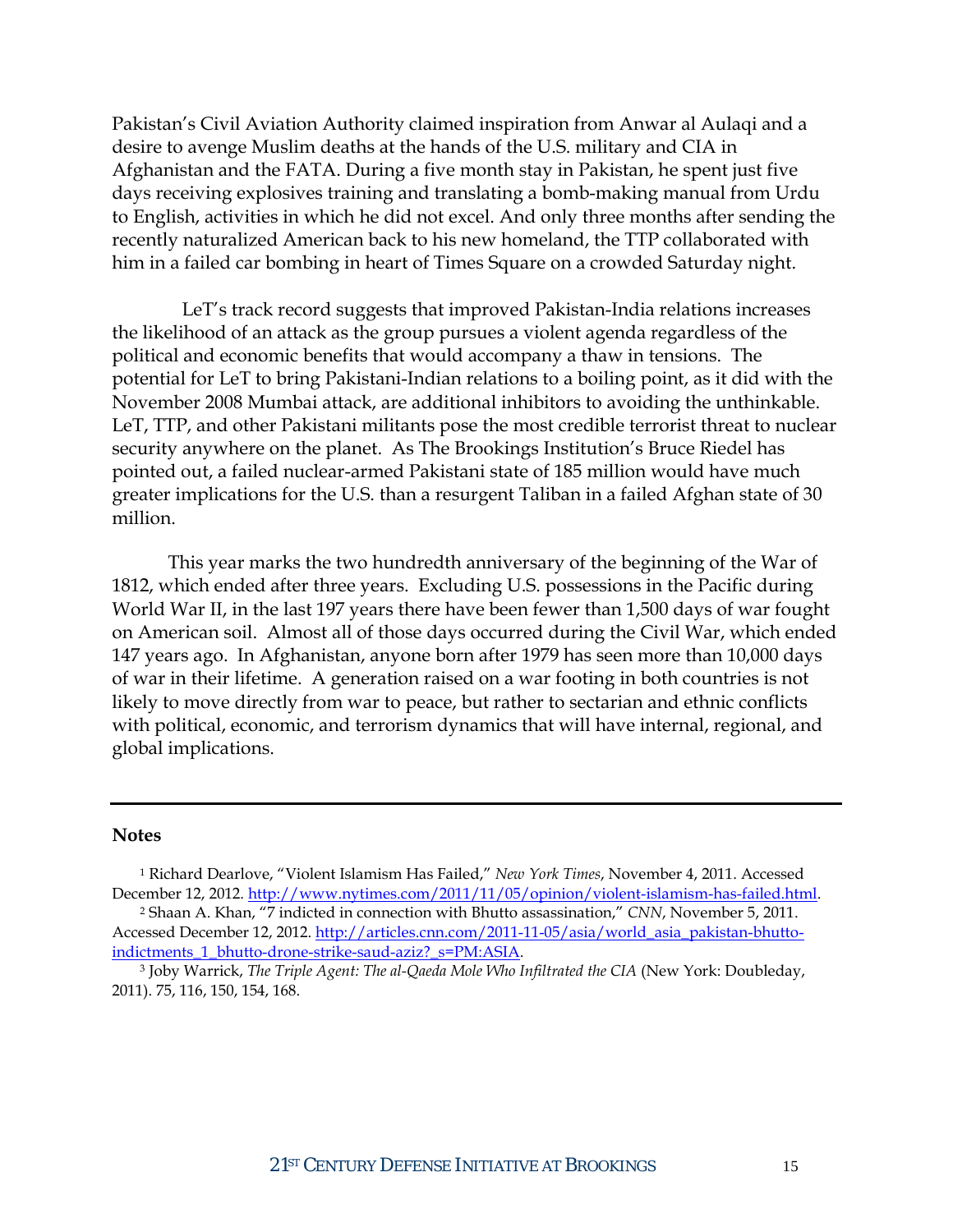### CHAPTER FIVE *Thirty Years War: Upheavals in Slow Motion*

*"Sometimes decades pass and nothing happens. Sometimes weeks pass and decades happen." -- Vladimir Lenin*

The onset and speed of the late 2010-11 revolutions in Tunisia and Egypt caught everyone, including the al Qaeda core, by surprise. 28 days in Tunisia and 18 days in Tahrir Square accomplished what Ayman al Zawahiri could not in 45 years. But those heady days already seem like the distant past. Today, local, regional, and international involvement has slowed upheavals and calls for further changes. The seventeenth century's Thirty Years War in central Europe reset the political order of an entire region by changing the relationship between subjects and rulers and ushered in a new governance model, the nation-state. Similarly, it will take years of problem-solving, instability and experiments in governance to come to a new social contract in the region.

On June 30, 2012, 84 years after the formation of the Muslim Brotherhood in Egypt, Mohammed Morsi was sworn in as president of a country where Islamists have been suppressed for decades. In Tunisia, An Nadha's Rashid al Ghannouchi has gone from being the exiled leader of an extremist organization to the office of the Prime Minister. Both Morsi and Ghannouchi have to be mindful of the aspirations of those who brought them to power, the Salafist political parties on their right and the secularists on their left, while trying to carry out broader mandates for their newly democratic societies steeped in mistrust of government. After years of focusing their energy and narrative on the far enemy and local autocrats the removal of autocrats, and the transition for many from subject to citizen are complicating rather than satisfying global jihadist agendas.

The Islamists' prominent role in governance, with a distinctly nationalist pedigree, is providing a viable alternative to al Qaeda's caliphate-by-force narrative. It is relegating al Qaeda to the role of quasi-opposition party in exile with no ideological vocabulary to deal with democratic coalitions. In the opposite way that the Reformation pushed a separation of church and state, the Arab Awakening is pushing mosque and state closer, but not close enough for global jihadists.

One of the most important keys to defining the next chapter of global jihad is the question of relevancy, which is being contested on two fronts. The diminution of al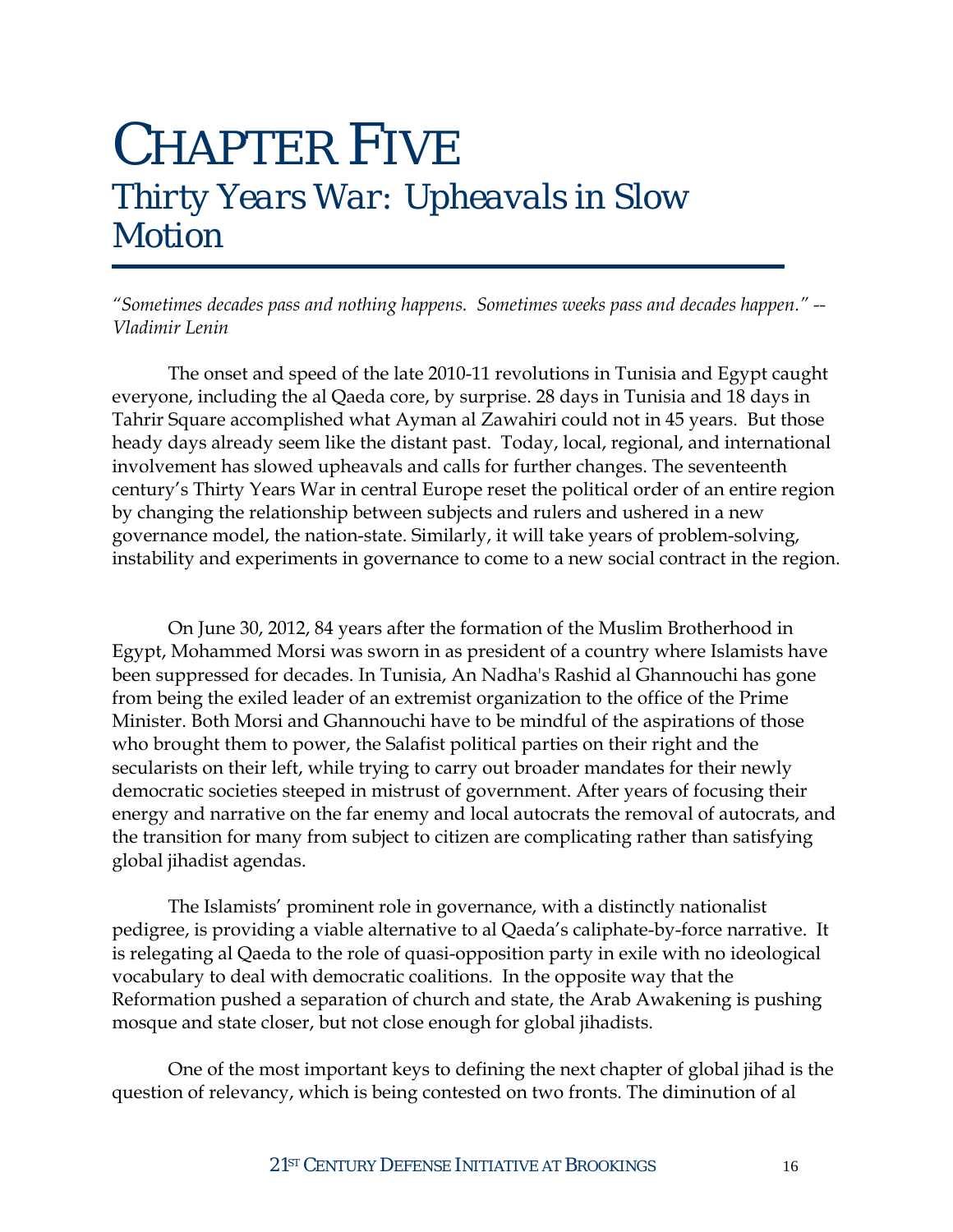Qaeda core's vanguard role within the broader movement is being exacerbated by the Arab Awakening's achievement of similar goals. Militancy has its roots in local politics, and the uneven trajectory of Arab Awakening states increases the likelihood that extremist will focus their energies locally and regionally rather than globally. That presents a direct challenge to a narrative that sees challenges and solutions on a global scale.

The narrative will need other significant revisions to remain applicable as new paradigms take hold. Bin Laden's defensive jihad narrative initially focused primarily on the Palestinian question, the U.S. military presence in Saudi Arabia, and the flow of oil to the West. They have dominated U.S. foreign policymaking and have an ideological and political component for global jihadists that are subject to revision in this next strategic period. The U.S. will soon no longer need to import oil from the Persian Gulf and is on track to become an energy exporter. Hamas' ascension coupled with newly empowered Arab Awakening partners in Cairo and elsewhere has shifted the calculations of who are the most effective advocates for the Palestinians. Egyptian President Morsi's prominent role in mediating the November 2012 Hamas-Israeli violence is a case in point. The often awkward and unwelcomed input from Zawahiri, like bin Laden before him, is becoming increasingly irrelevant to what has been an intractable conflict.

 Yet opportunities abound. Recent history is littered with prison releases and escapes resulting in new terrorist leaders such as Ayman al Zawahiri and AQAP leader Nasir al Wahisi. The development of factionalism within Islamist movements could include the emergence of new extremists, some linking up with al Qaeda. Terrorist acquisition of weapons stocks, particularly chemical-biological devices in Syria, could be game changers. Instability in Yemen temporarily allowed al Qaeda in the Arabian Peninsula an opportunity to provide social services, welcome more foreign mujahidin, and expand its "near enemy plus" external operations portfolio. Iraqi sectarian and ethnic violence and instability in Syria and Libya are providing opportunities for al Qaeda in Iraq (AQI) and al Qaeda in the Lands of the Islamic Maghreb (AQIM) to make gains and establish footholds.

 The September 11, 2012 attacks on U.S. facilities in Benghazi, Libya are reminders of the fragility of newly formed democratic societies juxtaposed with better-formed local militias that are networked regionally with like-minded extremists and global jihadists**.** To the south of the Arab Awakening, a Tuareg rebellion, military coup, and breakdown of government control of Mali's north is providing AQIM operating space to plan local and regional attacks as well as building networks with emerging post-Arab Awakening militias and global jihadists throughout North Africa and the Middle East.

 Upheavals in slow motion are creating new melting pots of extremism that do not easily fit the models of the post-9/11 decade. Northern Mali, eastern Libya, Syria,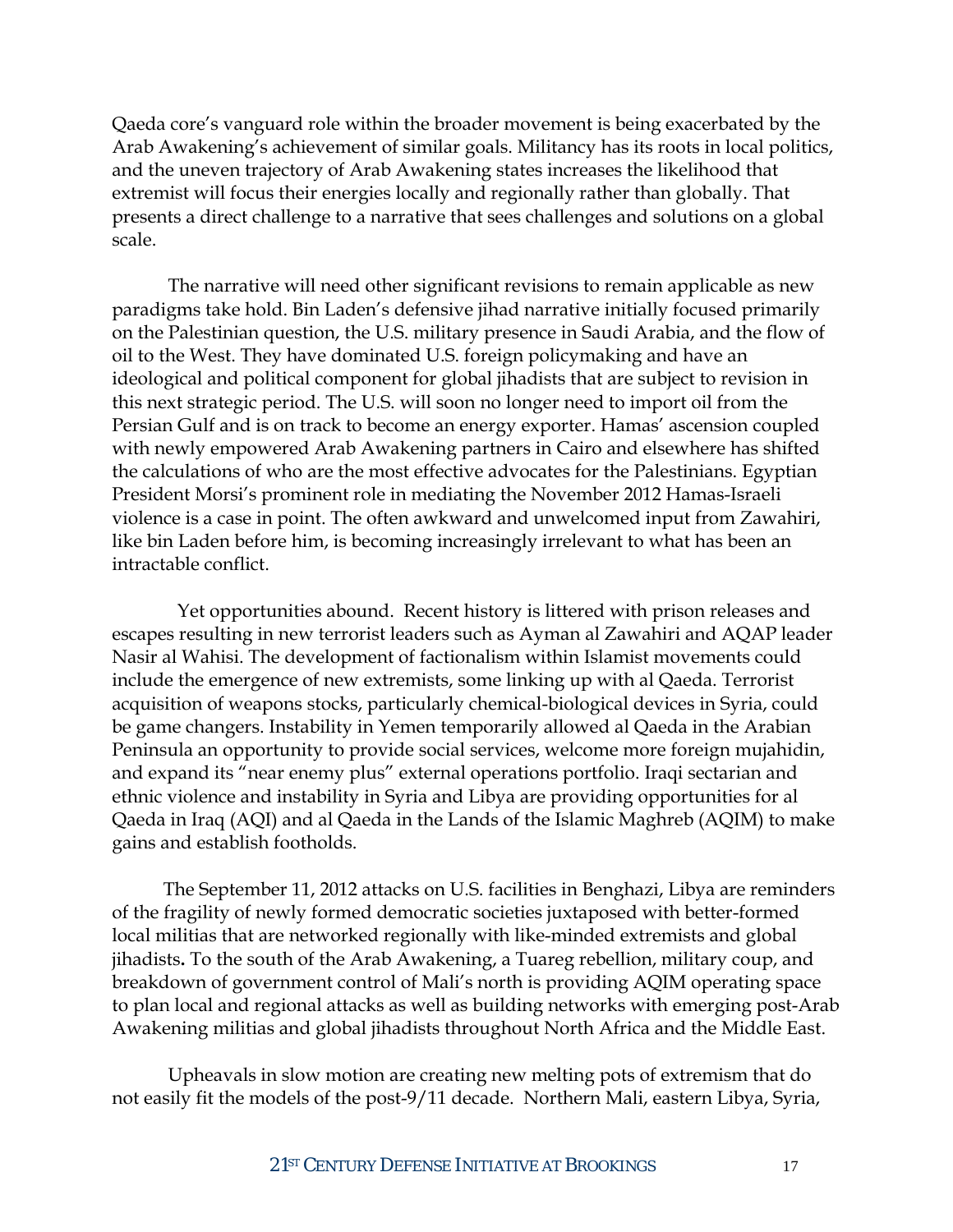northern Nigeria, and the Sinai contain al Qaeda elements operating with newfound partners on localized agendas. Terrorist organizations in which advice and logistics support trump direction are intersecting with the rise of new local militias and extremists emboldened by the Arab Awakening, increased operating space, and decreased counterterrorism and security cooperation across the Middle East, Maghreb, and the Sahel. A muddled playing field of militias, extremists, and terrorists is emerging that looks less like a global jihad movement and more like a horizontally connected network of associations that are fuelled by localized self-interest. Their evolution and focus on a broader globalized threat will hinge on successes locally, particularly in the critical area of tribal engagement, and their view of who they view as the primary enemy.

Nowhere are the stakes higher than in Syria. A localized conflict that began with demonstrations designed to mirror Tunisian and Egyptian protests has become internationalized. Shia leaders in Iran, Lebanon, and Iraq see the fighting through the same sectarian lens as their Sunni counterparts in Saudi Arabia, Jordan, Turkey, and Qatar and across the Sunni-dominated Middle East and North Africa. Western nations and the Russian and Chinese governments are all operating on an even broader international calculus, factoring in political and economic global alliances, stability in Lebanon, and impact on the Israeli-Palestinian conflict. Like Afghanistan in the 1980s, the Balkans in the 1990s, and Iraq from 2003 to 2007, Syria offers global jihadists a unique operating space to adapt their narrative to facts on the ground and the next chapter of global jihad. Unlike Afghanistan, the Balkans, and Iraq, the stakes are even higher in Syria, where chemical and biological weapons are present and global jihadists have the chance to carve out a beachhead on the border with Israel.

The resetting of the political order in a region as vast and diverse as the Middle East and North Africa will result in uneven and contradictory trajectories for everyone involved, including global jihadists. At the beginning of 2012 AQAP had captured vast stretches of southern Yemen and had imposed a strict interpretation of sharia law on thousands. By the end of 2012 the group was in retreat and urban attacks in Sana'a rather than governance issues hundreds of miles to the south was once again dominating their increasingly restricted operating space. The trajectory for global jihadists in 2012 in Syria is far different. Beginning as a small offshoot of al Qaeda in Iraq, the al Nusrah Front has spent the last two months becoming a force to be reckoned with in the Syrian opposition attracting fighters, money, and materiel from across the region. This same uneven dynamic is playing out farther afield in northern Mali where AQIM is on the rise and in Somalia and South Asia where al Shabaab and al Qaeda core are on the decline. In all those cases the key variable is operating space. That variable will remain influx for years as the Arab Awakening moves beyond the early stages of what, like the seventeenth century Thirty Years War in central Europe imparted, will be a protracted redefinition of the relationship between newly emerging governments and the governed.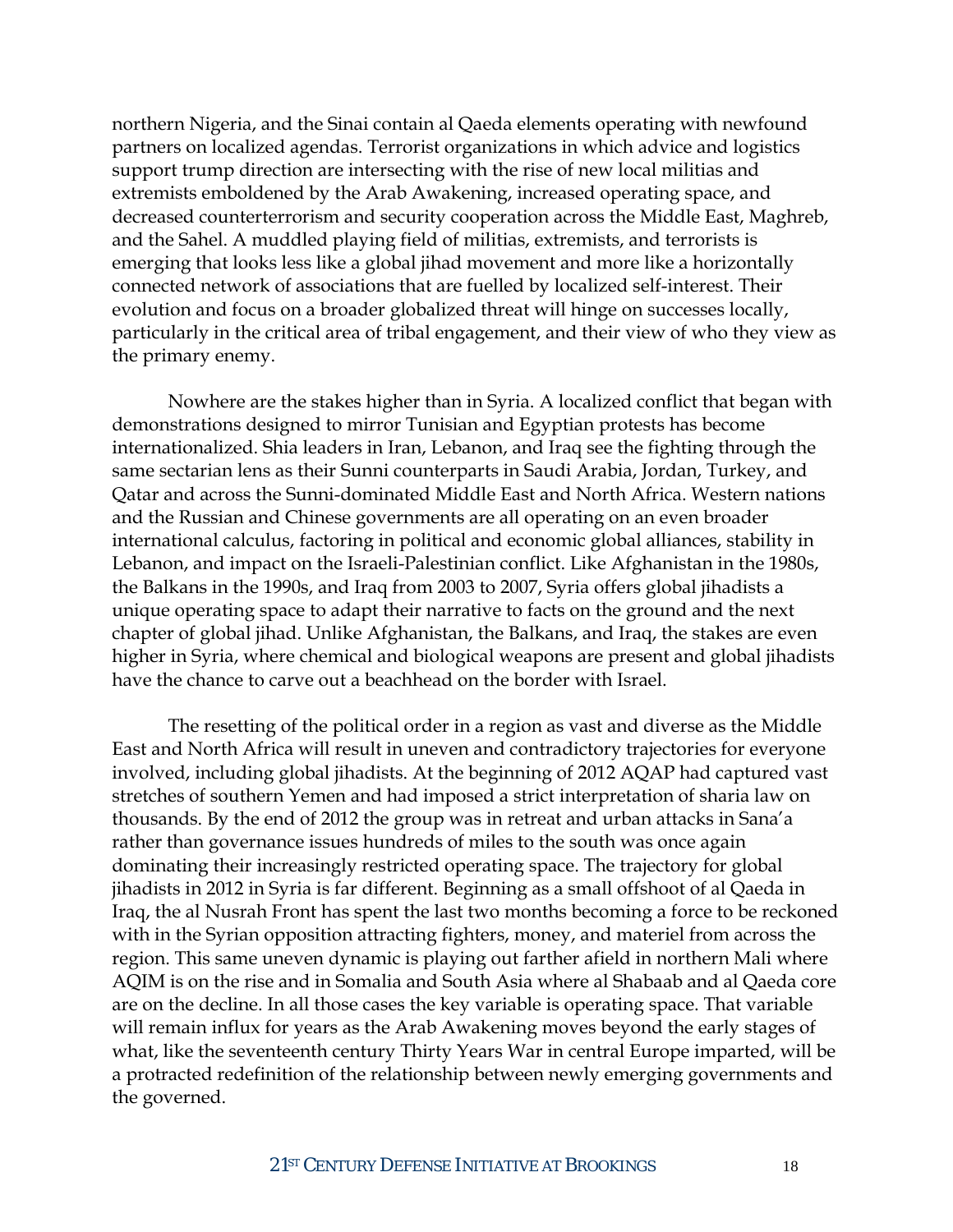### CHAPTER SIX *DIY Terror: Fighting Overseas Wars at Home*

*"While the American president was declaring that the threat to the national security of his country comes from out of the borders of [America], and particularly from Afghanistan and Pakistan at present and Yemen and Somalia in the future—at that time, Major Nidal Hassan of the American army, a Muslim of Palestinian origin, was planning to kill American officers and soldiers inside the world's biggest U.S. military base, Fort Hood." -- Anwar al Aulaqi December 23, 2009 interview posted on al Jazeera.net 48 days after the attack and two days before Umar Farouq Abdulmutallab's attempted bombing of Northwest flight 258 en route to Detroit*

 Bin Laden failed for ten years to employ or direct an operational infrastructure to successfully conduct attacks in the U.S. despite the fact that hundreds of Americans have traveled to Afghanistan, Bosnia, Chechnya, Somalia and other jihadist battlefields during the last 30 years. Homegrown terrorists who went looking for a fight often found law enforcement rather than al Qaeda. Fighting overseas wars at home (more than 50 percent of homeland plots since 9/11 have targeted U.S. military personnel) more localized grievances for those coming of age in post-9/11 America, and the burgeoning prisoner cause célèbre constituency will be near the top of the DIY priority list. Last June the late Abu Yahya al Libi, then one of the most prominent of al Qaeda core's remaining ideologues and a 2005 escapee from U.S. military custody in Bagram, Afghanistan, again promoted in-place DIYers by equating one attack in the West to "more than tens of attacks in faraway battlefields."

 Communication is a vulnerability that trips up many plotters whether it occurs with al Qaeda core trainers, cell members, online contacts, family, local communities, law enforcement informants or undercovers. According to research by the New America Foundation and Syracuse University's Maxwell School of Public Policy, looking at jihadist terrorism cases from 9/11 to the end of 2011, informants played a role in 36 percent of the cases, government undercover operatives in 11 percent, and both were involved in a handful of cases. 21 percent involved tips and cooperation by Muslim communities and families.1

 Law enforcement and community partnerships have been a powerful deterrent but can also be a double edged sword in the punch-counterpunch world of terrorism and counterterrorism. Fear of compromise impacts timelines, preparations, cell composition and size, role of intermediaries, and sophistication of the plan. Each factor decreases the likelihood of a large-scale coordinated attack but can also make it more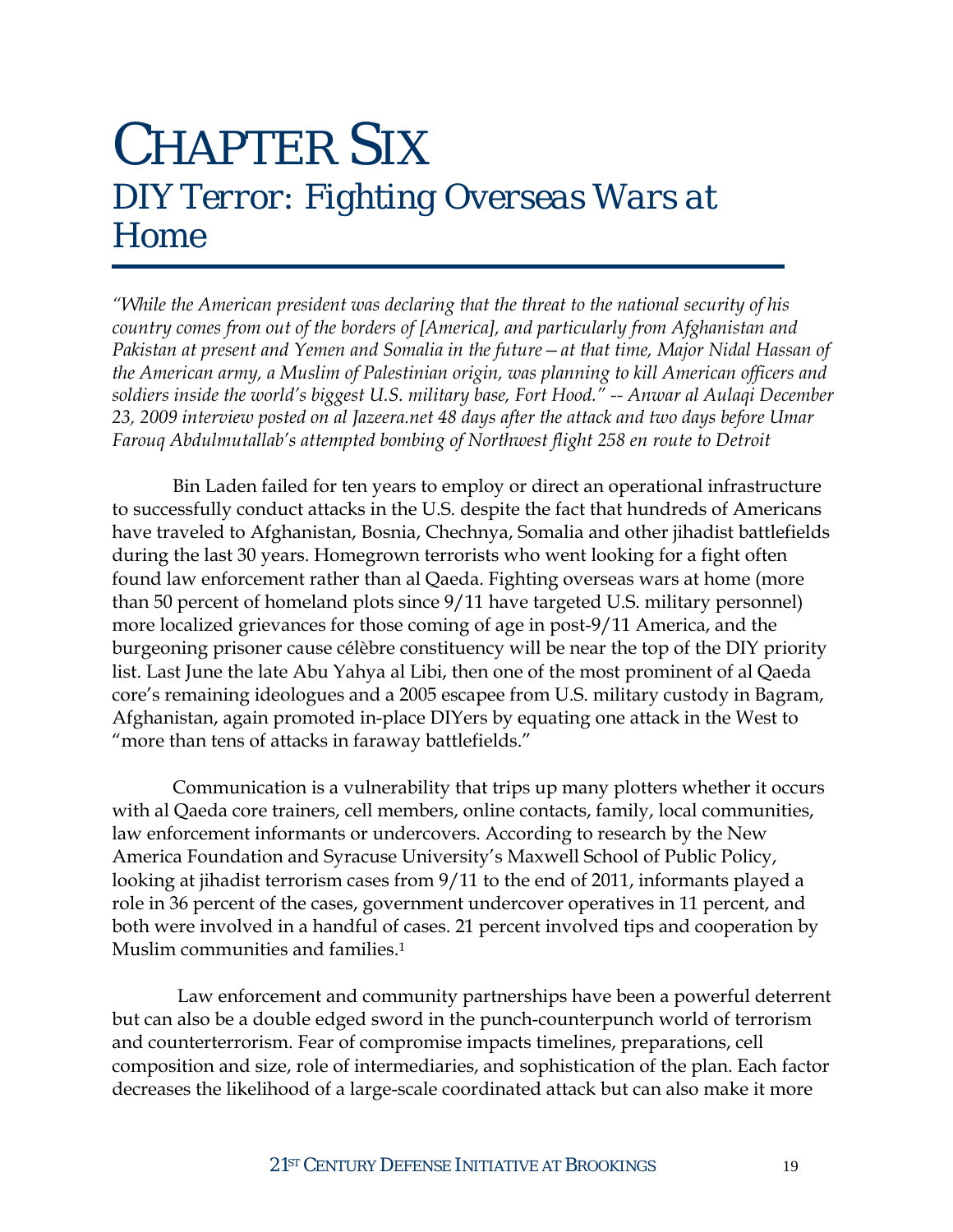difficult to detect smaller scale DIY plotting.

The notion that DIYers are less sophisticated than those operatives with group affiliations and support from overseas will be challenged in this next chapter of terrorism**.** More than 11 years without a successful attack by al Qaeda core on the U.S. homeland and more than seven years anywhere in the West does not point to a sophisticated operating model. While they span the entire motivational and ideological spectrum, Nidal Hassan, Norway's Anders Breivik, the 2007 Virginia Tech shooter, the July 2012 Colorado movie shooter, and France's Mohamed Merah, their actions prove the power of *unsophisticated* DIY terror.

 Even those who received training and plotting instructions, like New York subway plotter Najibullah Zazi in 2008-09 and were re-routed back to the West have been left largely on their own after returning home. Zazi's travel to Pakistan with two cohorts and attendance at an al Qaeda core training camp netted him a set of his own handwritten notes—not unlike the transcription of a Middle Age monk or the early 1990s authors of the 11-volume *Encyclopedia of Afghan Jihad*. Zazi spent the next eight months back in the U.S. planning without direction until September 2009 when he inadvertently alerted authorities to his plotting after seeking guidance from an al Qaeda core contact in Pakistan on the correct mixture of two bomb-making ingredients listed in his training notes.

DIYer Zazi, like Merah, who killed seven in Toulouse, France in March 2012, and a host of al Qaeda core trained operatives arrested in Europe in the last two years, have become the rule rather than the exception. A weakened al Qaeda core's inability to replicate a 9/11-scale operation increases the appeal of using rent-a-terrorist individuals or small cells that travel to South Asia, receive training—which is often rudimentary and then return home, giving the core its much desired global notoriety.

AQAP has tried to simplify and professionalize DIY terror with its Convoy of Martyrs instruction article in *Inspire* magazine. Would-be terrorists are told to send basic information about themselves to AQAP's "military committee," which will help them in planning and executing the attack and will also take responsibility for it and provide media coverage. The article includes a list of conditions that the candidates must meet to be approved, a list of possible targets, and instructions for contacting the committee securely by using encrypted emails. In this franchised version of DIY terror, no travel or face-to-face meetings are required.

The wars in Iraq and Afghanistan have combined with personal and local grievances to encompass a shifting narrative attracting DIY terrorists in the post-9/11 chapter. The end of the U.S. military's role in active hostilities in Iraq and the drawdown in Afghanistan in 2014 will likely impact that aspect of the narrative over time but will have little effect on the personal and local grievances among the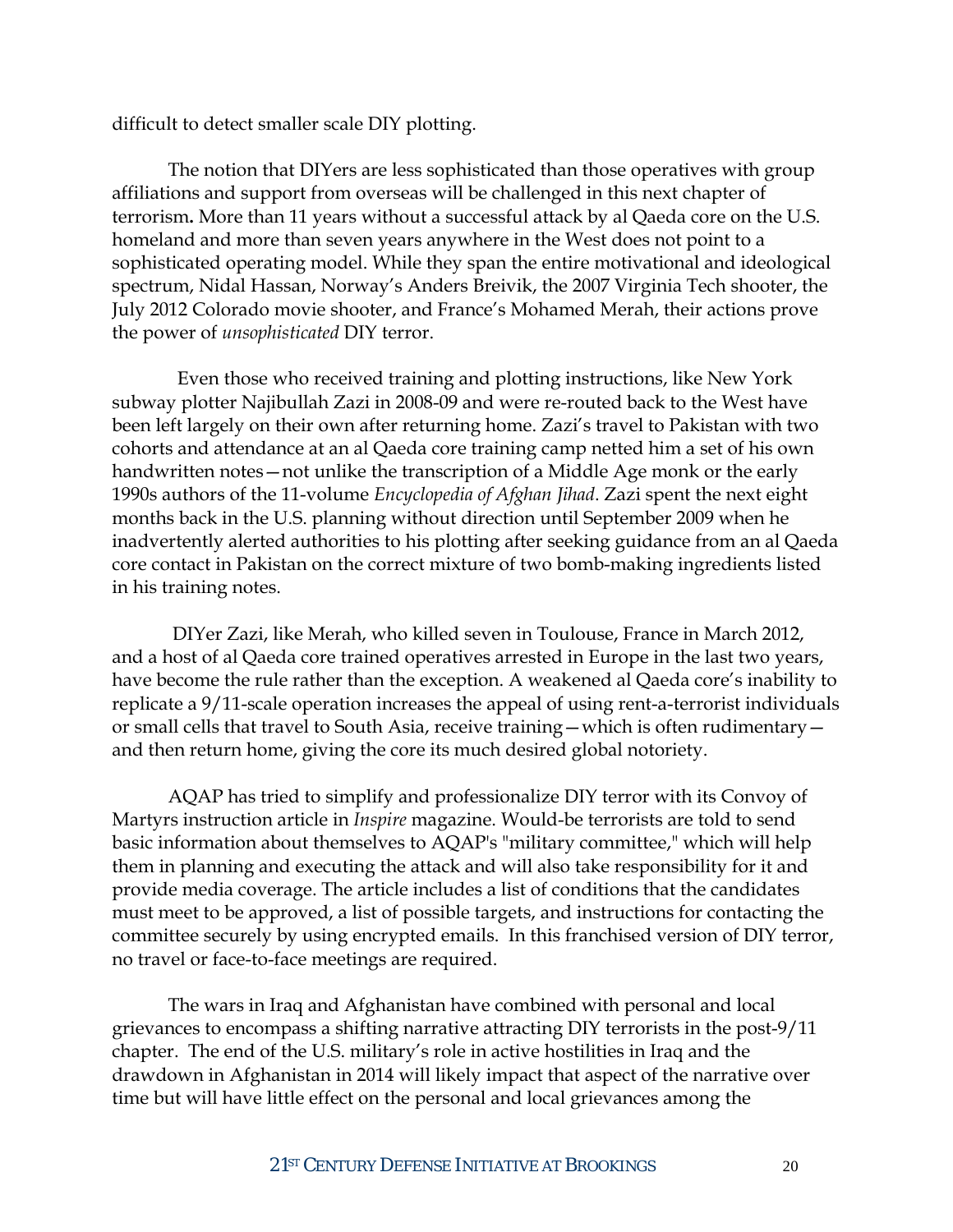dissatisfied who have increasing access to information, sophisticated weaponry, and can more easily network with like-minded extremists. The powerful enablers resulting from the combination of globalization and the technology revolution will drive DIY terror long after the 9/11 wars are in the rearview mirror.

#### **Notes**

<sup>1</sup> "The Homegrown Threat," New America Foundation and Syracuse University's Maxwell School of Public Policy. Accessed December 12, 2012. [http://homegrown.newamerica.net/overview.](http://homegrown.newamerica.net/overview)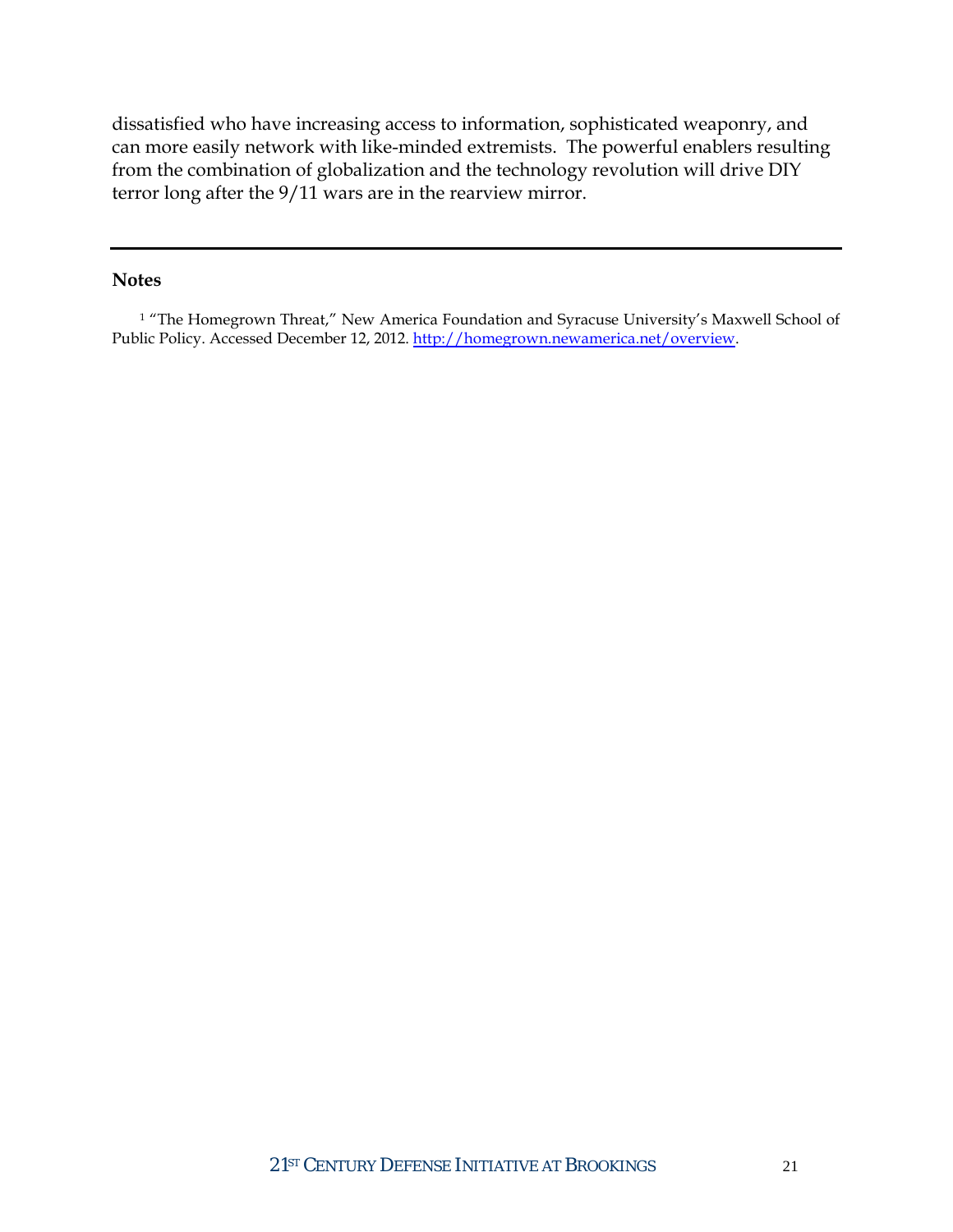### CHAPTER SEVEN *Fueling the Wi-Fire*

*"Twenty or thirty years from now a U.S. president will have a public record of photos and data that includes a lot of boyfriends or girlfriends and parties and so on." -- Eric Schmidt, Google Executive Chairman*

For all his propaganda skill, bin Laden's overriding security concerns trumped his ability to stay in touch through constantly evolving technologies. When his custombuilt, Internet-free Abbottabad compound was ready for occupancy in January 2006, Facebook was sprinting from six million users to over 850 million today. The scope and scale of change is enormous, a technological revolution that British technologist Ben Hammersley has described as easily on par with the Renaissance or the Enlightenment. In 2003, fewer than one billion devices connected to the Internet worldwide. By 2010 that number had grown to over 12 billion on its way to over 25 billion by  $2015<sup>1</sup>$ 

Smartphone usage is projected to pass that of personal computers this year, and within four years mobile broadband subscriptions will make up 80 percent of Internet connectivity.2 This is especially true in emerging markets. According to Darrell West, the Vice-President and Director of Governance Studies at The Brookings Institution, "Many developing countries have skipped the landline and desktop computer stages of information technology. Rather than progressing from mainframes to desktops to laptops to tablets to smartphones, they have jumped directly to mobile broadband."<sup>3</sup> A good example of this phenomenon is playing out in Afghanistan, where landlines are rare. A 2011 Asia Foundation Survey found that from 2008 to 2011 mobile phone usage increased from 40 percent to 66 percent. Usage was 88 percent in urban households but only 60 percent in rural households. In a country with a literacy rate hovering near 30 percent computer usage, while still limited, nearly doubled from 5 percent in 2008 to 9 percent in 2011, with 22 percent in urban areas and 6 percent in rural areas.4 An October 2011 University of Maryland public opinion survey in Egypt, Jordan, Lebanon, Morocco, and UAE found that online usage was on the rise, with 27 percent acquiring access in the last year, and 40 percent over the last three years. 5

Imagine 9/11 if thousands at the attack sites had had the iPhone smartphone that Steve Jobs first introduced to the world in 2007, which is now used routinely to capture the mundane and the historic. On that September morning more than half of your friends did not have an email address, a cell phone, or a home computer. None of them were on Facebook or Twitter, and there was no YouTube to post videos to. Most people huddled around televisions to find out what was unfolding. That is a world apart from the breaking news of today.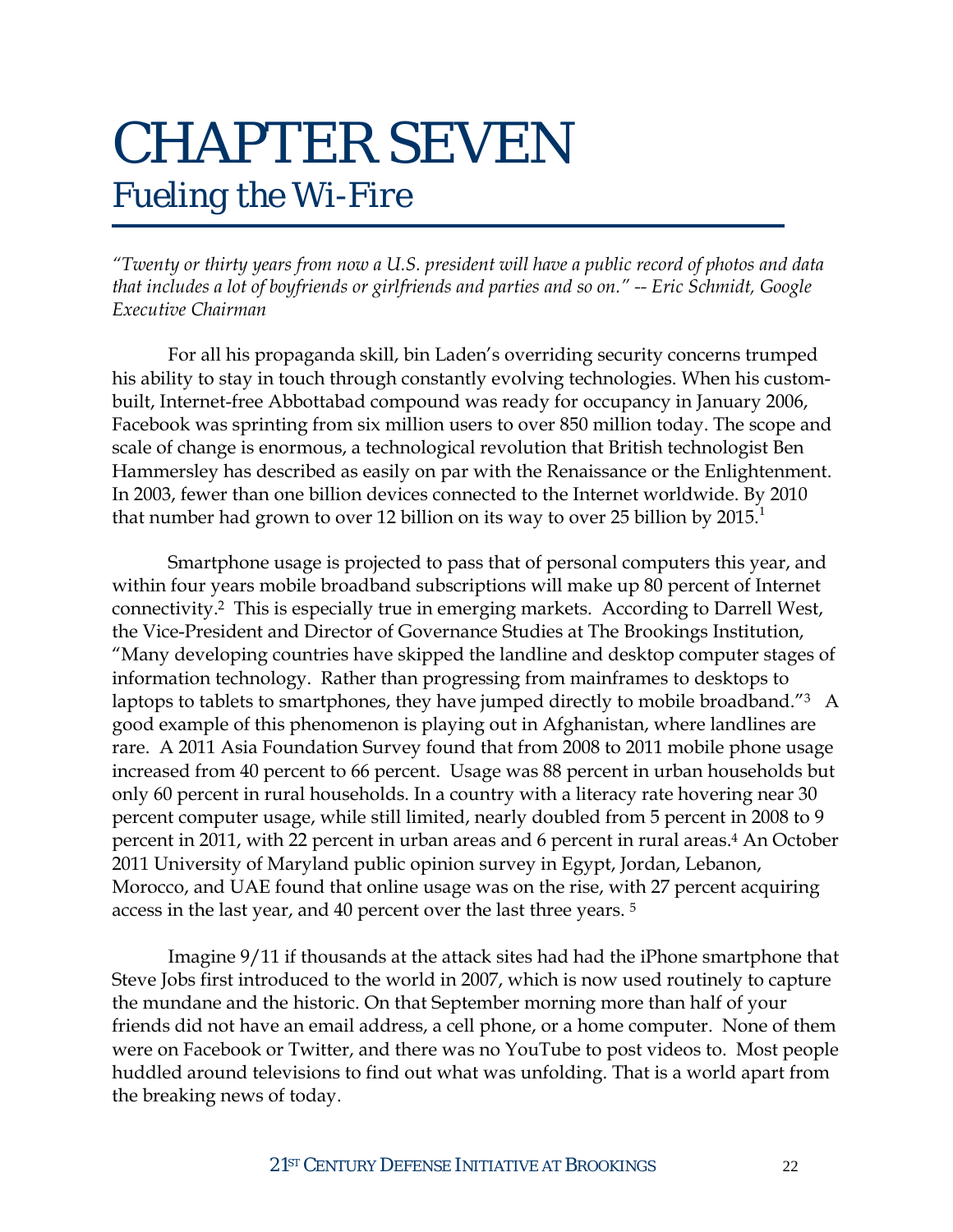Today, for those under 30, the smartphone is a major part of life. The Pew Research Center in 2011 found that 83 percent of American adults own a cell phone and 35 percent of all adults own a smartphone. That number is growing daily. A separate survey in the U.S. found that 66 percent of respondents slept with their smartphone next to them and more than half were willing to give up exercise, alcohol, and caffeine for a week rather than their smartphone.<sup>6</sup> Not surprising, according to the American Dialect Society, the 2010 word of the year was "App," as in "there's an app for that," an advertising slogan for the more than half a million applications available for use on iPhones, iPads and competitors' operating systems. Pew also noted in early January 2011 that with "the arrival of 'app stores' for a wide spectrum of operating systems for phones and computers, app really exploded in the last 12 months."7

The advent of this 24/7 online revolution cuts across all age categories but is most pronounced in the age group—bin Laden believed it was 15 to 25-year-olds—most susceptible to terrorism recruitment, radicalization and mobilization. The messenger, message, new media, and operations are now linked together in a dynamic never seen before in human history. The late Wi-Fi terror celebrity ideologue Anwar al Aulaqi, whose English-language sermons are still widely available online, is a case in point. According to January 2012 analysis by the Muslim Public Affairs Council, of 28 plots in the U.S. since Barack Obama was elected, al Aulaqi played an inspirational and/or operational role in 18 of them. Afghanistan, Somalia, and Yemen rank near the bottom of GDP per capita income, literacy rates, and online connectivity yet host three of the most active terrorist propaganda media machines. In 2011 the Afghan Taliban and the Somalia-based al Shabaab even started their own Twitter feeds.

Al Qaeda's core narrative evolved over time but always under the watchful guise of bin Laden. Any shift—such as his directive in 1996 not to attack Saudi oil infrastructure, which he rescinded in 2004 —was presented in carefully crafted "editthen-publish" propaganda messages. Once a faxed fatwa or couriered video or audiotape was published it was a completed work. The 24/7 online world of this next chapter is a "publish-then-edit" enterprise where grievances are transmutable and values and social mores are increasingly becoming bottom-up driven and fungible. In this form of digital direct democracy one can shift from a reader of extremist material to a producer or, more worrisome, to a violent jihadist in just a few clicks.

In 2008 18-year-old Fairfax, Virginia resident Zachary Chesser became interested in Islam and obsessed with extremist online content. By the time of his arrest in July 2010 he had threatened the creators of the South Park sitcom for their portrayal of the prophet Muhammad, posted personal Facebook information that he had collected of their supporters, and tried to travel to Somalia to join al Shabaab. In those two short years, Chesser had been directly involved in three YouTube channels, two Twitter accounts, his Facebook profile, one blog, six forums, and two websites. His sites had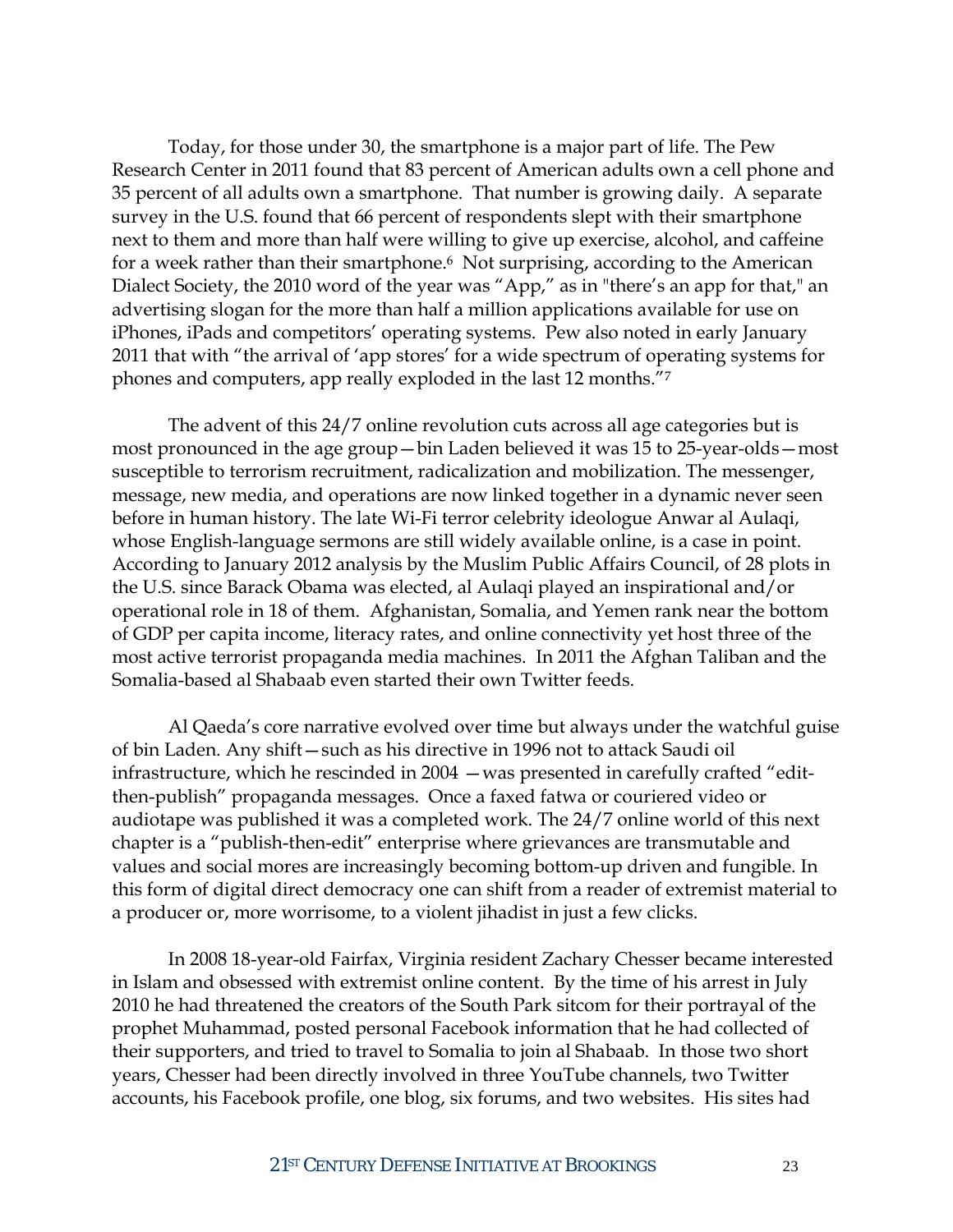hundreds of hits, which he monitored on a monthly basis.<sup>8</sup> According to AQAP emir Nasir al Wahisi, "The media work is half of the jihad…A powerful media production is as hard hitting as an operation in America."<sup>9</sup>

It is somehow fitting that Apple Computer, Inc. co-founder Steve Jobs would be ahead of Osama bin Laden (and Seal Team Six) and everyone else for that matter on the Global Language Monitor's list of "Top Names of 2011." Not only did Jobs top bin Laden, he did it by more than 30 percent.<sup>10</sup> Yet, the two men who viewed themselves as capable of changing the world in very different ways engendered fierce loyalties among global constituents and were contemporaries with striking parallels in both their lives and short legacies.

Both men were born in the 1950s, Jobs in 1955 and bin Laden in 1957. Both were influenced at an early age by strong winds sweeping through the world in the late 1960s. For Jobs it was the Vietnam era counterculture. For bin Laden it was a multitude of related events and movements: the 1967 Arab-Israeli War; the resultant loss of East Jerusalem; the rejection of Egyptian President Nasser's Pan Arabism in favor of Political Islam. He would later point to 1973 as the year his views began to come of age. Both found their calling at an early age: Jobs co-founded Apple Computer, Inc. at age 21 and bin Laden began to support the Afghan mujahidin at 22. Both were very successful in their 20s, only to stumble and have to start over elsewhere in their early 30s. Jobs was ousted from Apple in 1985 and went on to found NeXT Computer and buy Pixar Animation. Bin Laden left Afghanistan in 1989 fed up with Afghan factional conflict among those who had vanquished the Soviets, failed in persuading the Saudi Royal Family to allow him rather than the U.S. to protect the kingdom from Saddam Hussein, and left Sudan virtually penniless after four and a half years of investment and business ventures.

The year 1996 would be a seminal one for both men. Jobs would return to Apple and embark on the most creative period of his technological life, including the 2001 introduction of the iPod, which would change the way we listen to music, the 2007 rollout of the iPhone, and the 2010 introduction of the iPad. Along with the "apps store" these devices are transforming the way humans ingest information and communicate. Bin Laden would return to Afghanistan and issue a fatwa against Americans—typed on an Apple Macintosh computer no less—and then embark on his most destructive period of directed operations leading to 9/11; an attack that would change the way the West defines its enemies.

 By the time of their deaths—five months apart in 2011—both men were household names. They were responsible for making others part with billions of dollars, and they revolutionized the way people live. Perhaps their greatest legacies would be in global branding. The bitten apple and the Arabic word for "the base" are universal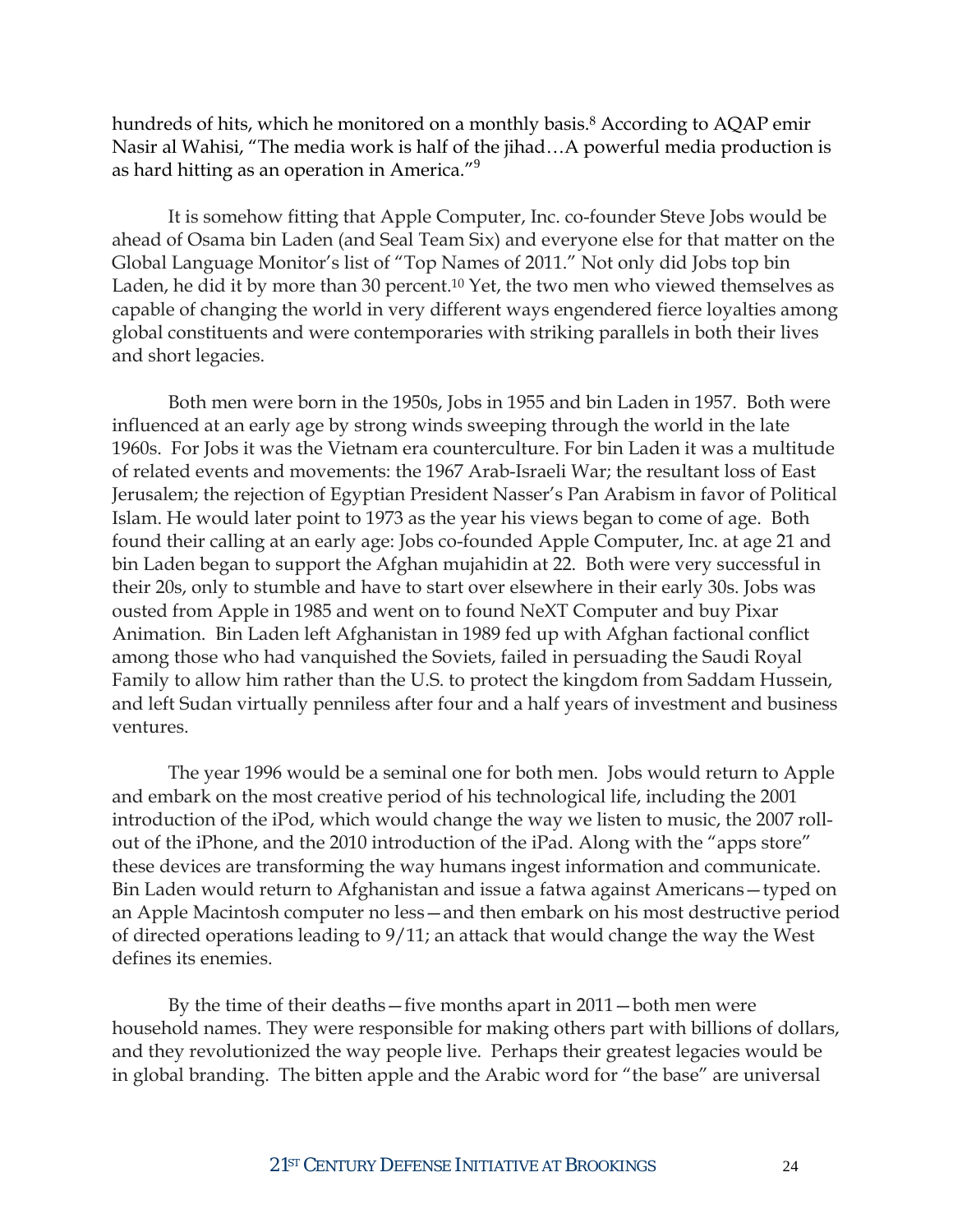symbols associated with their founders that will evolve over time but never lose the ubiquitous linkage to their lives.

But here is where important differences outweigh similarities. While bin Laden spent the last decade of his life in hiding, focused on securing his own safety while encouraging others to fight, terrorize, and die for the cause he defined, Jobs was leading the way in pushing forward a technological revolution that was moving faster and faster and would be a key new reality for the next chapter of global jihad today. It is difficult to overstate the lightning speed and fundamental impact of the merging of globalization with the technological revolution underway. And it is equally important to recognize how fast developments are occurring, how recent many of them are, and how applicable they have become to global jihad.

#### **Notes**

<sup>1</sup> "Cisco 2011 Connected World Technology Report," Cisco, 2011. Accessed December 17, 2012. [http://www.cisco.com/en/US/solutions/ns341/ns525/ns537/ns705/ns1120/2011-CCWTR-Chapter-3-](http://www.cisco.com/en/US/solutions/ns341/ns525/ns537/ns705/ns1120/2011-CCWTR-Chapter-3-All-Finding.pdf) [All-Finding.pdf.](http://www.cisco.com/en/US/solutions/ns341/ns525/ns537/ns705/ns1120/2011-CCWTR-Chapter-3-All-Finding.pdf)

<sup>2</sup> Ibid.

<sup>3</sup> Darrell West, "Ten Facts About Mobile Broadband" (Paper, The Brookings Institution, December 8, 2011). Accessed December 18, 2012[. http://www.brookings.edu/research/papers/2011/12/08-mobile](http://www.brookings.edu/research/papers/2011/12/08-mobile-broadband-west)[broadband-west.](http://www.brookings.edu/research/papers/2011/12/08-mobile-broadband-west) 

<sup>4</sup> "2011 Survey of the Afghan People," Asia Foundation. Last modified November 15, 2011. [http://afghansurvey.asiafoundation.org/.](http://afghansurvey.asiafoundation.org/)

<sup>5</sup> Shibley Telhami, "2011 Annual Arab Public Opinion Poll," University of Maryland, October 2011. Accessed December 17, 2012[. http://www.brookings.edu/~/media/events/2011/11/21%20arab](http://www.brookings.edu/~/media/events/2011/11/21%20arab%20%20public%20opinion/20111121_arab_public_opinion.pdf)  [%20public%20opinion/20111121\\_arab\\_public\\_opinion.pdf.](http://www.brookings.edu/~/media/events/2011/11/21%20arab%20%20public%20opinion/20111121_arab_public_opinion.pdf) 56.

<sup>6</sup> "Survey Finds One-Third of Americans More Willing to Give Up Sex Than Their Mobile Phones," TeleNav, Inc., August 3, 2011. Accessed December 18, 2012. [http://www.telenav.com/about/pr](http://www.telenav.com/about/pr-summer-travel/report-20110803.html)[summer-travel/report-20110803.html.](http://www.telenav.com/about/pr-summer-travel/report-20110803.html)

<sup>7</sup> "'App' 2010 Word of the Year, as voted by American Dialect Society" (press release, American Dialect Society, January 7, 2011)[. http://www.americandialect.org/American-Dialect-Society-2010-](http://www.americandialect.org/American-Dialect-Society-2010-Word-of-the-Year-PRESS-RELEASE.pdf) [Word-of-the-Year-PRESS-RELEASE.pdf.](http://www.americandialect.org/American-Dialect-Society-2010-Word-of-the-Year-PRESS-RELEASE.pdf)

<sup>8</sup> United States of America vs. Jesse Curtis Morton, 1:12cr35, (D. C. VA 2012). [http://images.politico.com/global/2012/06/mortongovsent.pdf.](http://images.politico.com/global/2012/06/mortongovsent.pdf)

Senate Committee on Homeland Security and Governmental Affairs, "Zachary Chesser: A Case Study in Online Islamist Radicalization and its Meaning for the Threat of Homegrown Terrorism," 112<sup>th</sup> Congress, (2012). [http://www.hsgac.senate.gov/imo/media/doc/CHESSER%20FINAL%](http://www.hsgac.senate.gov/imo/media/doc/CHESSER%20FINAL%25%2020REPORT(1).pdf) [20REPORT\(1\).pdf.](http://www.hsgac.senate.gov/imo/media/doc/CHESSER%20FINAL%25%2020REPORT(1).pdf)

<sup>9</sup> Samir Khan, *Inspire*, September 2011.

 $10$  "Top Words of 2011, 'Occupy' is 2011 Word of the Year," 12th Annual Survey of Global English, Global Language Monitor, last modified December 6, 2011. [http://www.languagemonitor.com/global](http://www.languagemonitor.com/global-english/top-words-of-2011/)[english/top-words-of-2011/](http://www.languagemonitor.com/global-english/top-words-of-2011/)**.**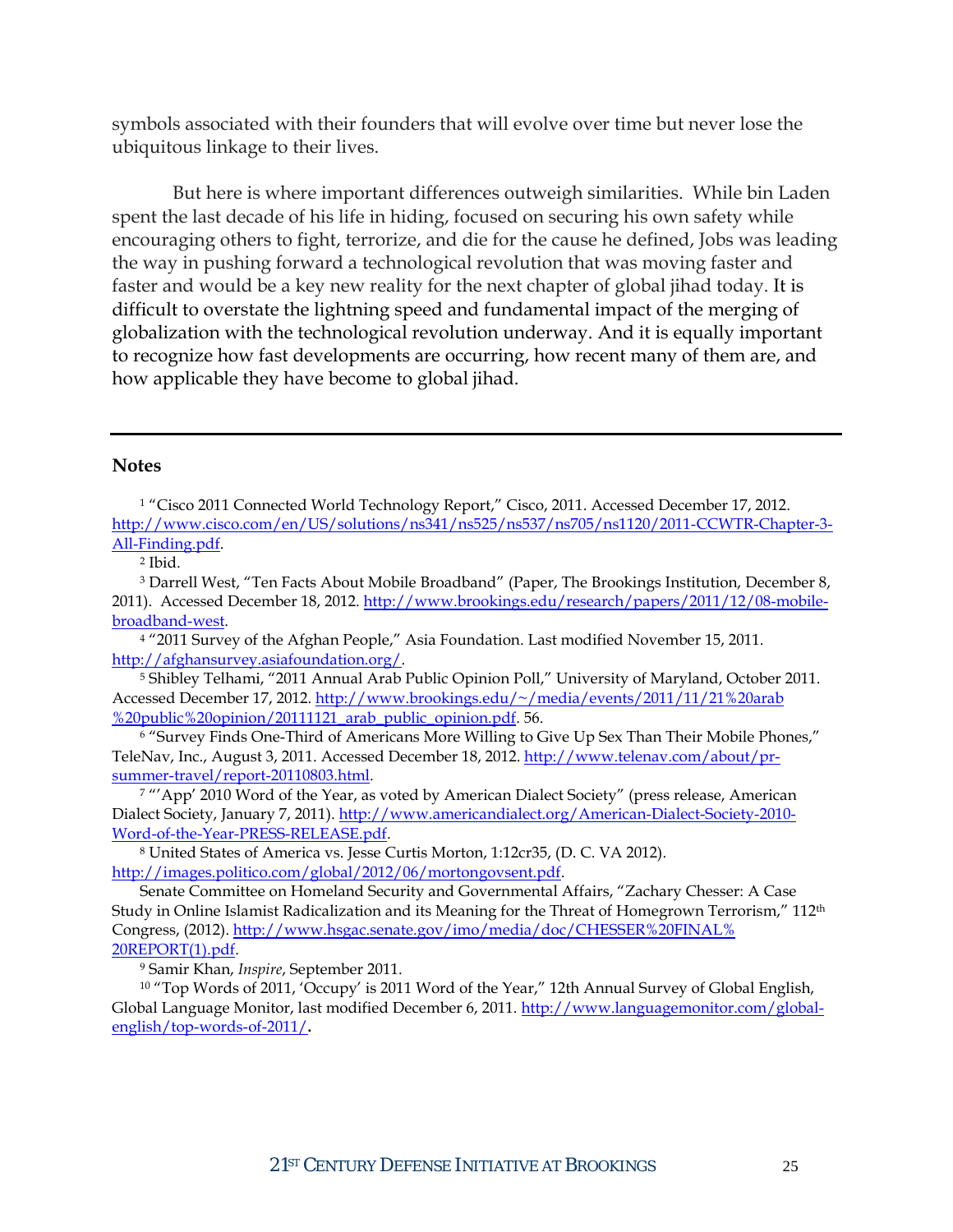### CHAPTER EIGHT *Increased Democratization of Science and Technology*

*"Historically, there have only been two ways to aggregate and amplify human capabilities; bureaucracy and markets. Then in the last ten years we have added a third – networks. They help us work together on complex tasks, but also destroy the power of the elite to determine who gets heard." -- Modern Management Theorist Gary Hamel*

Technologist Kevin Kelly has noted that in every technology's lifespan, there is the period described by computer scientist Marvin Minsky as the "haves and haveslaters*."* Kelly noted that the first cell phones were the size of bricks, cost around \$2,000, and were the provenance of techno-geeks and the wealthy. That would have seemed like a real bargain to Osama bin Laden, who after returning to Afghanistan in 1996 had to put out somewhere in the neighborhood of \$15,000 for a reliable Inmarsat satellite phone and thousands of pre-paid minutes. Twenty years later, 90 percent of Americans walk around with cheap cell phones small enough to fit in their shirt pocket and mobile broadband has reached the poorest countries of the world, including Afghanistan.

The Internet began as a tool focused initially on improving itself. Once the early adapters modified and perfected the tool to give it pictures and a point and click interface (the Web), its advantages became clearer and more desirable. But it was not until the price equated that of a TV that the have-laters came onboard in record numbers. As William Gibson famously noted, "the future is here, it's just not evenly distributed."

In the ongoing next chapter of global jihad, the increasing democratization of science and technology down to the individual level has emerging implications for the have-later terrorist. The online connected networks are in part supplanting physical hierarchies and speeding up extremists' transformation. In several areas of technological advance, the have-laters – aided by the increased democratization of science – have come onboard.

We tend to think of drones in military terms: Predators and Reapers. It's time to think again. How about having your own personal surveillance drone the size of a large Frisbee, or even smaller, that you can operate with your iPhone? Or one that could be used by the paparazzi to spy on celebrities, track cheating spouses or monitor wandering teenagers? One with a 40-minute flight period could prove as effective as a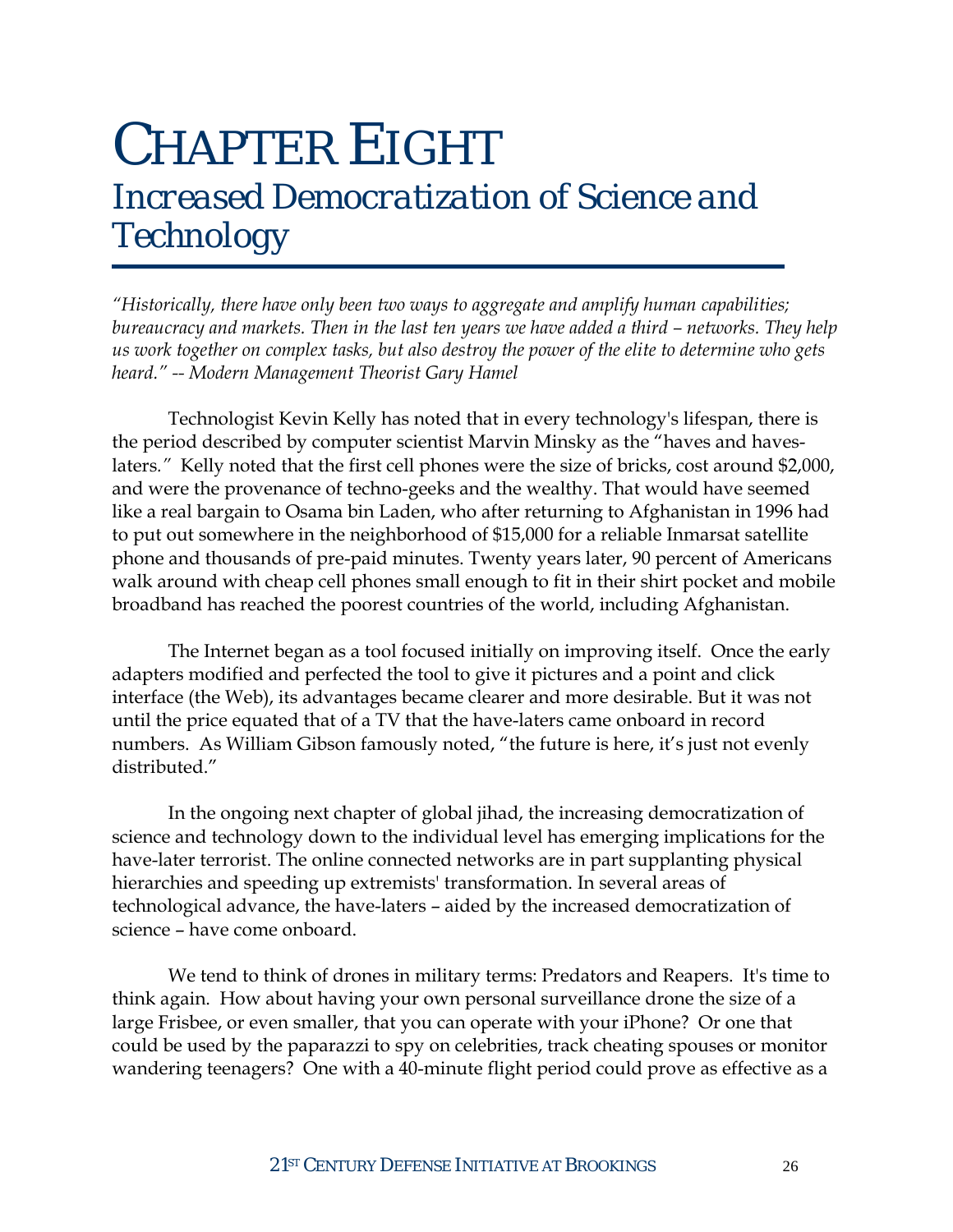terrorist's surveillance platform. According to the FAA, 30,000 drones could be in the nation's skies by 2020.

It is remarkable that global jihadists, despite making adept use of other ubiquitous tools of the globalized technological revolution and suffering themselves repeated cyber-attacks—six al Qaeda linked sites were taken down in late March 2012 have not made cyber warfare a top priority. That may be changing. In June 2011 al Qaeda core, for the first time, went to some length to encourage individuals to conduct cyber-attacks in the West by declaring:

Hacking on the Internet is one of the key pathways to Jihad and we advise the Muslims who possess the expertise in the field to target the websites and the information networks of big companies and government agencies of the countries that attack Muslims, and to focus on the websites and networks that are managed by the media center that fight Islam, Jihad and mujahidin. $1$ 

Al Qaeda's first strategic address one month after Osama bin Laden's death focused on individual jihad in the West and an almost pleading appeal to get into the hactivism game by comparing U.S. cyber defense readiness to its physical defenses before 9/11.

The current reality facing information networks is no different from America's security situation prior to 2001, which allowed, after the grace of Allah, the execution of the blessed Tuesday attacks. So, would the lions of Islam become seriously ready and lead an informational battle the like of September 11<sup>th</sup> battles to deter today's Pharaoh America and her allies from continuing aggression on our Ummah, and mock our religion and steal our resources?...Let us destroy the enemy's location, and infiltrate the fortressed of his military, security and political institutions, and above that we lean toward the money of the infidels and distort their economic institution and instill fear in the hearts of those who contribute to it, and shake the trust, because we think that the electronic warfare is from the important and effective future warfare. $2$ 

When Sun Microsystems co-founder Scott McNealy said in 1999 that "you have zero privacy anyway get over it," he was a man way ahead of his time. $3$  Today several companies have developed apps for those phones that employ GPS that analyze your Facebook, Foursquare and Twitter networks to see if any friends or friends of friends are nearby. This new generation of apps broadcasts your location at all times to friends and in many cases to people you don't even know but have similar interests. That is a far cry from 2009 when Colleen LaRose (Jihad Jane) joined Swedish cartoonist Lars Vilks' online community and became a citizen of his virtual artist enclave to track his movements.

What about money transfers? The ancient hawala system that helped Faisal Shahzad finance his failed attack on Times Square two years ago today is being joined by modern systems like Twit pay, Facebook credits, and a host of other online options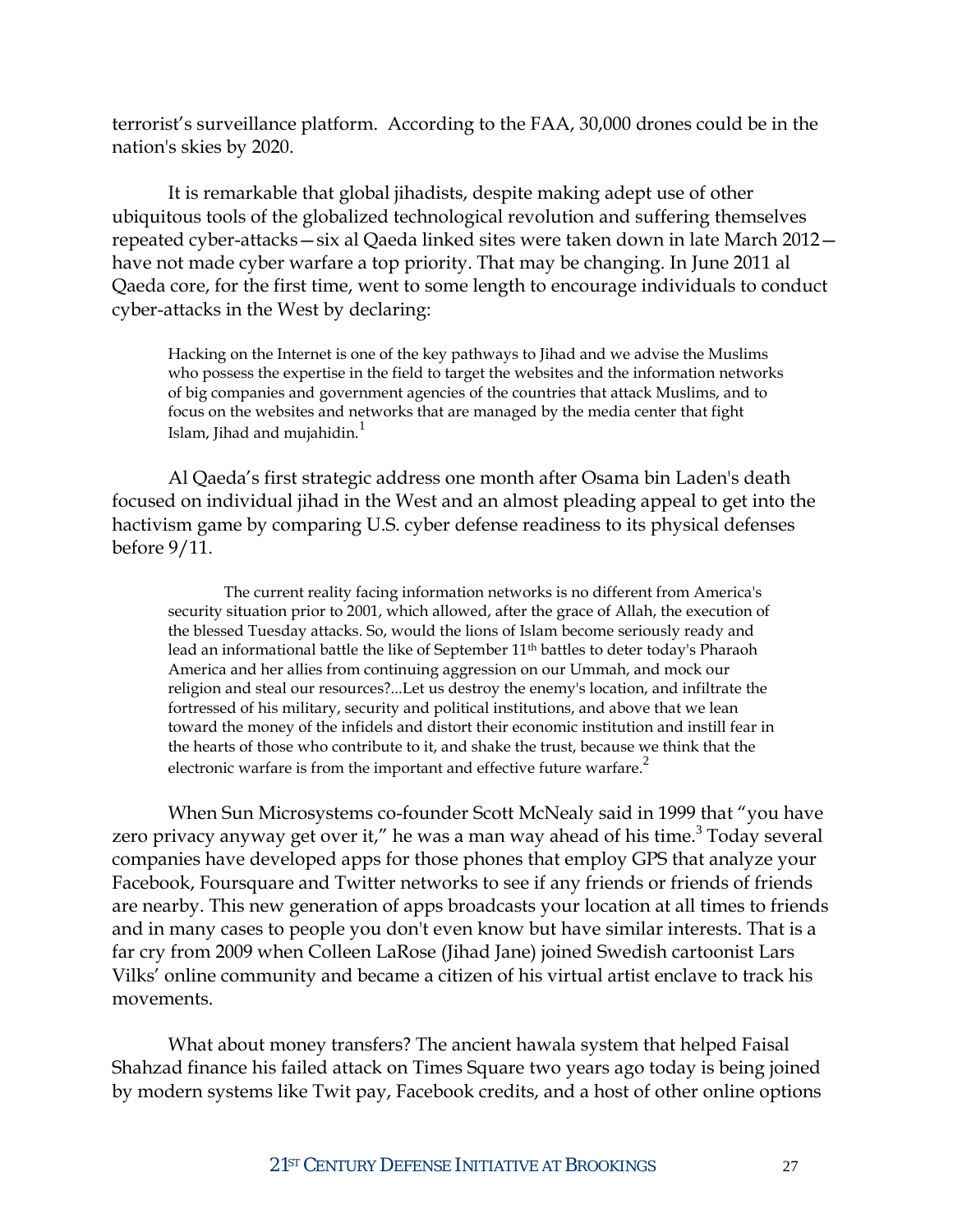as a means to move money discreetly from point A to point B. Many Generation-Yers who already question why their parents carry cash in their wallets will soon replace their wallets almost entirely with their most prized possession: their smartphones.

The increasing democratization of science and technology down to the individual level has emerging implications for have-later terrorists. In a world in which the ability to seek out and find data, experts, and like-minded individuals in order to complete a task, increased transparency, sharing, and technological advances are providing even more operational options to redefine tactics, select and surveil targets, move money, and execute attacks.

#### **Notes**

<sup>2</sup> Ibid.

<sup>3</sup> Polly Sprenger, "Sun on Privacy: 'Get Over It,'" *Wired.com*, January, 26, 1999. [http://www.wired.com/politics/law/news/1999/01/17538.](http://www.wired.com/politics/law/news/1999/01/17538)

<sup>&</sup>lt;sup>1</sup> "You Are Held Responsible Only for Thyself - Part 2," As-Sahab Media, June 3, 2011. [http://triceratops.brynmawr.edu/dspace/bitstream/handle/10066/7255/ASM20110603.2.pdf?sequence](http://triceratops.brynmawr.edu/dspace/bitstream/handle/10066/7255/ASM20110603.2.pdf?sequence=1)  $=1$ .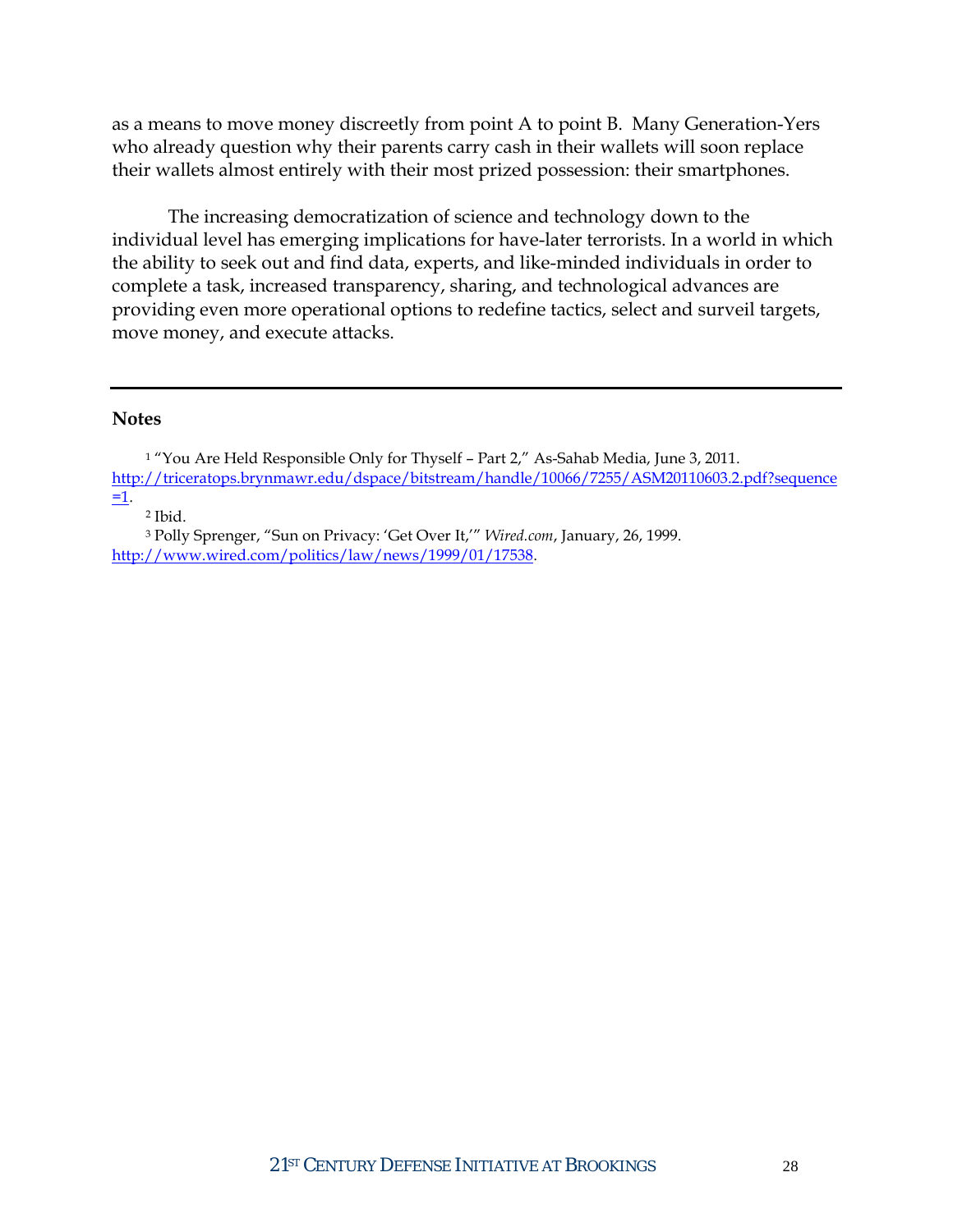### CHAPTER NINE *Identity Pattern Shifts and Pull versus Push Approaches*

*"The result of the merging of the exponential growth of computing power and human networks [might] not only be the onset of a global brain that does much of our thinking and links us to close associates 24/7 but also increases in volatility as computer networks amplify the primeval emotions of fear, love, and hate as never before." -- British historian Niall Ferguson*

The increasing democratization of science and technology down to the individual level is playing an important role in redefining citizenry in a world where neither nation-states nor other institutions are well constructed to deal with identity pattern shifts to transnational citizens who view borders and networks in a whole new way. In their 2010 book *The Power of Pull*, John Hagel, John Seely Brown, and Lang Davison sketched out the impact of the shifts underway in the world as moving from push to pull concepts. Push involves programs, products, and processes set up in advance by those who know how best to help us succeed. Think of how education systems, worker training programs, weight loss regiments, production models, and buying habits are forecasted: products are available at the right place at the right time, all employing carefully scripted and standardized processes.

Pull focuses on the individual's ability to find and access people and resources and then attract those that are relevant and valuable to effectively achieve a greater result. Globalization and the technological revolution are making this possible on a scale never seen before. Push programs treat all individuals as consumers who are supposed to consume resources according to a forecast. Pull platforms treat individuals as creators with the opportunity to tailor products or services to meet their needs.

This is not an obituary for institutions, hierarchies, governments or terrorist organizations operating under push programs but rather a recognition that something fundamentally is changing in the way people define themselves and operate. Hagel, Brown, and Davison argue that the locus of power is shifting from institutions to individuals. They note that,

Just as the telephone, automobile, and airplane reshape our society in the first half of the twentieth century, the new digital infrastructure is beginning to reshape institutions in the twenty-first. But there is a key difference between this technology revolution and previous ones. In past technology revolutions a new technology or cluster of technologies emerged in a burst of innovation for a short period of time and then quickly began to experience a flattening of the performance-improvement curve...It gave society a chance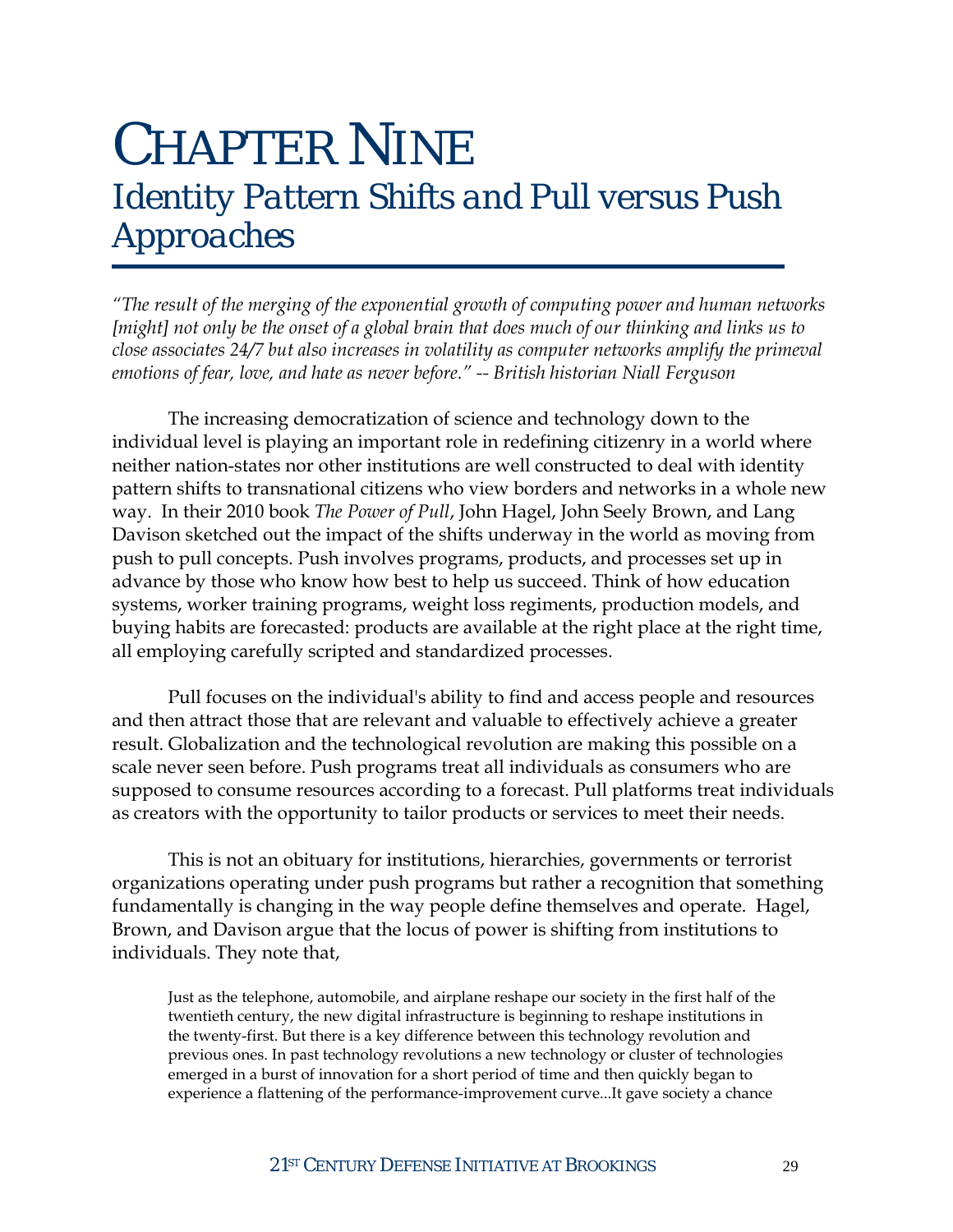to take a deep breath and catch up...For the first time in history we are dealing with a technology that shows no sign of stabilization in terms of price/performance ratio improvement.<sup>1</sup>

The exponential growth of computing power is changing the meaning of nearly every aspect of our lives and is enabling identity pattern shifts in an increasingly pulloriented world. Moore's law continues to hold true: since the invention of the integrated circuit in 1958 the number of transistors that can be placed inexpensively on the integrated circuit has doubled approximately every two years. Combine that with Facebook founder Mark Zuckerberg's observation that "the amount of information shared digitally will double every year" and the argument made by Google's Eric Schmidt that "every two days now we create as much information as we did from the dawn of civilization up until  $2003''$  and it becomes clear we are living in transformational times.

Push program global jihadists arrive at a terrorist enclave, fill out an application—al Qaeda core's 1990s version was amazingly detailed—are interviewed, pledge bayat to the group leader, attend a training camp, get selected and directed for a mission, follow the instructions of the operational commander, and provide regular updates of progress along the operational timeline. It is an institution-based hierarchical approach that defined al Qaeda core on 9/11 and one that bin Laden pined for as his grip on his own organization weakened. His inability to effectively direct the actions and targeting priorities of affiliates and allies increasingly frustrated him during the post-9/11 decade.

While push program jihadists have dealt with stiff headwinds from the U.S. led counterterrorism offensive, pull platform terrorists have had the winds at their backs, benefiting from identity pattern shifts enabled by the technological revolution's democratization of science and technology. The power of pull platforms was on display in 2008 when Colleen LaRose, a twice-divorced 45 year old suburban Philadelphia high school dropout posted on her YouTube channel a video with a new virtual moniker (Jihad Jane) that, not surprisingly, came to the attention of other extremists. By August 2009 she was on her way to Europe as a part of a terrorist cell that had coalesced online with the intent to kill Swedish cartoonist Lars Vilks in retaliation for his drawing published in August 2007 of the prophet Muhammad's head on the body of a dog.

Muhammad Hassan Khalid met LaRose online at age 15 and over the next two years he became a full partner in the Vilks operation. While most young men his age were more interested in playing Halo or Wii Online than dealing with two middle age extremists plotting terror, Khalid worked for months online with LaRose and a 46-yearold Algerian man he never physically met. They devised and coordinated a violent jihad organization consisting of men and women from Europe and the United States who were divided into a planning team, a research team, an action team, a recruitment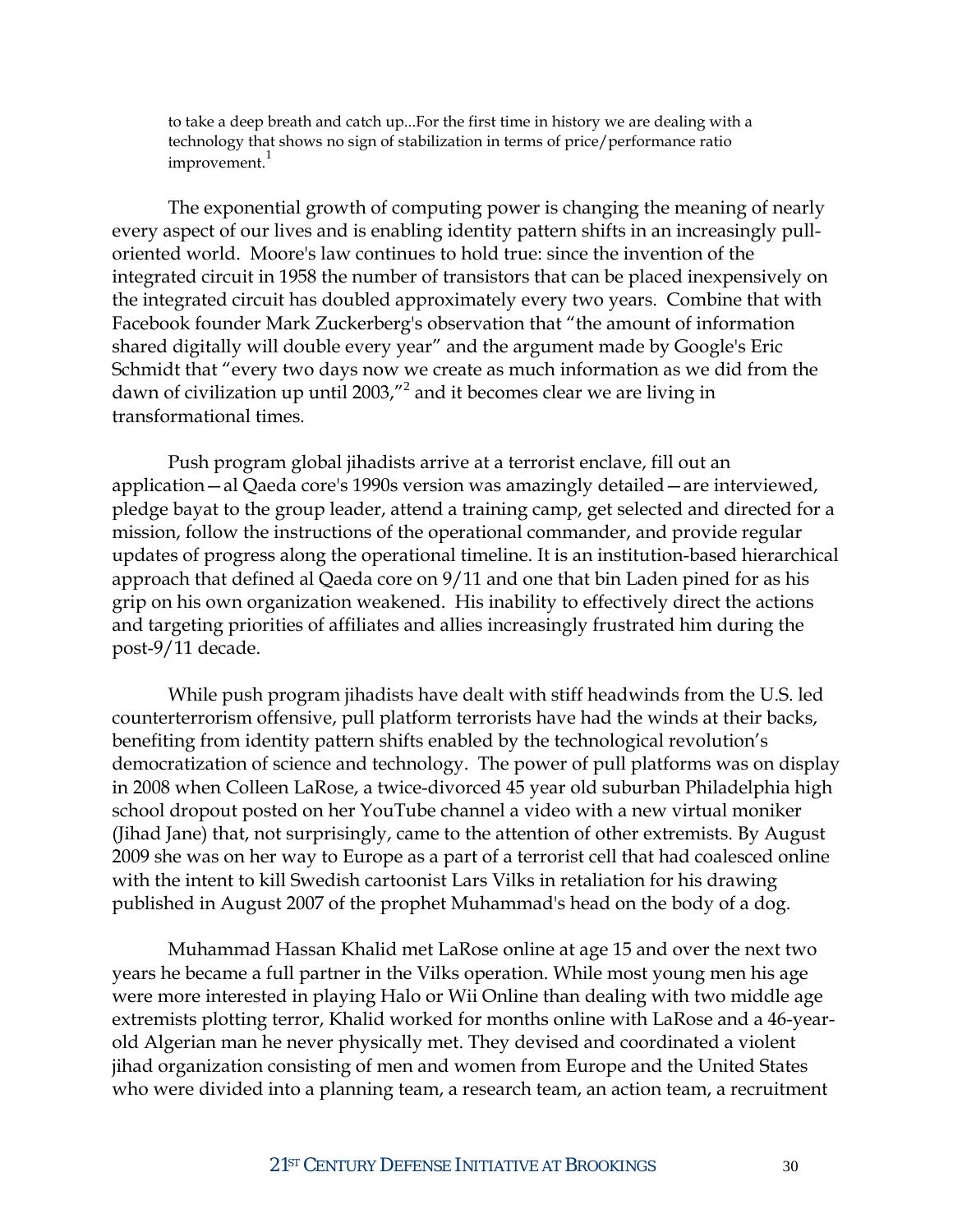team and a finance team. Some would later travel to South Asia for explosives training and return to Europe to wage violent jihad.

The increasing ability of individuals to employ pull platforms to access, attract, and achieve across virtual networks that redefine borders will be an important development in the next chapter of global jihad. Technology transfers, identifying new technologies, linking with those who share similar passions, hatreds, ideology and grievances will increase the number of individual and multinational clusters and ecosystems seeking creative approaches to further their global jihadist goals. Push hierarchies and pull networks will operate side-by-side but in very different fashions.

#### **Notes**

<sup>1</sup> John Hagel, III and John Seely Brown, *The Power of Pull: How Small Moves, Smartly Made, Can Set Big Things in Motion* (New York: Basic Books, 2010).

<sup>2</sup> MG Siegler, "Eric Schmidt: Every 2 Days We Create As Much Information As We Did Up To 2003," *TechCrunch*, August 4, 2010. [http://techcrunch.com/2010/08/04/schmidt](http://techcrunch.com/2010/08/04/schmidt-data/?utm_source=feedburner&utm_medium=feed&utm_campaign=Feed:+Techcrunch+%28TechCrunch%29)[data/?utm\\_source=feedburner&utm\\_medium=feed&utm\\_campaign=Feed:+Techcrunch+%28TechCrunc](http://techcrunch.com/2010/08/04/schmidt-data/?utm_source=feedburner&utm_medium=feed&utm_campaign=Feed:+Techcrunch+%28TechCrunch%29) [h%29.](http://techcrunch.com/2010/08/04/schmidt-data/?utm_source=feedburner&utm_medium=feed&utm_campaign=Feed:+Techcrunch+%28TechCrunch%29)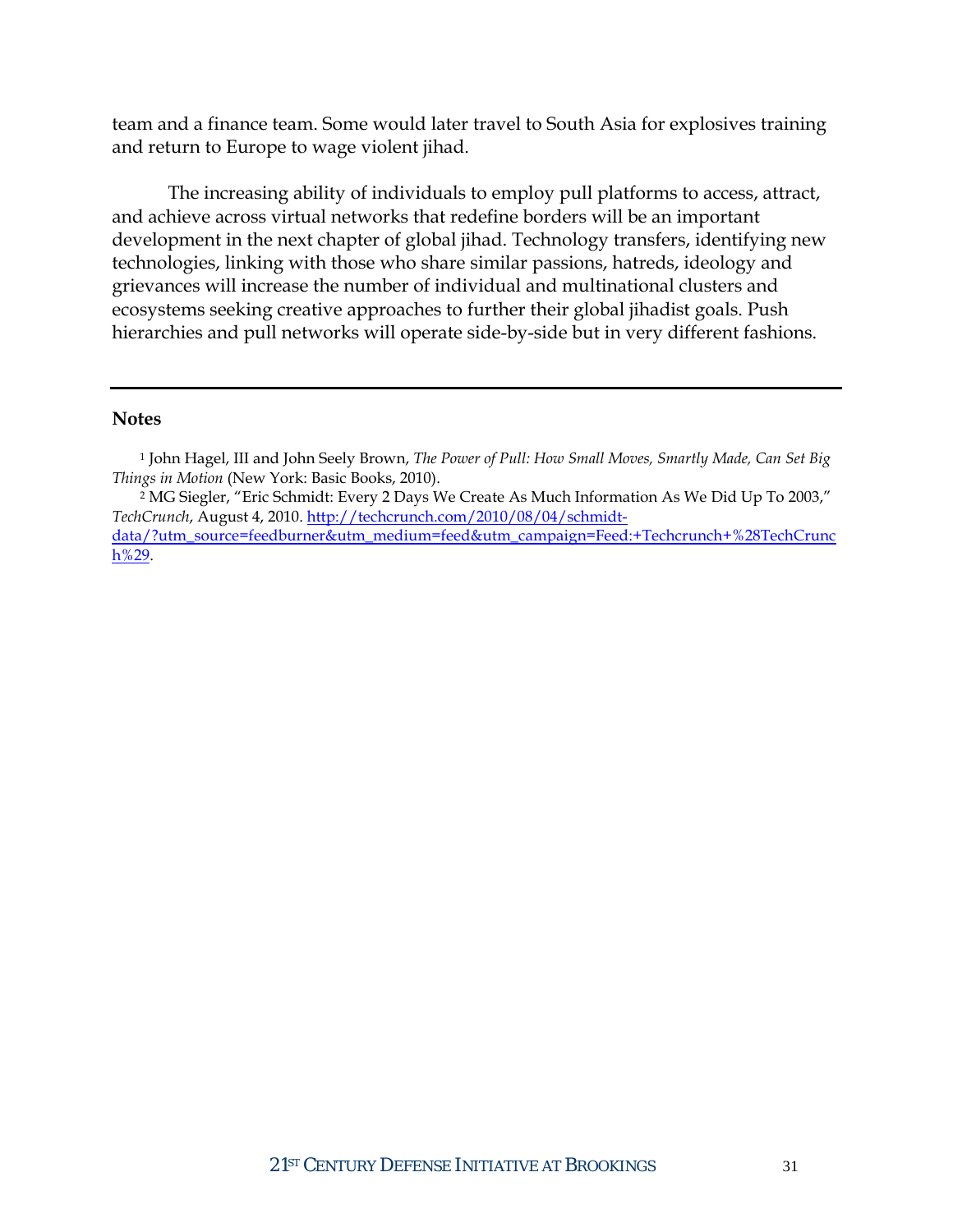### POSTSCRIPT *Black Swans: A Cautionary Tale of Expecting the Unexpected*

*"History is littered with wars which everyone knew would never happen." -- Enoch Powell*

In his 2007 book *The Black Swan*, Nassim Nicholas Taleb discusses our "blindness with respect to randomness, particularly large deviations." He notes "that almost all consequential events in history come from the unexpected—yet humans later convince themselves that these events are explainable in hindsight."<sup>1</sup> Two of the examples he cites, 9/11 and the rise of the Internet, are events whose impact are reiterated throughout this paper and serve as a cautionary tale for 2013 and beyond. 2

President Obama knew well the al Qaeda core enemy he would face and had just days after his electoral victory watched Lashkar e Tayyiba hold hostage a city of 14 million for 60 hours. As a junior Senator from Illinois on the Senate Foreign Relations Committee he had seen the extent of the wreckage one man could orchestrate: Abu Musab al Zarqawi in Iraq, who like bin Laden on 9/11 would overreach and eventually pay for it with his life. But he could not have known the significance of what Anwar al Aulaqi, Nidal Hasan, Najibullah Zazi, and Mohamed Bouazizi were involved in that January 2009 morning when he took the oath of office nor how their acts months later would impact his policymaking deliberations. He would be the third successive president to be quickly impacted after taking office by the element of surprise as jihadists prepared to execute attacks on the U.S. homeland.

Ten days before President Bush took his first oath of office in January 2001, the 9/11 operational leader, Muhammad Atta, flew back to the U.S. from a trip to Germany where he met with his fellow Hamburg, Germany cell member Ramzi bin al Shibh and gave him a progress report to pass on to the operational commander, Khalid Sheik Muhammad, and to the father of the plot, Osama bin Laden. Muhammad Atta's deliberate approach would allow President Bush seven and a half months to work on his campaign pledge to be a domestically-focused president before others would choose his path to foreign war.

When Ramzi Yousef arrived in the United States on September 1, 1992, candidate Bill Clinton was two months away from electoral victory and Mir Amail Kasi was contemplating a deadly attack on CIA officers that he would carry out on January 25, 1993, four days after President Clinton's first inauguration. One month later, on February 26, 1993, 36 days after Clinton's inauguration address—in which he made no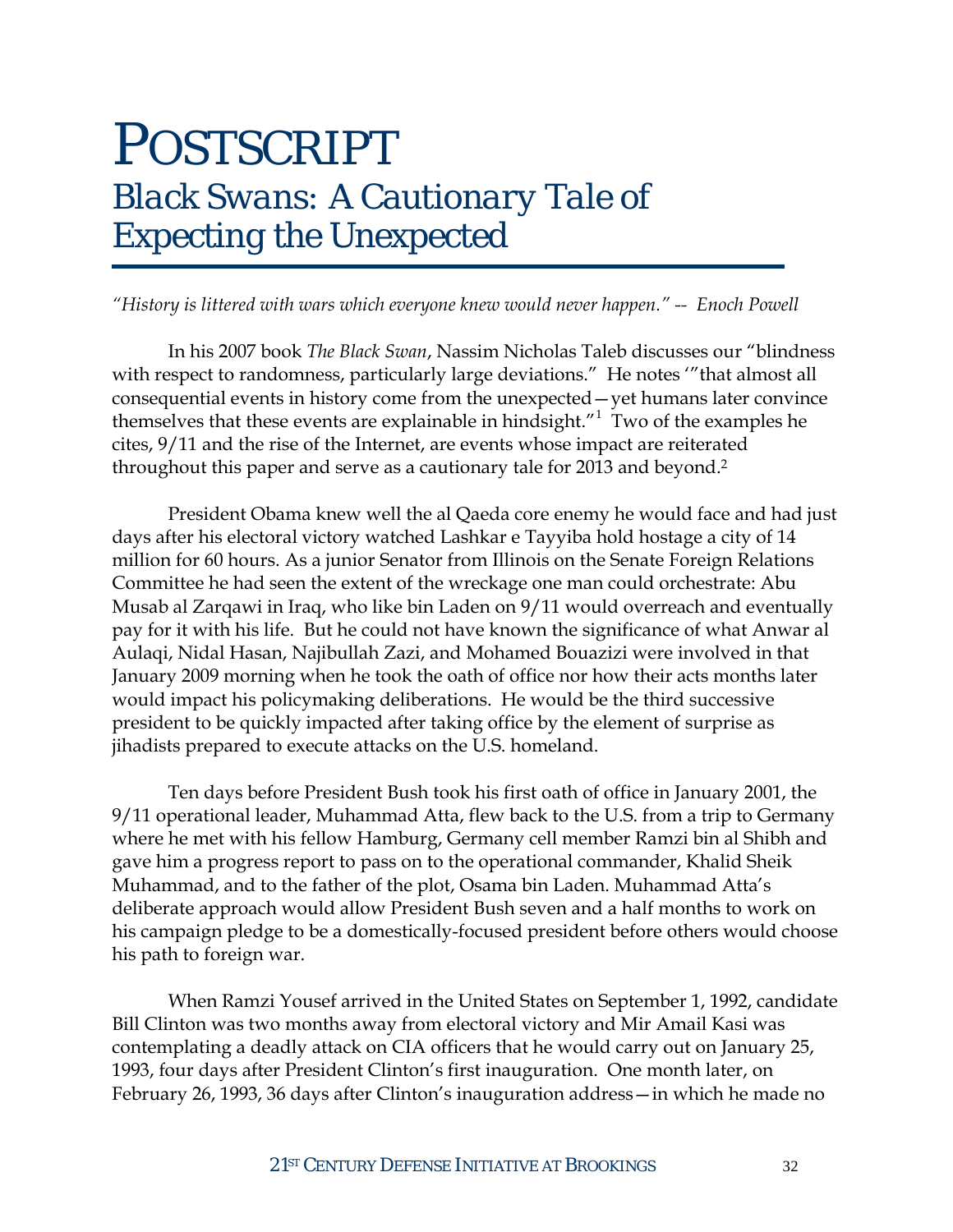mention of terrorism—Yousef would mastermind a Ryder truck bombing on the World Trade Center in lower Manhattan. That was the same target his uncle, Khalid Sheik Muhammad, would remain focused on from that day forward, achieving much greater results eight years later after combining his out-of-the-box plan with Osama bin Laden's organizational acumen in 1999. Every president comes into office with his own unique understanding of the past, while quickly learning to expect the unexpected.

One area where expecting the unexpected will be critical is the intersection between demographics, dissatisfaction, fragmentation, and extremism. As bin Laden knew well, al Qaeda's tactics have been increasingly rejected but the political and ideological basis for defensive jihad still resonates among recruits drawn from a comparatively tiny pool of a vast demographic, regardless of whether they focus on local or global terror. One important factor in this next chapter will be the battle for the hearts and minds of those who make up the youth bulge in the Middle East, North Africa, and South Asia. It is not unlike the bulge produced by the baby boomers in the U.S., but its near term prospects are much bleaker. 65 percent of the population is under 30, and has come of age during the post-9/11 wars, Arab Awakening, and the decades long stalemate over Palestine. Unemployment has hovered between 20 and 40 percent, twice the world average. The two regional countries with the most pronounced youth bulges are Yemen and Pakistan, the very countries where the greatest external threats to the U.S. homeland have originated since 9/11. Of 185 million Pakistanis, two-thirds are under 30, and 40 million of the 70 million five to 19 year-olds are not in school. The 15 to 24 age bracket is projected to spike by 20 percent in the 2020s. In Yemen, nearly half of the country's 24 million citizens are under 15. They are coming of age in a country rife with instability, where oil constitutes 90 percent of exports and where oil reserves are estimated to dry up by 2017.

The broader potential recruiting pool encompasses those showing rising dissatisfaction levels in fragmented societies competing for limited resources and movements to large urban centers that house what The Brookings Institution's Peter W. Singer has described as millions of young urban poor, the angry losers of globalization. He has noted that 60 years ago there were two urban agglomerations of more than 10 million people: New York and Tokyo. Today there are 22 with another 30 or more likely by 2025. $3$  They are breeding grounds for a toxic brew of personal, political, and ideological grievances.

A third area where expecting the unexpected will be critical is in calculating the consequences of a new era of fiscal constraint in the United States and the West. The 9/11 wars have been the longest and most costly outside-in approach to national and homeland security. During the last three years of the Clinton administration the federal budget was in surplus for the first time since 1957, according to the non-partisan Congressional Budget Office. On September 27, 2000 President Clinton announced that the federal budget surplus for fiscal year 2000 amounted to at least \$230 billion, making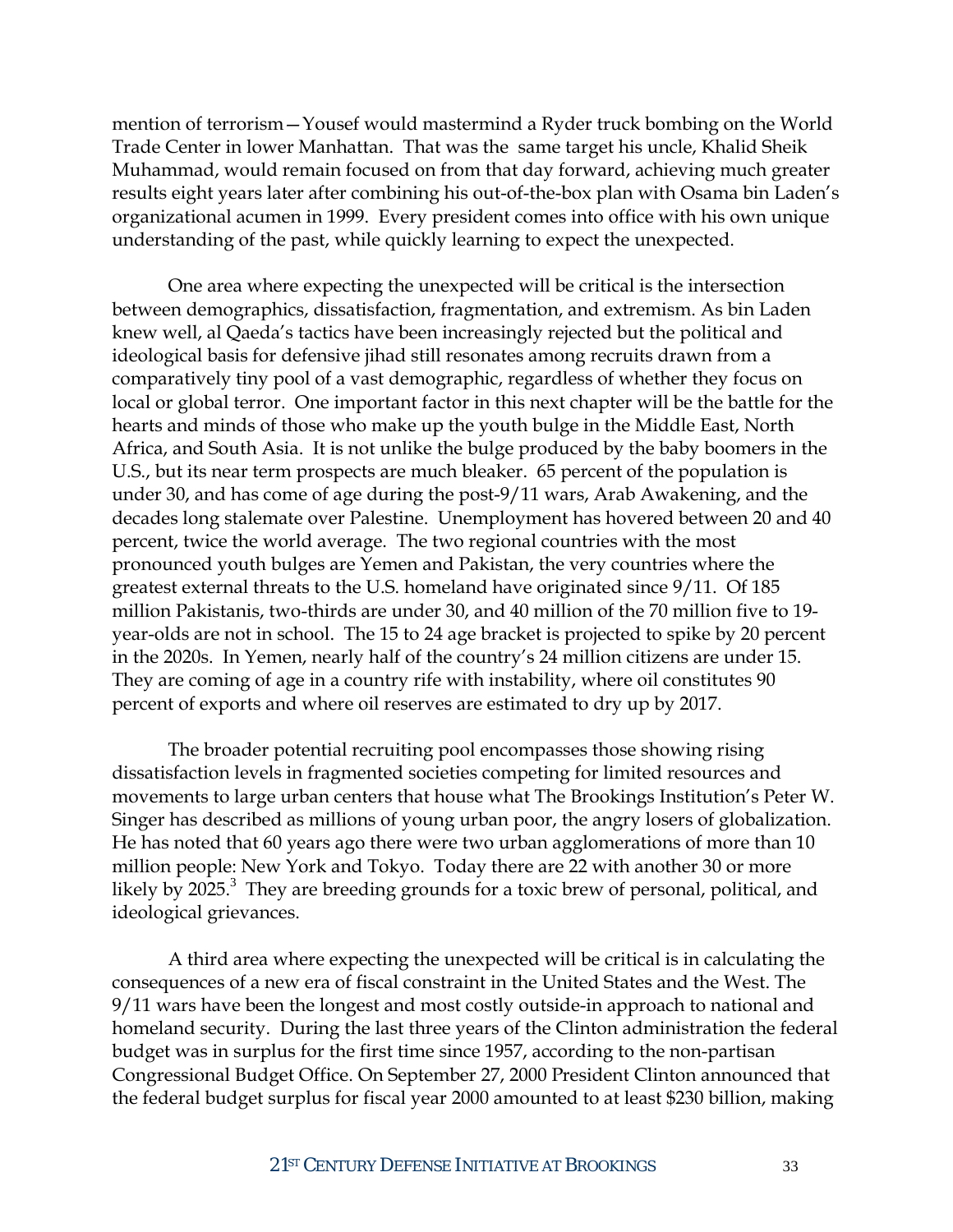it the largest in U.S. history and topping 1999's record surplus of \$122.7 billion. This represented the largest one-year debt reduction in the history of the United States. In June 2000 the administration predicted the surplus would increase by as much as \$1 trillion over the next ten years.

But the post-Cold War peace dividend did not last long. The fundamental reordering that followed 9/11 was boosted by congressional funding at record levels based on Executive Branch requests that former National Security Agency (NSA) and Central Intelligence Agency (CIA) Director Michal Hayden described as "doubling down." It was to be the largest reorganization since the National Security Act of 1947. The trillion dollar plus wars that followed contributed to a period that saw a broadening gulf between expenditures and revenues, and a 2007-09 Great Recession and financial crisis that would push the U.S. national debt from just under six trillion dollars and 60 percent of the country's Gross Domestic Product (GDP) on 9/11 to over 15 trillion dollars and 100 percent of GDP in 2012.

The stakes are equally high for global jihadists. The final chapter of the 9/11 decade that is still being written revolves around bin Laden's mistaken belief that economic costs on the scale of the Soviet's Afghan War would also topple the much larger and more diverse U.S. economy. It is a belief he carried to his seaborne grave. In an October 2010 letter recovered from his Abbottabad compound in which he was musing about plans for a propaganda campaign surrounding the ten year anniversary of 9/11, he wrote:

We should shed light on the fact that in some past documentaries on al-Jazirah, some specialists confirmed that the events of 9/11 are the main reasons for the financial crisis that America suffers from. In another undated letter to AQAP leader Nasir al Wahisi he stated I would like to remind you that America will have to withdraw during the next few years because of many reasons, the most important of which is America's high deficit.<sup>4</sup>

AQAP propagandist and U.S. citizen Samir Khan, writing in the September 2011 issue of *Inspire* magazine—his last—held out hope for the successful outcome that remains a key tenet of the far enemy strategy while also capturing the dilemma the U.S. taxpayer is grappling with today.

Between four to six trillion dollars have been wasted on both wars according to Professor Linda Bilmes from the Harvard Kennedy School. That is between 30-40% of the U.S. deficit. So the wars in Afghanistan and Iraq have both been fought by borrowing money. This means that the damage isn't over as it would be with a war that is already paid for; rather, it would carry on as long as America is still in debt. It is a likely scenario that the U.S. has got itself so deep in trouble because of the war on al Qaeda that it would bring its demise, first economically and then militarily. If that is the case, the wars of Afghanistan and Iraq would have been the single most important factors in the downfall of the United States of America.<sup>5</sup>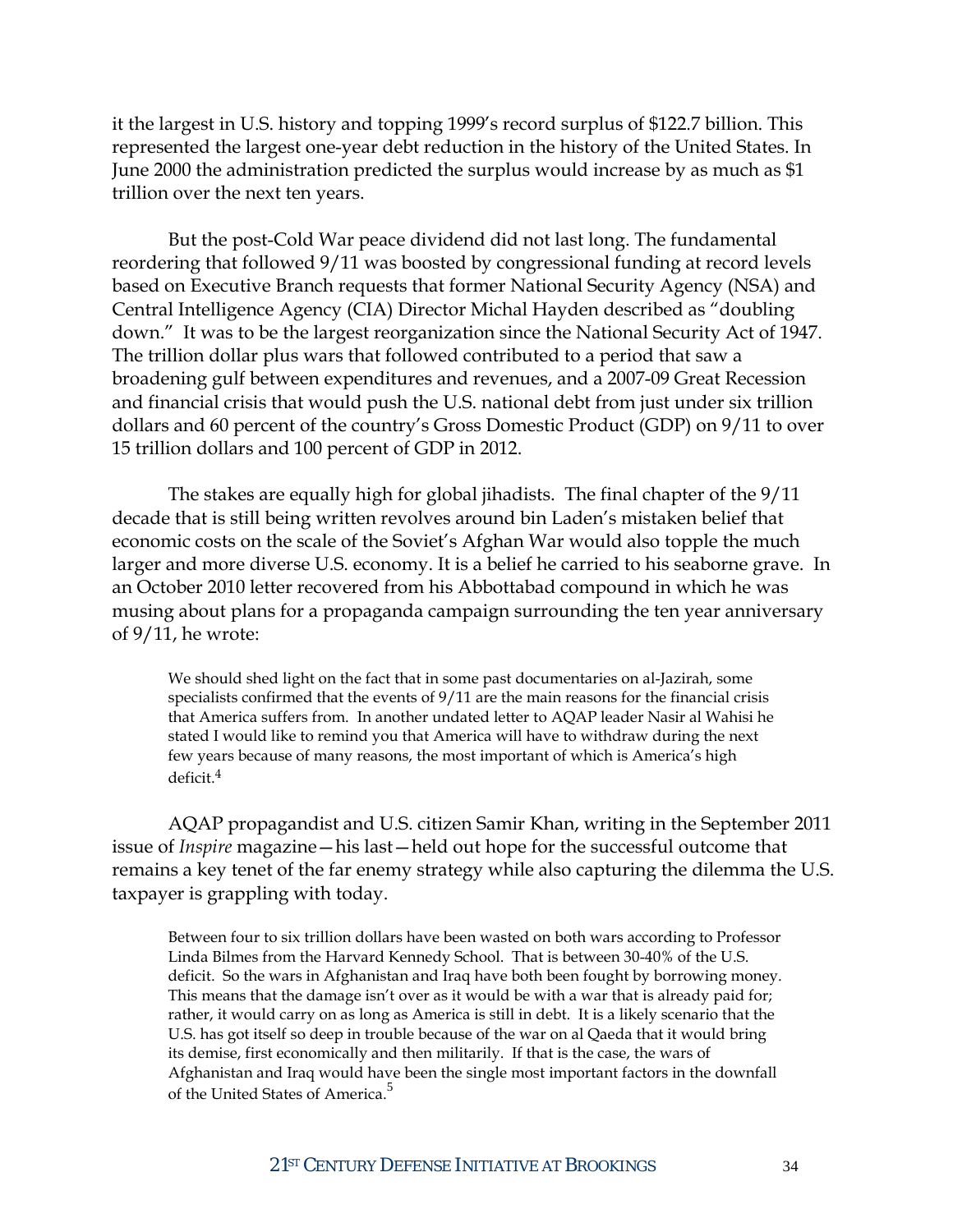Khan and bin Laden, both casualties of the expensive U.S. involvement they cited, will have to leave it to others to answer the economic resiliency question that they posed for this next chapter of global jihad. While they consistently overstated their actions' impact on the U.S. economy, a form of war fatigue—exacerbated by the 2008-09 Financial Crisis and the continuing economic uncertainties in the West— is settling in just as the Baby Boomer generation is set to retire. This mass retirement will further sap the Treasury through greater Social Security and health care outlays. Collectively, these factors have ushered in new counterterrorism and war fighting fiscal realities. In June 2010 the highest ranking military officer overseeing both wars, Joint Chiefs' chairman Michal Mullen, told an audience that "our national debt is our biggest national security threat."

In this next chapter of global jihad, dealing with fiscal constraint has become an overriding counterterrorism and security priority for the first time since 9/11. The balancing act of security and acceptable risks will ultimately hinge on the question of debt and limits on capacity building to ramp up again if required by war, manmade and/or natural disasters.

As outlined in chapters seven through nine, a revolution and evolution of the human experience is underway. Whether talking about the merger of globalization with a world on Wi-fire, the increased democratization of science and technology or identity pattern shifts, fundamental changes in the last few years are altering the threat calculus in a way never seen before. The expected quadrupling of global communications between 2010 and 2015 will include more than two internet connections for every person on earth. One million minutes of video—the equivalent of 674 days—will traverse the Internet every second. The greatest percentage growth will occur in the Middle East and North Africa.<sup>6</sup>

This interconnectivity revolution is contributing directly to the identity pattern shifts of citizens of nation-states to transnational citizens who rely on networks much more than bureaucracies and markets. This rise of the global citizen class has implications for the increasingly connected horizontal global jihad movement where terms like lone wolves lose currency as everyone has a voice and a chance to be heard by and connect with someone. It also ensures that networks vice hierarchies dominate the post bin Laden period as the concept of a vanguard comes face-to-face with localized and regional terrorist agendas enabled by global networking. How global jihadists embrace these fundamental shifts in the human experience will drive their expectations of their own capabilities and limits. It is both a powerful enabler and vulnerability that has the potential to provide the greatest level of uncertainty and caution in expecting the unexpected in the next chapter of global jihad.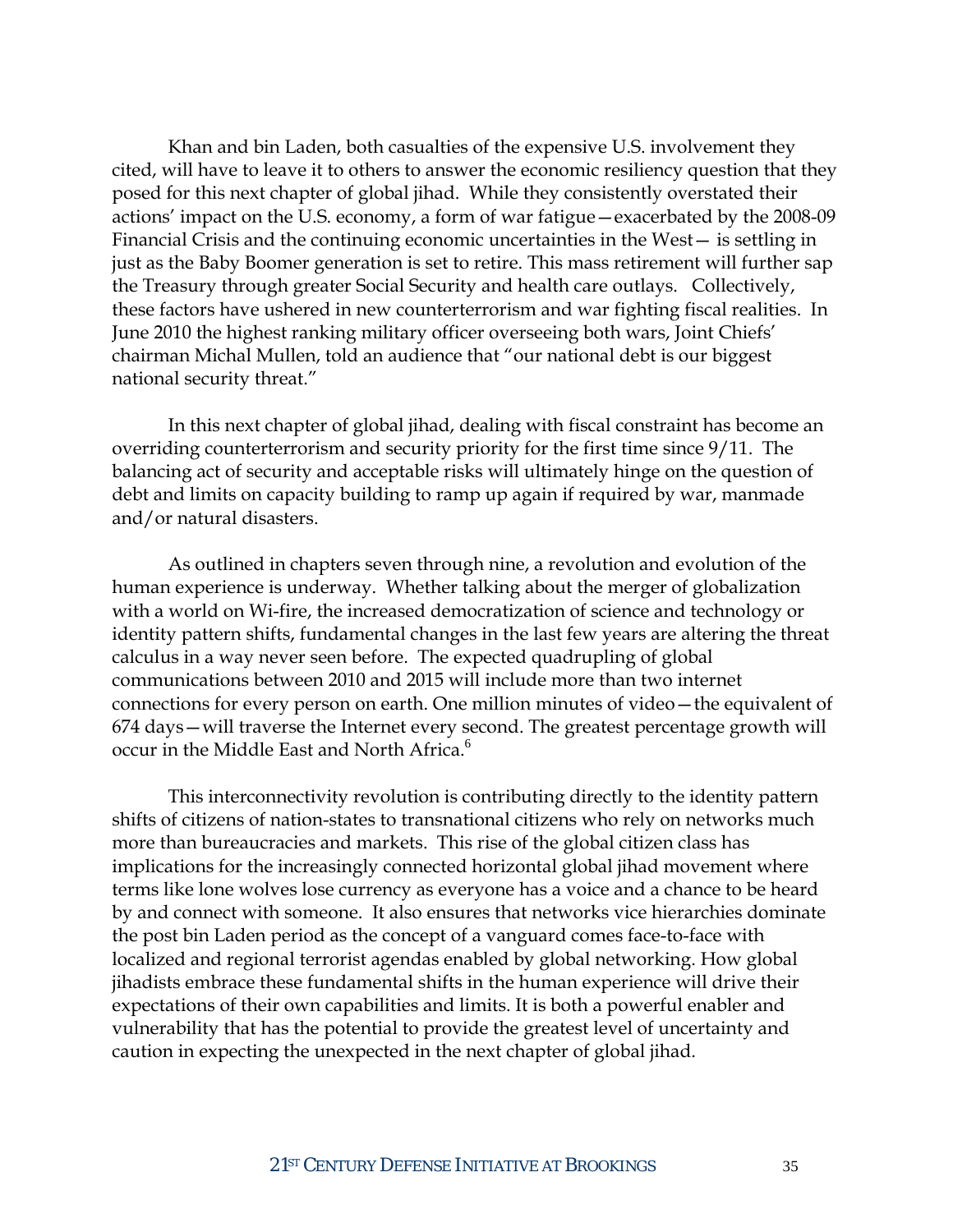#### **Notes**

<sup>1</sup> Nicholas Nassim Taleb, *The Black Swan: The Impact of the Highly Improbable* (New York: Random House, 2007).

<sup>2</sup> Ibid. xix.

<sup>3</sup> Peter W. Singer, "National Security by the Numbers," *Joint Forces Quarterly*, May 2011. [http://www.brookings.edu/research/articles/2011/05/national-security-singer.](http://www.brookings.edu/research/articles/2011/05/national-security-singer)

<sup>4</sup> "The 17 Osama bin Laden documents and What's in Them," *National Journal*, May 3, 2012. Accessed December 12, 2012. [http://nationaljournal.com/nationalsecurity/the-17-osama-bin-laden-documents](http://nationaljournal.com/nationalsecurity/the-17-osama-bin-laden-documents-and-what-s-in-them-20120503)[and-what-s-in-them-20120503.](http://nationaljournal.com/nationalsecurity/the-17-osama-bin-laden-documents-and-what-s-in-them-20120503)

<sup>5</sup> Samir Khan, *Inspire*, September 2011.

<sup>6</sup> Lauren Indvik, "Global Internet Traffic Expected to Quadruple by 2015*,*"*Mashable*, June 9, 2011. [http://mashable.com/2011/06/09/global-internet-traffic-infographic.](http://mashable.com/2011/06/09/global-internet-traffic-infographic)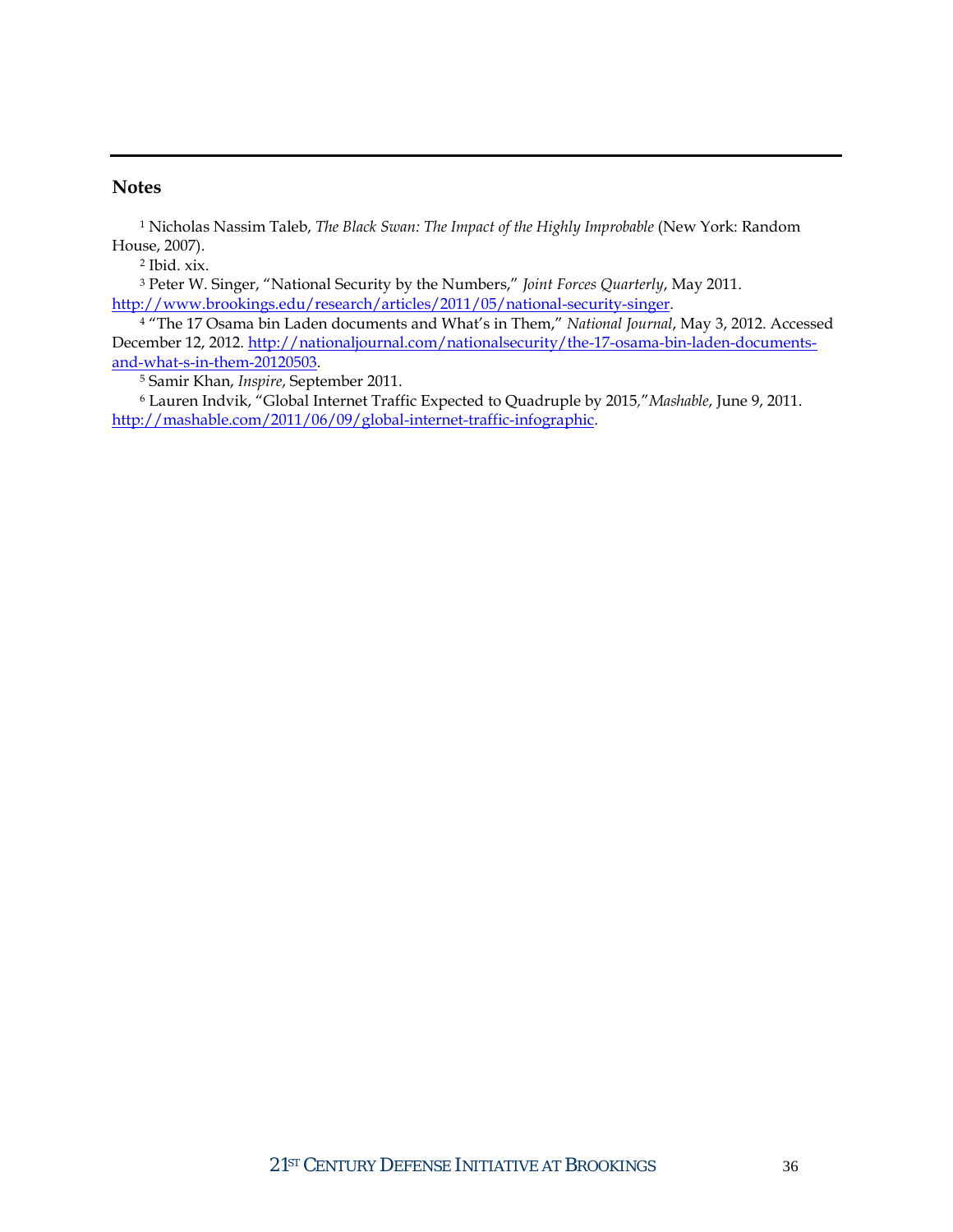## BIBLIOGRAPHY

- "2011 Survey of the Afghan People" Asia Foundation. Last modified November 15, 2011. [http://afghansurvey.asiafoundation.org/.](http://afghansurvey.asiafoundation.org/)
- Ahmed, Akbar. *Journey into America: The Challenge of Islam*. Washington, DC: Brookings Institution Press, 2010.
- Aid, Matthew M. Intel Wars: *The Secret History of the Fight Against Terror*. New York: Bloomsbury, 2012.
- al-Zawahiri, Ayman. "And the Noble Knight Dismounts." As-Sahab Media, June 11, 2011. [http://worldanalysis.net/modules/news/article.php?storyid=1857.](http://worldanalysis.net/modules/news/article.php?storyid=1857)
- Andrews, Lori. *I Know Who You Are and I Saw What You Did: Social Networks and the Death of Privacy.* New York: Free Press, 2011.
- "'App' 2010 Word of the Year, as voted by American Dialect Society." American Dialect Society, January 7, 2011. [http://www.americandialect.org/American-Dialect-Society-2010-Word-of-the-Year-](http://www.americandialect.org/American-Dialect-Society-2010-Word-of-the-Year-PRESS-RELEASE.pdf)[PRESS-RELEASE.pdf.](http://www.americandialect.org/American-Dialect-Society-2010-Word-of-the-Year-PRESS-RELEASE.pdf)
- Bacevich, Andrew. *The Limits of Power.* New York: Metropolitan Books, 2008.
- Barber, Benjamin R. *Jihad vs. McWorld: How Globalism and Tribalism are Reshaping the World*. New York: Ballantine Books, 1996.
- Benjamin, Daniel, and Steven Simon. *The Age of Sacred Terror: Radical Islam's War Against America*. New York: Random House, 2003.
- Bergen, Peter. *Holy War, Inc.: Inside the Secret World of Osama Bin Laden*. New York: Touchstone, 2002.
- Bergen, Peter. *The Osama Bin Laden I Know: An Oral History of Al Qaeda's Leader*. New York: Free Press, 2006.
- Bergen, Peter. *The Longest War: The Enduring Conflict between America and al-Qaeda*. New York: Free Press, 2011.
- Bin Laden, Najwa, bin Laden, Omar, Sasson, Jean. *Growing Up Bin Laden: Osama's Wife and Son Take Us Inside Their Secret World*. New York: St. Martin's Press, 2010.
- Boucek, Christopher and Ottaway, Marina. *Yemen on the Brink.* Washington DC: Carnegie Endowment for International Peace, 2010.
- Burke, Jason. *Al-Qaeda: Casting a Shadow of Terror*. New York: L.B. Taurus & Co. Ltd, 2003.
- Bush, George W. *Decision Points*. New York: Random House, 2010.
- Byman, Daniel. *The Five Front War: The Better Way to Fight Global Jihad*. New Jersey: Wiley, 2008.
- "Cisco 2011 Connected World Technology Report." Cisco, 2011. Accessed December 17, 2012.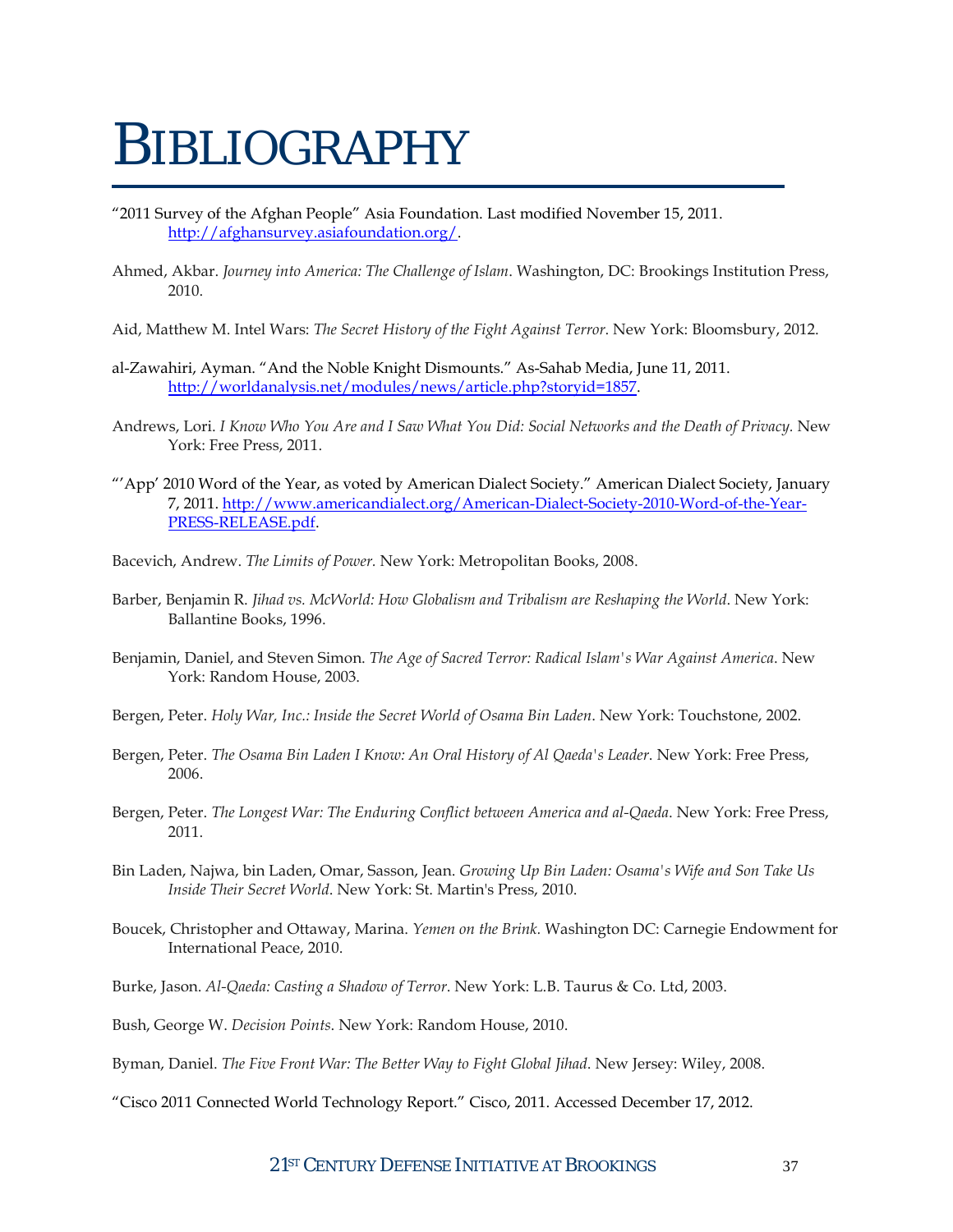[http://www.cisco.com/en/US/solutions/ns341/ns525/ns537/ns705/ns1120/2011-CCWTR-](http://www.cisco.com/en/US/solutions/ns341/ns525/ns537/ns705/ns1120/2011-CCWTR-Chapter-3-All-Finding.pdf)[Chapter-3-All-Finding.pdf.](http://www.cisco.com/en/US/solutions/ns341/ns525/ns537/ns705/ns1120/2011-CCWTR-Chapter-3-All-Finding.pdf)

Clippinger, John Henry. *A Crowd of One: The Future of Individual Identity*. New York: Public Affairs, 2007.

- Cohen, Jared. *Children of Jihad: A Young American's Travel Among the Youth of the Middle East*. New York: Gotham Books, 2007.
- Cohen, Stephen P., et al. *The Future of Pakistan.* Washington, DC: Brookings Institution Press, 2011.
- Coll, Steve. *The Bin Ladens: An Arabian Family in the American Century*. New York: Penguin Books, 2008.
- Collins, Aukai. *My Jihad: One American's Journey Through the World of Osama bin Laden—As a Covert Operative for the American Government*. New York: Pocket Books, 2002.
- Commission on the Intelligence Capabilities of the United States Regarding Weapons of Mass Destruction. 2005*. Report to the President of the United States*. U.S. Government Printing Office. March 31.
- Cronin, Audrey Kurth. "How Al Qaeda Ends: The Decline and Demise of Terrorist Groups." *International Security* 31 no. 1 (summer 2006).
- Davidson, Cathy N. *Now you See It: How the Brain Science of Attention Will Transform the Way We Live, Work, and Learn*. New York: Penguin Group, 2011.
- Dearlove, Richard. "Violent Islamism Has Failed." *New York Times*, November 4, 2011. Accessed December 12, 2012. [http://www.nytimes.com/2011/11/05/opinion/violent-islamism-has](http://www.nytimes.com/2011/11/05/opinion/violent-islamism-has-failed.html)[failed.html.](http://www.nytimes.com/2011/11/05/opinion/violent-islamism-has-failed.html)

Feifer, Gregory. *The Great Gamble. The Soviet War in Afghanistan*. New York: Harper Collins, 2009.

Feingold, Russ. *While America Sleeps: A Wake-up Call for the Post 9/11 Era*. New York: Crown, 2012.

Friedman, Thomas L. *The Lexus and the Olive Tree*. New York: Anchor Books/Random House, 2000.

Gartenstein-Ross. *Bin Laden's Legacy: Why We Are Still Losing the War on Terror*. New Jersey: Wiley, 2011.

Gerges, Fawaz. *The Rise and Fall of al Qaeda*. New York: Oxford University Press, 2011.

Gerges, Fawaz. *The Far Enemy*. New York: Cambridge University Press, 2005.

Graff, Garrett M. *The Threat Matrix: The FBI at War in the Age of Terror*. New York: Little, Brown and Company, 2011.

Gunaratna, Rohan. *Inside Al Qaeda: Global Network of Terror.* New York: Berkley, 2002.

- Hagel, John, III, Brown, John Seely, and Davison, Lang. *The Power of Pull: How Small Moves, Smartly Made, Can Set Big Things in Motion*. New York: Basic Books, 2010.
- Herridge, Catherine. *The Next Wave: On the Hunt for al Qaeda's American Recruits*. New York: Crown Forum, 2011.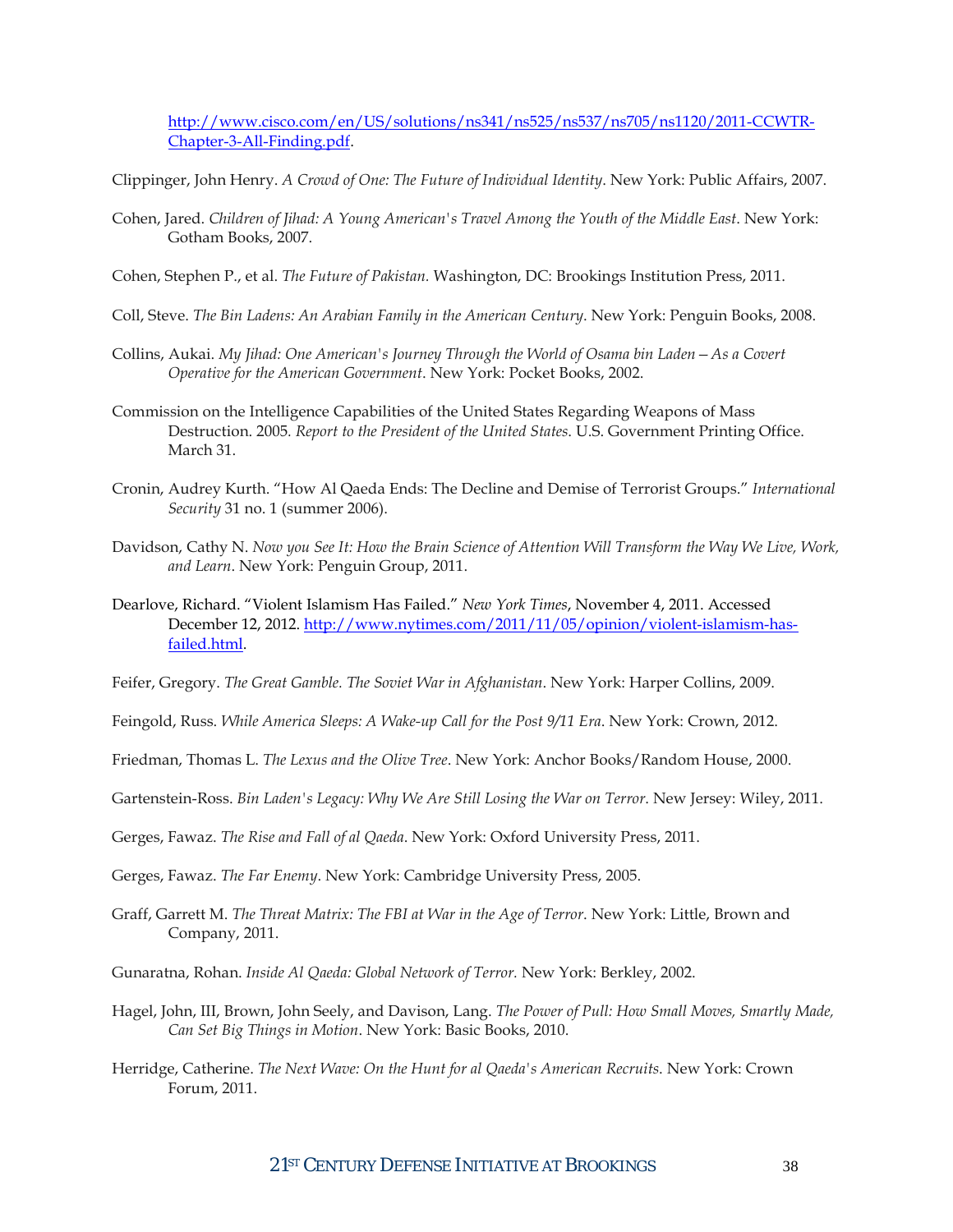- Hewitt, Steve. *The British War on Terror: Terrorism and Counter-terrorism on the Home Front Since 9/11*. London: Continuum books, 2008.
- Indvik, Lauren. "Global Internet Traffic Expected to Quadruple by 2015*.*"*Mashable*. June 9, 2011. [http://mashable.com/2011/06/09/global-internet-traffic-infographic.](http://mashable.com/2011/06/09/global-internet-traffic-infographic)
- Jamestown Foundation. *The Battle for Yemen. Al Qaeda and the Struggle for Stability*. Washington, DC: Jamestown Foundation, 2011.
- John Wilson. *The Caliphate's Soldiers: The Lashkar-e-Tayyeba's Long War*. New Delhi, India: Amaryllis, 2011.
- Kelly, Kevin. *What Technology Wants*. New York: Viking, 2010.
- Kepel, Gilles. *Jihad: The Trail of Political Islam*. Cambridge, Massachusetts: Belknap Press, 2002.
- Khan, Samir. *Inspire*. September, 2011.
- Khan, Shaan A. "7 indicted in connection with Bhutto assassination." *CNN*, November 5, 2011. Accessed December 12, 2012. [http://articles.cnn.com/2011-11-05/asia/world\\_asia\\_pakistan-bhutto](http://articles.cnn.com/2011-11-05/asia/world_asia_pakistan-bhutto-indictments_1_bhutto-drone-strike-saud-aziz?_s=PM:ASIA)[indictments\\_1\\_bhutto-drone-strike-saud-aziz?\\_s=PM:ASIA.](http://articles.cnn.com/2011-11-05/asia/world_asia_pakistan-bhutto-indictments_1_bhutto-drone-strike-saud-aziz?_s=PM:ASIA)
- Kirkpatrick, David. *The Facebook Effect.* New York: Simon and Schuster, 2010.
- Kull, Steven. *Feeling Betrayed: The Roots of Muslim Anger at America*. Washington, DC: Brookings Institution Press, 2011.
- Lawrence, Bruce. *Messages to the World: The Statements of Osama bin Laden.* New York: Verso, 2005.
- Lyons, Jonathan. *Islam Through Western Eyes*. New York: Columbia University Press, 2012.
- Mansfield, Laura. *His Own Words. A Translation of the Writings of Dr. Ayman al Zawahiri.* USA: TLG Publications, 2006.
- McCarthy, Andrew C. *The Grand Jihad: How Islam and the left Sabotage America.* New York: Encounter Books, 2010.
- Musharraf, Pervez. *In the Line of Fire.* New York: Free Press, 2006.
- Nacos, Brigitte L. *Mass-Mediated Terrorism: The Central Role of the Media in Terrorism and Counterterrorism*. Lanham, Maryland: Rowman and Littlefield, 2007.
- National Commission on Terrorist Attacks upon the United States. *The 9/11 Commission Report.* U.S. Government Printing Office, 2004.
- Pillar, Paul. *Terrorism and U.S. Foreign Policy*. Washington, DC: Brookings Institution Press, 2001.
- Pollack, Kenneth M., Byman, Daniel L. and others. *The Arab Awakening: America and the Transformation of the Middle East*. Washington, DC: Brookings Institution Press, 2011.
- Priest, Dana and Arkin, William. *Top Secret America. The Rise of the New American Security State*. New York: Little, Brown and Company, 2011.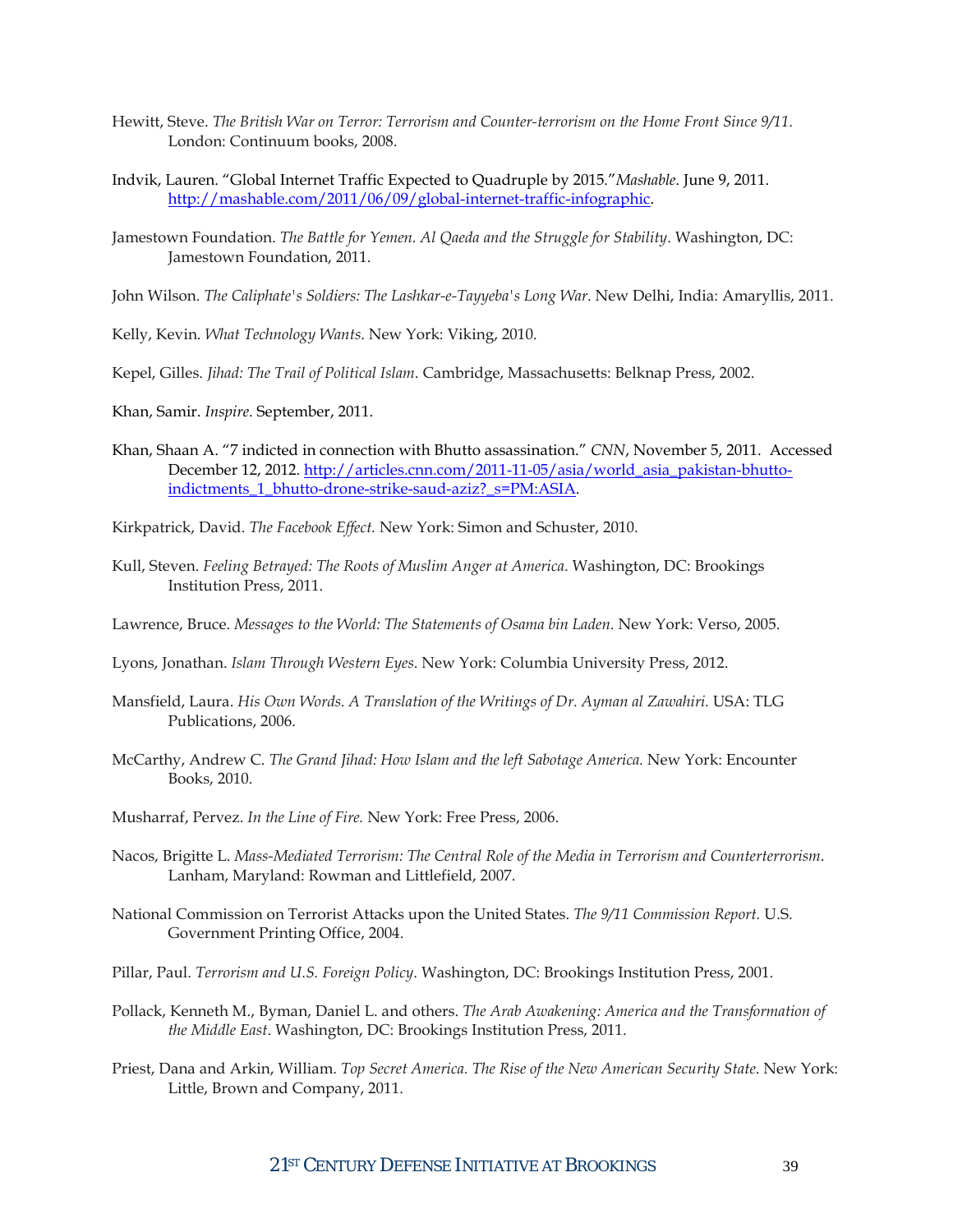- Qutb, Syed*. Milestones*. Manjour, Delhi: New Johar Offset Press, 1998.
- Rashid, Ahmed. *Pakistan on the Brink. The Future of America, Pakistan, and Afghanistan*. New York: Viking, 2012.
- Rashid, Ahmed. *Descent into Chaos: The United States and the Failure of National Building in Pakistan, Afghanistan, and Central Asia.* New York: Viking, 2008.
- Riedel, Bruce. *The Search for al Qaeda: Its Leadership, Ideology, and Future*. Washington, DC: Brookings Institution Press, 2008.
- Riedel, Bruce. *Deadly Embrace: Pakistan, America, and the Future of Global Jihad.* Washington, DC: Brookings Institution Press, 2011.
- Roy, Olivier. *Holy Ignorance*. New York: Columbia University Press, 2010.
- Sageman, Marc. *Understanding Terror Networks*. Philadelphia: University of Pennsylvania Press, 2004.
- Scheuer, Michael. *Osama Bin Laden*. New York: Oxford University Press, 2011.
- Scheuer, Michael (Anonymous). *Through Our Enemies Eyes.* Washington DC: Brassey Books, 2003.
- Shawcross, William. *Justice and the Enemy. Nuremberg, 9/11, and the Trial of Khalid Sheik Mohammed.* New York: Public Affairs, 2011.
- Sheppard, Ben. *The Psychology of Strategic Terrorism: Public and government responses to attack*. New York: Routledge, 2009.
- Siegler, MG. "Eric Schmidt: Every 2 Days We Create As Much Information As We Did Up To 2003." *TechCrunch*, August 4, 2010. [http://techcrunch.com/2010/08/04/schmidtdata/?utm\\_source](http://techcrunch.com/2010/08/04/schmidtdata/?utm_source%20=feedburner&utm_medium=feed&utm_campaign=Feed:+Techcrunch+%28TechCrunch%29)  [=feedburner&utm\\_medium=feed&utm\\_campaign=Feed:+Techcrunch+%28TechCrunch%29.](http://techcrunch.com/2010/08/04/schmidtdata/?utm_source%20=feedburner&utm_medium=feed&utm_campaign=Feed:+Techcrunch+%28TechCrunch%29)
- Singer, Peter W. "National Security by the Numbers." *Joint Forces Quarterly*, May 2011. [http://www.brookings.edu/research/articles/2011/05/national-security-singer.](http://www.brookings.edu/research/articles/2011/05/national-security-singer)
- Sprenger, Polly. "Sun on Privacy: 'Get Over It.'" *Wired.com*, January, 26, 1999. [http://www.wired.com/politics/law/news/1999/01/17538.](http://www.wired.com/politics/law/news/1999/01/17538)
- Stiglitz, Joseph E., and Bilmes, Linda J. *The Three Trillion Dollar War: The True Cost of the Iraq Conflict*. New York: W.W. Norton and Co., 2008.
- "Survey Finds One-Third of Americans More Willing to Give Up Sex Than Their Mobile Phones." TeleNav, Inc., August 3, 2011. Accessed December 18, 2012. [http://www.telenav.com/about/pr](http://www.telenav.com/about/pr-summer-travel/report-20110803.html)[summer-travel/report-20110803.html.](http://www.telenav.com/about/pr-summer-travel/report-20110803.html)
- Taleb, Nassim Nicholas. *The Black Swan: The Impact of the Highly Improbable*. New York: Random House, 2010.
- Telhami, Shibley. "2011 Annual Arab Public Opinion Poll." University of Maryland, October 2011. Accessed December 17, 2012[. http://www.brookings.edu/~/media/events/2011/11/21%20arab](http://www.brookings.edu/~/media/events/2011/11/21%20arab%20%20public%20opinion/20111121_arab_public_opinion.pdf)  [%20public%20opinion/20111121\\_arab\\_public\\_opinion.pdf.](http://www.brookings.edu/~/media/events/2011/11/21%20arab%20%20public%20opinion/20111121_arab_public_opinion.pdf)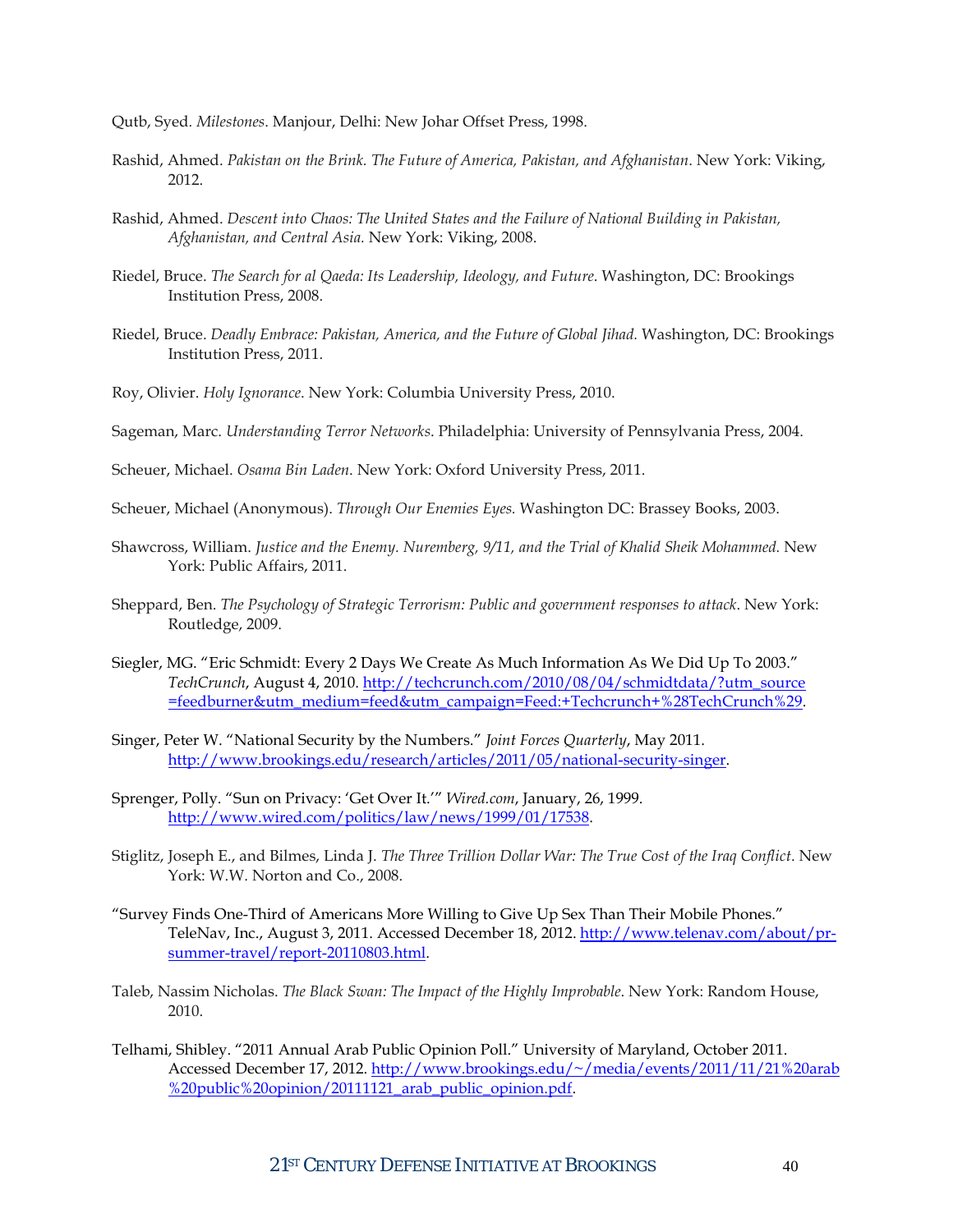Tenet, George. *At the Center of the Storm: My Years at the CIA*. New York: Harper Collins, 2007.

- "The 17 Osama bin Laden documents and What's in Them." *National Journal*, May 3, 2012. Accessed December 12, 2012. [http://assets.nationaljournal.com/pdf/OBL15.pdf.](http://assets.nationaljournal.com/pdf/OBL15.pdf)
- "The Homegrown Threat." New America Foundation and Syracuse University's Maxwell School of Public Policy. Accessed December 12, 2012. [http://homegrown.newamerica.net/overview.](http://homegrown.newamerica.net/overview)
- "The Military-Civilian Gap: War and Sacrifice in the Post-9/11 Era." Pew Research Center, October 5, 2011. Accessed December 12, 2012[. http://www.pewsocialtrends.org/2011/10/05/war-and](http://www.pewsocialtrends.org/2011/10/05/war-and-sacrifice-in-the-post-911-era/6/#fn-9249-20)[sacrifice-in-the-post-911-era/6/#fn-9249-20.](http://www.pewsocialtrends.org/2011/10/05/war-and-sacrifice-in-the-post-911-era/6/#fn-9249-20)
- "Top Words of 2011, 'Occupy' is 2011 Word of the Year." Global Language Monitor, last modified December 6, 2011[. http://www.languagemonitor.com/global-english/top-words-of-2011/.](http://www.languagemonitor.com/global-english/top-words-of-2011/)
- von Hippel, Karin. "Terrorism: What the Next President Will Face." *The Annals of the American Academy of Political and Social Science*, Volume 618, July 2008.
- Warrick, Joby. *The Triple Agent: The al Qaeda Mole Who Infiltrated the CIA*. New York: Doubleday, 2011.
- West, Darrell. "Ten Facts About Mobile Broadband." The Brookings Institution, December 8, 2011. Accessed December 18, 2012[. http://www.brookings.edu/research/papers/2011/12/08-mobile](http://www.brookings.edu/research/papers/2011/12/08-mobile-broadband-west)[broadband-west.](http://www.brookings.edu/research/papers/2011/12/08-mobile-broadband-west)
- Wiemann, Gabriel. *Terror on the Internet: The New Arena, the New Challenges*. Washington, DC: United States Institute of Peace, 2006.
- Wright, Lawrence. *The Looming Tower: Al Qaeda and the Road to 9/11*. New York: Alfred A. Knopf, 2006.
- Wright, Robin. *Rock the Casbah.* New York: Simon and Schuster, 2011
- "You Are Held Responsible Only for Thyself Part 2." As-Sahab Media, June 3, 2011. [http://triceratops.brynmawr.edu/dspace/bitstream/handle/10066/7255/ASM20110603.2.pdf?s](http://triceratops.brynmawr.edu/dspace/bitstream/handle/10066/7255/ASM20110603.2.pdf?sequence=1) [equence=1.](http://triceratops.brynmawr.edu/dspace/bitstream/handle/10066/7255/ASM20110603.2.pdf?sequence=1)
- "Zachary Chesser: A Case Study in Online Islamist Radicalization and its Meaning for the Threat of Homegrown Terrorism." Senate Committee on Homeland Security and Governmental Affairs, 112th Congress, 2012[. http://www.hsgac.senate.gov/imo/media/doc/CHESSER%20FINAL%](http://www.hsgac.senate.gov/imo/media/doc/CHESSER%20FINAL%25%2020REPORT(1).pdf)  [20REPORT\(1\).pdf.](http://www.hsgac.senate.gov/imo/media/doc/CHESSER%20FINAL%25%2020REPORT(1).pdf)
- Zogby, James. "Looking Back: The Post-9/11 Backlash." Panel remarks, The Department of Justice Post-9/11 Civil Rights Summit Hosted by George Washington University Law School, October 19, 2011. Accessed December 12, 2012. [http://www.justice.gov/crt/pressroom/](http://www.justice.gov/crt/pressroom/%20videos.php?group=0&video=1)  [videos.php?group=0&video=1.](http://www.justice.gov/crt/pressroom/%20videos.php?group=0&video=1)